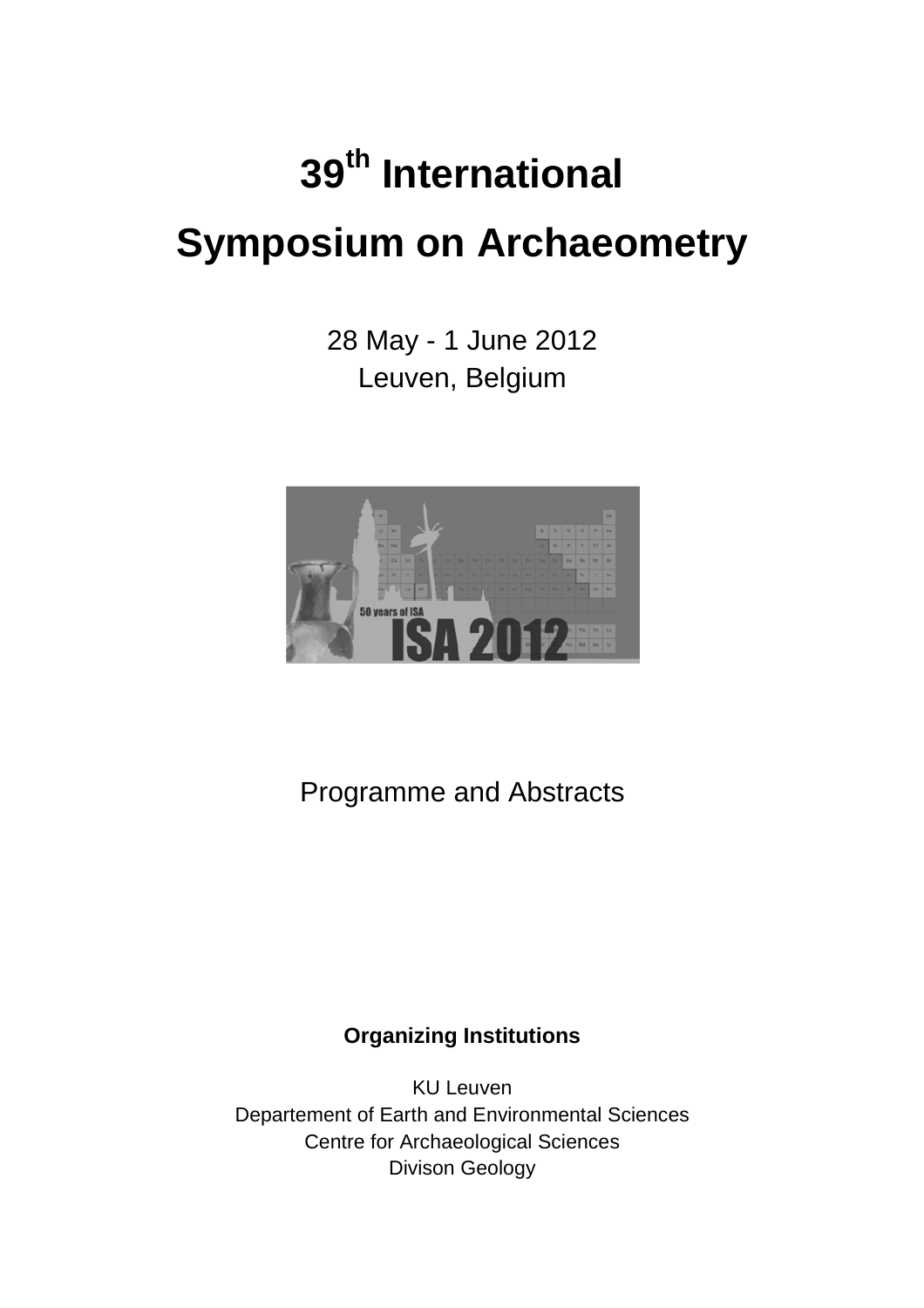## **30 Stable Isotope Analysis of Multiple Tissues from Peruvian Mummified Remains: Investigating Tissue-Spacing and Dietary Life Histories**

## **Lauren Cadwallader<sup>1</sup> and Tamsin C. O'Connell<sup>2</sup>**

<sup>1</sup> Division of Archaeology, University of Cambridge;  $2$  McDonald Institute for Archaeological Research, University of Cambridge

#### lc340@cam.ac.uk

Carbon and nitrogen isotopic analysis has been performed on multiple tissues types (dentine, bone, skin and hair) from mummified human remains from the south coast of Peru. Remains from 7 looted cemeteries (c. 100 BC – 1400 AD) in the lower Ica valley have been sampled from an area that previous research has shown to have witnessed a radical shift in food production and management over approximately 1000 years (Beresford-Jones et al., 2011a, 2011b). For forty-eight individuals at least three of these tissue types were sampled.The aim of this research is to 1) investigate to what extent the tissue spacing seen in these mummies reflects our current knowledge of  $\delta^{13}C$  and  $\delta^{15}N$  diet-tissue spacing; and 2) investigate if any discrepancies between these can be explained by taking the archaeological record and dietary life histories as a whole of particular individuals into account. Collagen has been extracted from dentine, bone and skin, which reflects diet at different life stages: childhood, long-term average and pre-mortem life stages. Segmental data from keratin analysis of the hair samples provides a month by month analysis of diet over a pre-mortem period representing, in these samples, between 6 and 40 months. We investigate the comparability of the three collagen sources with each other as well as the correlation between skin collagen and hair keratin which both reflect diet during the months of life.The results obtained so far from the bone-skin offset show similar patterns observed by Finucane (2007) in his archaeological population from the site of Vinchos in the Peruvian highlands. The bone-hair offset shows wide variation with little agreement with values published from modern samples (O'Connell & Hedges 2001). In some cases, seasonal dietary variation, as seen in the hair, can be used to explain the discrepancies in short turnover versus long turnover tissues, which in turn reflects the agricultural practices hypothesised for the valley. For individuals where this is not the case we hypothesise the potential factors that may have caused a significant dietary shift between early and late life or reasons as to why our understanding of tissue-spacing is limited.

BERESFORD-JONES, D.G., ALARCÓN, C., WHALEY, O.Q., CHEPSTOW-LUSTY, A.J., ARCE TORRES, S., GORRITI, M., PORTOCARRERO, O. AND CADWALLADER, L., 2011A. Ocupación y subsistencia durante el horizonte temprano en el contexto de cambios ecológicos a largo plazo en las cuencas de Samaca y Ullujaya, valle baja de Ica. Boletín de Arqueología PUCP **13**, 237-258. ; BERESFORD-JONES, D.G., WHALEY, O.Q., ALARCÓN, C. AND CADWALLADER, L., 2011B. Two millennia of changes in human ecology: Archaeobotanical and invertebrate records from the lower Ica valley, south coast Peru. Vegetation History and Archaeobotany **20**, 273-292. ; FINUCANE, B.C., 2007. Mummies, maize, and manure: multi-tissue stable isotope analysis of late prehistoric human remains from the Ayacucho Valley, Perú. Journal of Archaeological Science **34**, 2115-2124. ; O'CONNELL, T.C. AND HEDGES, R.E.M., 2001. Isotopic comparison of hair, nail and bone: modern analyses. Journal of Archaeological Science**28**, 1247-1255.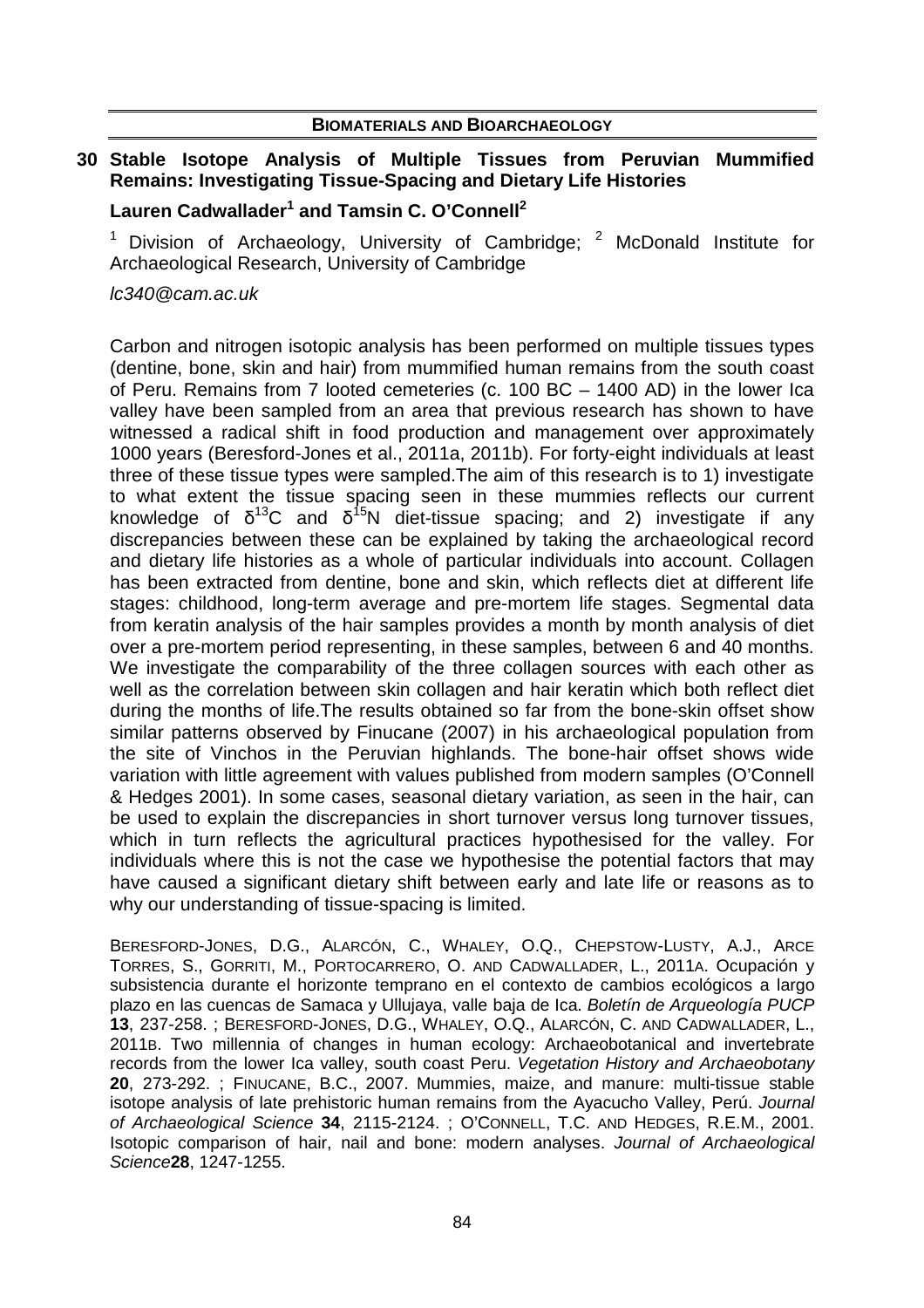## **31 Dental Calculus: A Novel Reservoir of Health-Related Biomolecules**

## **Christina Warinner<sup>1</sup> , Enrico Cappellini<sup>2</sup> , Kai Yik Teoh<sup>3</sup> , Natallia Shved<sup>1</sup> , Matthew Collins<sup>3</sup> , Tom Gilbert<sup>2</sup> and Frank Rühli<sup>1</sup>**

 $1$  Centre for Evolutionary Medicine, Institute of Anatomy, University of Zurich, **Switzerland** 

<sup>2</sup> Center for GeoGenetics, University of Copenhagen, Denmark

<sup>3</sup> BioArCh, Departments of Biology, Archaeology and Chemistry, University of York, UK

christina.warinner@uzh.ch

Archaeologists have long been interested in the health histories of ancient peoples. However, reconstructing these histories using conventional tools can be difficult, indirect, and imprecise. Recent microscopy investigations of dental calculus have shown that this mineralized biofilm is a long-term reservoir of food remnants and bacteria (e.g., Fox et al., 1996; Linossier et al., 1996; Hardy et al., 2009; Henry et al., 2011). In this paper we present new data demonstrating that dental calculus is also a robust reservoir of ancient biomolecules, including ancient DNA.

Dental calculus samples from three individuals with evidence of moderate to advanced periodontitis (≥ 4mm attachment loss) from the Dalheim Monastery (c. AD 1100) were investigated for human and bacterial DNA. Targeted sequencing of the bacterial 16S rRNA gene reveals the preservation of a diverse range of commensal and pathogenic oral taxa, and metagenomic shotgun sequencing further characterizes periodontal infection at the time of death. Many of the bacteria detected in the dental calculus are implicated in modern cases of periodontitis, indicating longterm continuity in the etiology of periodontal disease. Today, periodontal disease affects approximately 50% of adult Europeans and is a leading cause of antemortem tooth loss (Bourgeois et al., 2007).

Given the near ubiquity of dental calculus in the archaeological record, the discovery of well-preserved biomolecules within dental calculus promises to greatly expand our inquiry into the history of periodontitis and open up new a new line of research in the field of paleopathology.

BOURGEOIS, D., BOUCHARD, P. AND MATTOURT, C., 2007. Epidemiology of periodontal status in dentate adults in France, 2002-2003. Journal of Periodontal Research **42**, 219-227.

FOX, C.L., JORDI, J. AND ALBERT, R.M., 1996. Phytolith analysis on dental calculus, enamel surface and burial soil: information about diet and paleoenvironment. American Journal of Physical Anthropology **102**, 101-113.

HARDY, K., BLAKENEY, T., COPELAND, L., KIRKHAM, J., WRANGHAM, R. AND COLLINS, M., 2009. Starch granules, dental calculus and new perspectives on ancient diet. Journal of Archaeological Science **36**, 248-255.

HENRY, A., BROOKS, A. AND PIPERNO, D., 2011. Microfossils in calculus demonstrate consumption of plants and cooked foods in Neanderthal diets (Shanidar III, Iraq; Spy I and II, Belgium). PNAS **108**, 486-491.

LINOSSIER, A., GAJARDO, M. AND OLAVARRIA, J., 1996. Paleomicrobiological study in dental calculus: Streptococcus mutans. Scanning Microscopy **10**, 1005-1014.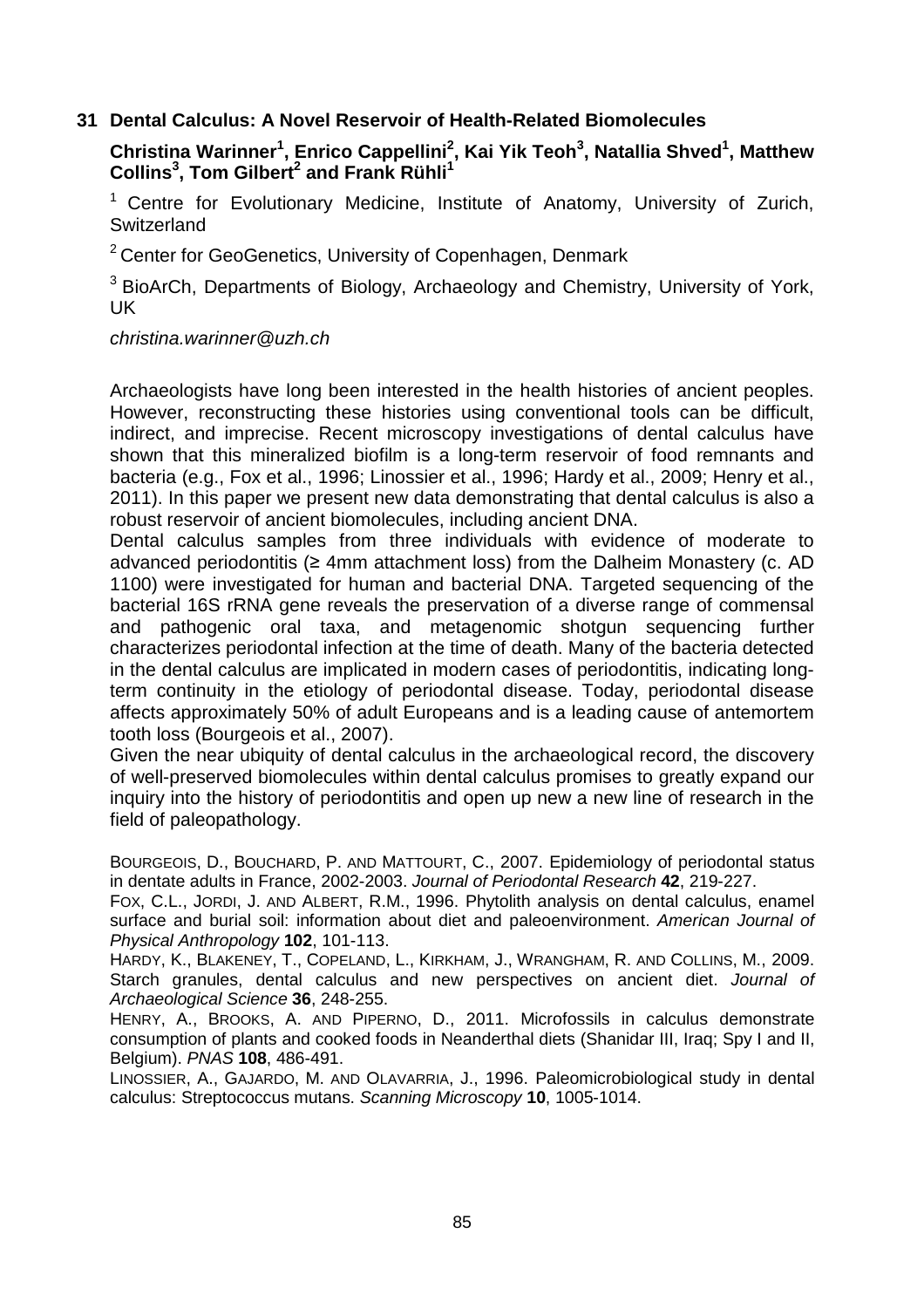## **32 Dairying in the Early Mediterranean Neolithic**

## **Cynthianne Debono Spiteri<sup>1</sup> , Italo M. Muntoni<sup>2</sup> and Oliver E. Craig<sup>1</sup>**

<sup>1</sup> Department of Archaeology, BioArCh, University of York

<sup>2</sup> Soprintendenza per i Beni Archeologici della Puglia, Centro Operativo di Bari per l'Archeologia della Daunia, Foggia, Italy

cs596@york.ac.uk

The origin of dairying in Europe has been subject to much debate. It has been suggested that secondary products, including milk production, only developed at the end of the Neolithic period (Sherratt, 1997). However more recently, zooarchaeological evidence has pointed to a much earlier origin, pushing back the dates to the early  $8<sup>th</sup>$  millennium BC (Mid-PPNB) in the Near East, and the mid  $6<sup>th</sup>$ millennium BC in Mediterranean Europe. The former has been directly confirmed by organic residue analysis (ORA), where dairy residues were identified on pottery dating to the  $7<sup>th</sup>$  millennium BC, based on structural and isotopic characteristic of individual lipid compounds using Gas Chromatography-Mass Spectrometry (GC-MS) and GC-combustion-Isotope Ratio Mass Spectrometry (GC-c-IRMS). Residue analysis offers the only method of providing direct evidence for the presence of dairy products, which complements zooarchaeological data and adds confidence to the economic interpretation of a site when the faunal assemblage is not preserved or is too fragmented for mortality patterns to be conclusive. However, very few residue analysis studies have been conducted on early pottery from farming sites in the Mediterranean, despite the fact that the speed and nature of the spread of pastoralism through this region has been much debated and might be quite different to other parts of Europe.

To address this issue, here we present a systematic study of pottery use at early farming sites from the central Mediterranean. We have improved the isotopic criteria for distinguishing ruminant products in this region by extending the reference data set with authentic modern lipid samples, sourced from the study area. Using these criteria we have classified lipid residues extracted from early Impressed Ware vessels, excavated from Apulia (Italy; 6100-5600 BC), Malta (5000-4300 BC), Catalonia (5470-5300 BC) and Croatia (5600-5159 BC). A significant number of samples matched the criteria for dairy products, showing that dairying was an important part of the early Neolithic economy and may have been crucial in sustaining pioneering farmers as they rapidly spread through this region.

SHERRATT, A., 1997. Economy and society in prehistoric Europe. Edinburgh University Press, Edinburgh.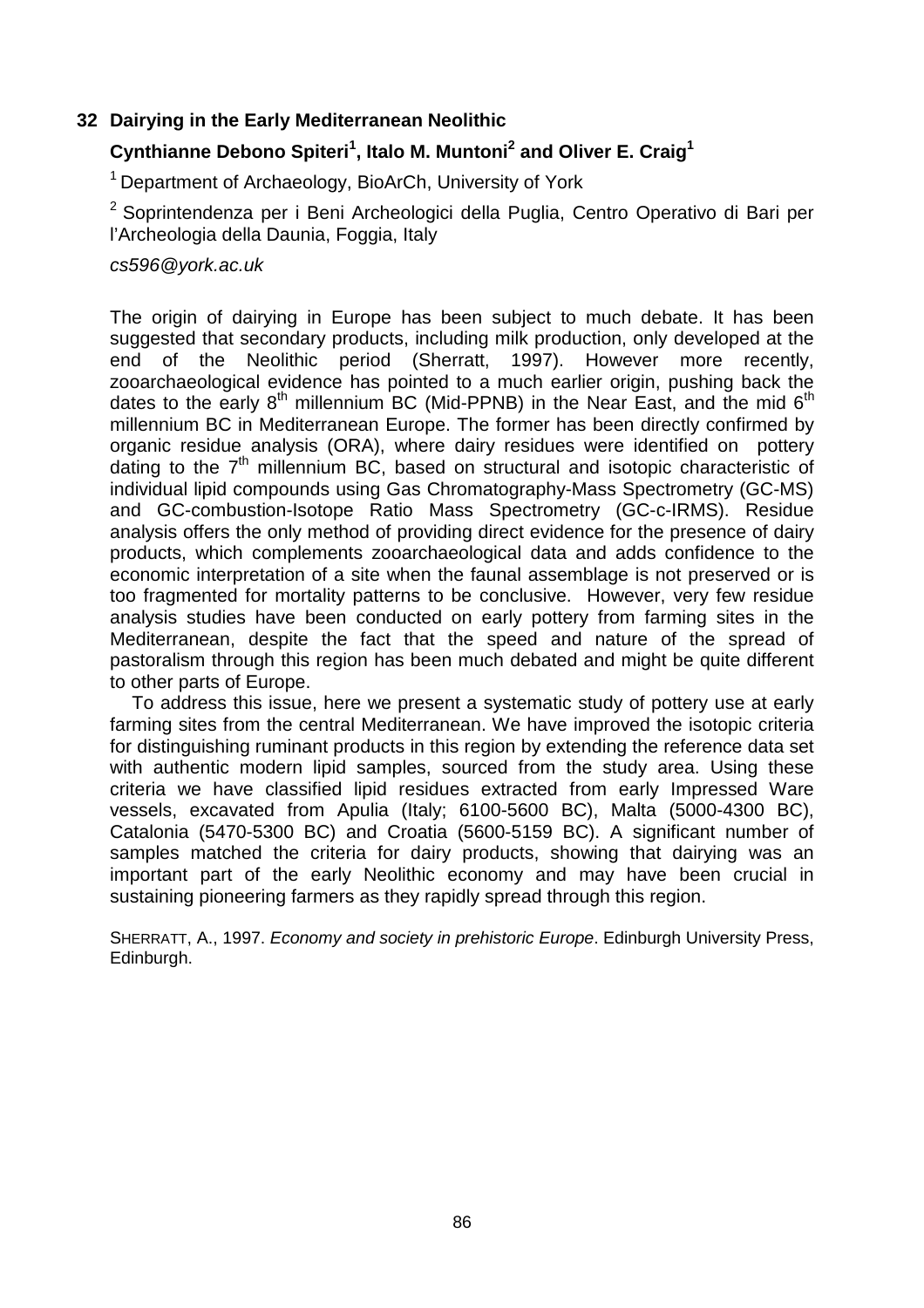**33 Characterization of Maize and Manioc Residues in Prehistoric Potteries: The Contributions of GC and NIR Spectroscopy to Archaeology** 

**Fernanda Silva<sup>1</sup> , Ingrid Weber<sup>2</sup> , Fernando Hallwass<sup>3</sup> , Cláudia Oliveira<sup>4</sup> , Fernanda Pimentel<sup>5</sup> and Simone Simões<sup>5</sup>**

<sup>1</sup> PGMtr, CCEN, Universidade Federal de Pernambuco, PE, Brazil

<sup>2</sup>Departamento de Química, Universidade de Brasília, DF, Brazil

<sup>3</sup> DQF, Universidade Federal de Pernambuco, PE, Brazil

- 4 PGArq, CFCH, Universidade Federal de Pernambuco, PE, Brazil
- 5 LAC, DEQ, Universidade Federal de Pernambuco, PE, Brazil

fernandaemanuela@hotmail.com

Archaeometry, a promising connection between Chemistry, Physics, Materials Science and Archaeology, constitutes a significant advance in archaeological studies. Classes of artifacts like stone objects, metal containers, coprolites and potteries can be studied, providing very useful information to archaeologists. Data obtained by chemical analyses of organic residues impregnated in pottery, for example, can give to archaeologists a set of information which can help them to verify some archaeological hypotheses as well as understand different aspects of prehistoric populations. Maize and manioc (cassava) are typical foods of prehistoric tropical populations. So the characterization of their residues in potteries is of first interest for archaeological studies. Our group have been studied these residues by gas chromatography (GC) and by NIR spectroscopy - as a non-destructive, more sensible and faster tool to characterize residue containing pottery.Initially, an extraction procedure was tested employing different solvents (hexane, chloroform and methanol 2:1 v/v and dichloromethane) to extract characteristic substances of maize and manioc. Alternatively, some laboratory-prepared samples were produced adding maize and manioc, in the ratio of 10 wt %, to pottery powders. Then, the samples were analyzed and the data were treated by bidimensional graphics, Principal Component Analysis method (PCA) and Soft Independent Modeling of Class Analogy method (SIMCA). Supplemental analysis were realized adding different maize and manioc proportions to pottery powders (0,1%, 0,25%, 0,5%, 1%, 2,5%, 5%). Moreover, some samples of historical importance (couscous kettle and manioc meal house piece) and some archaeological samples were selected to test the methodology. It was observed that among the tested solvents, chloroform and methanol (2:1 v/v) provided the best result, allowing the maize and manioc extracts identification.Employing this solvent it was possible to distinguish between potteries containing or lacking the residues and even to distinguish between potteries containing maize or manioc residues. The NIR spectroscopy results indicated a good differentiation between the simulated samples composed by ceramics and maize or manioc residues. The PCA scores allowed to differ between "organic residues free" and "organic containing" in samples and the SIMCA classification and the Coomans Graphic were sufficient to relate clearly the manioc meal house piece to manioc laboratory-prepared samples (99% Confidence Level). This approach gives a new tool for a better understanding about the Tropical Forest human life in the Prehistory.Work supported by CNPq and FACEPE.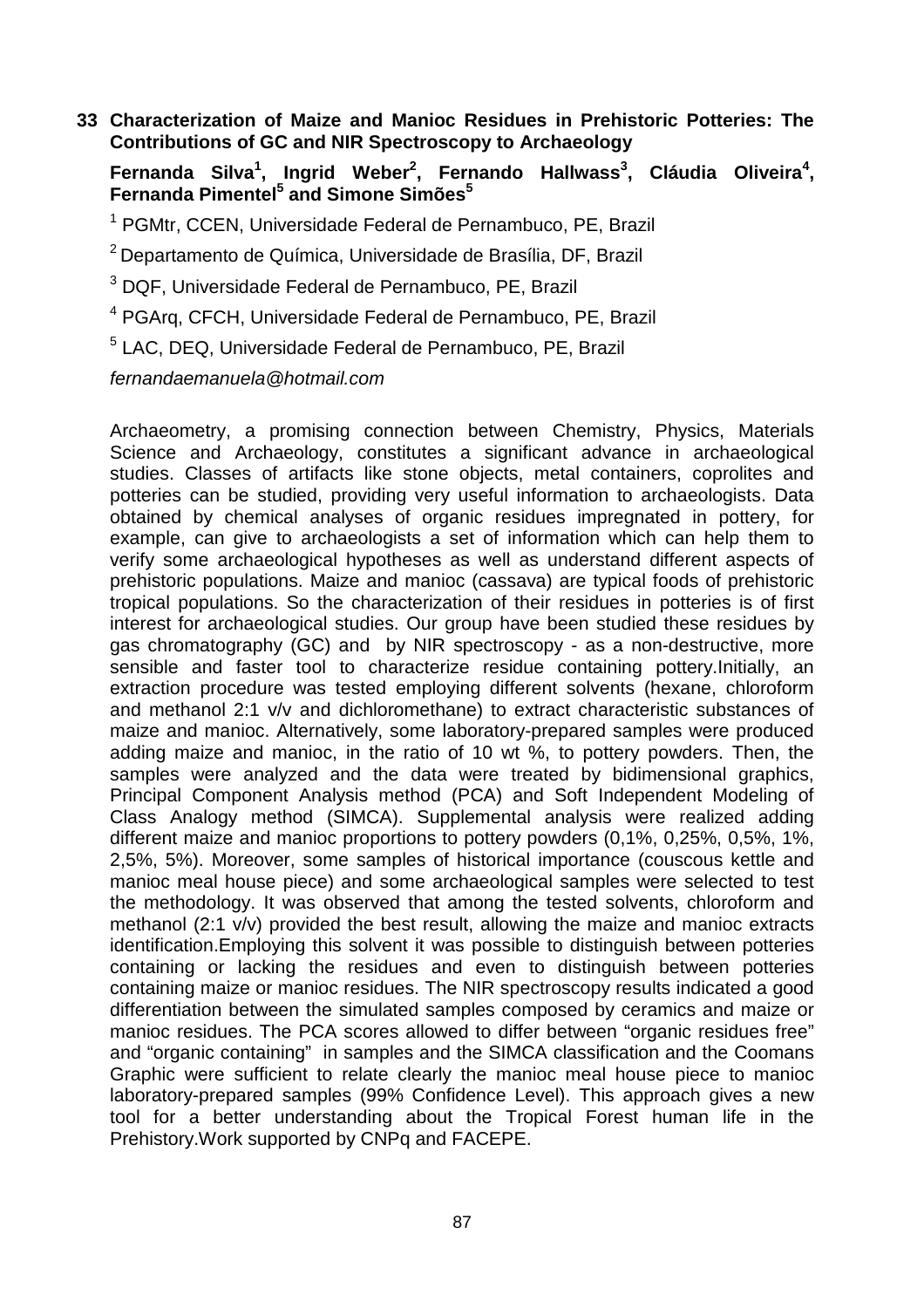SILVA, F.E.C., 2011. Characterization of organic residues in prehistoric potteries: the contributions of Materials Science to Archaeology. M.Sc. Dissertation, UFPE, Recife, Pernambuco, Brazil.

| ι<br>6<br>$T_2$<br>R<br>$\mathbf{D}$<br>G | tist.<br>0.03<br>0.02 | <b>Sample Distances</b><br>Model - Maniec<br>Sample Distance In<br><b>Malze Region</b>  | - C<br><b>Undefined Region</b>                                                                              | <b>band</b><br>$-25.00$<br>$\overline{v}$<br>Ŧ<br>$\overline{a}$<br>$\overline{a}$<br><b>With The Low IP&amp; IR</b> | Bd<br>$\overline{\phantom{a}}$<br>-27<br>$\overline{a}$<br><b>Rid To Lay MLN</b>   | <br>$\cdot$ $\cdot$<br><b>RTATTLING MLN</b> |
|-------------------------------------------|-----------------------|-----------------------------------------------------------------------------------------|-------------------------------------------------------------------------------------------------------------|----------------------------------------------------------------------------------------------------------------------|------------------------------------------------------------------------------------|---------------------------------------------|
| н<br>                                     | 4.61<br><b>CILE</b>   | 853<br>(1) Malze and Manioc<br><b>PE Mindai 1 Model Marce</b><br>Model 7 Mixdel - Mario | $-101$<br><b>Manioc Region</b><br>$-0.72$<br>Model - Major<br>Sample Distance Is<br>0.014<br>0.018<br>0.018 | <b>Bars</b><br>.<br>z<br><b>River McLear Elk, N</b>                                                                  | m <sup>100</sup><br>$\overline{\phantom{a}}$<br>-<br>$\cdots$<br><b>WINDOW WAS</b> | Day.<br>Day.<br><b>ROLL FOR TALK</b>        |

Fig. 1: Different clays used in this study to produce the laboratoryprepared samples - (A) (B) (C) (D) (E) (F) (G); Laboratory-prepared samples (H) and test samples couscous kettle (I) and manioc meal house piece (J).

Fig. 2: Principle components analysis (PCA) scores of laboratoryprepared (1 and 2) and test samples (3 to 6) showing manioc grouping (blue lines) and maize grouping (green lines) and the relation between different clays used  $-1$  (C), 2 (G), 3 (A), 4 (B), 5  $(D)$  and  $6$   $(G)$ .

Fig. 3: Coomans Graphic showing four regions of classification: maize region, manioc region, maize and manioc region and undefined region. The graphic shows the inclusion of the manioc meal house piece (PCF) in the manioc region (99% Confidence Level). Confirming the PCA results and the SIMCA classification table, the couscous kettle sample could not be associated with maize region.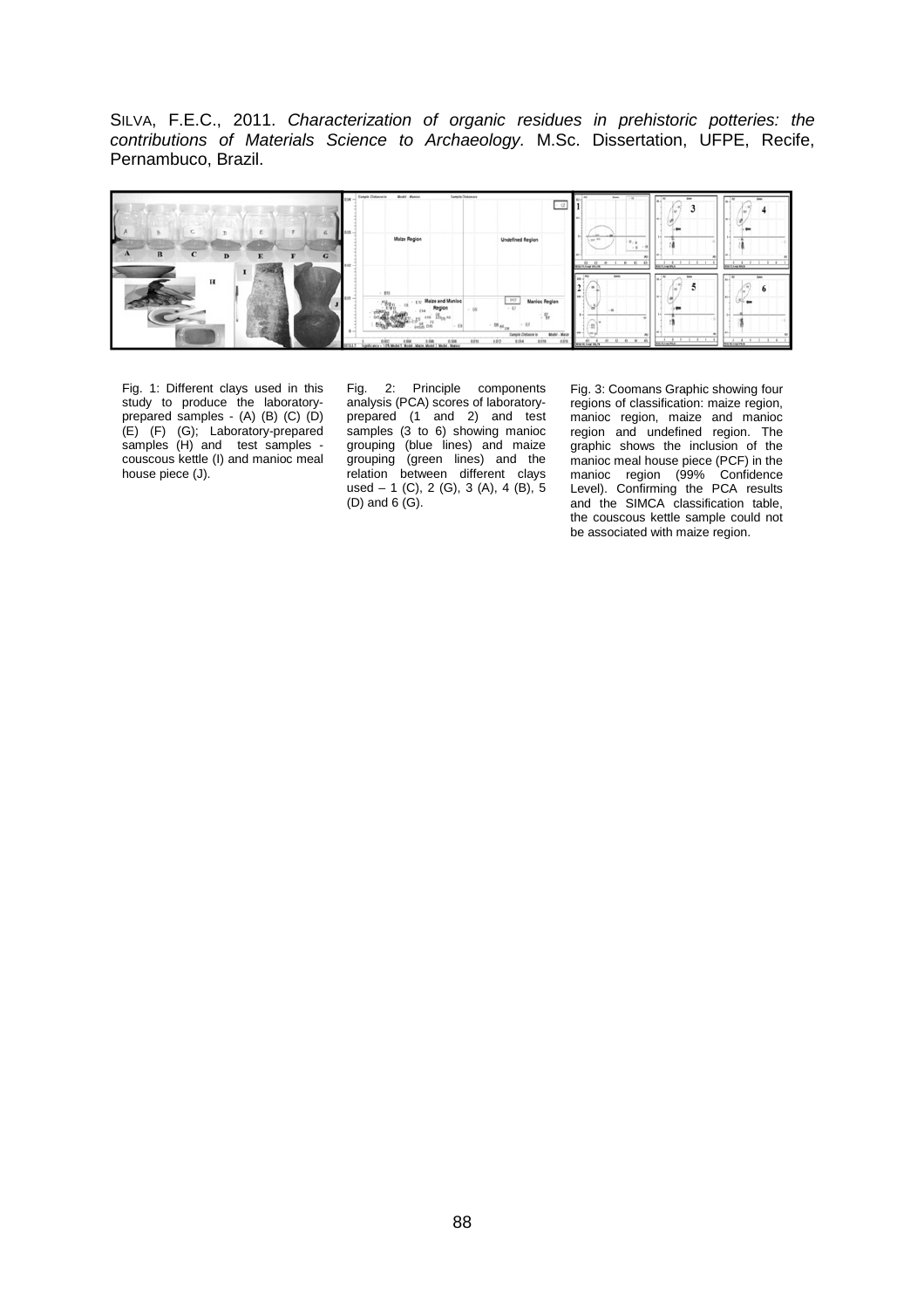## **34 Extracting Biogenic Information from Archaeological Bone Carbonate; The Potential of Density Separation to Assess the Original Composition**

## **Ji Young Shin<sup>1</sup> and Robert Hedges<sup>2</sup>**

 $1$  Conservation Science Division, National Research Institute of Cultural Heritage, 132 Munji-ro, Yuseong-gu, Daejeon, 305-380, Korea

<sup>2</sup> Research Laboratory for Archaeology & the History of Art, Dyson Perrins Building, South Parks Road, Oxford, OX1 3QY, UK

#### archsci@korea.kr

We present a new approach to the isotopic measurement of diagenetically altered archaeological bone apatite carbonate. Bone carbonate provides an invaluable palaeodietary information. There are two main advantages of using bone collagen and bone carbonate together: that is, the different dietary information and the different survival period in the burial environment. However, the usage of bone carbonate has been questioned to date due to the difficulty of removing diagenetic carbonate and the lack of any suitable test for validity. In order to remove the diagenetic carbonate and to recover the biogenic signal from archaeological bone, an understanding of the characteristic differences between biogenic and diagenetic carbonate is essential (Garvie-Lok et al., 2004; Zazzo & Saliège, 2011). We describe how the existing differential dissolution method may be combined with a new approach to remove diagenetically reformed material on the basis of its greater specific gravity (Bell et al., 2001; Shin et al., 2004). We show that heavier, more diagenetically altered fraction has a higher (altered)  $\delta^{13}$ C and also increased crystallinity within one individual. In addition, we proposed one potential tool to check the validity of bone carbonate by comparing bone collagen, enamel carbonate and bone carbonate values of  $\delta^{13}C$  and radiocarbon content from the same individual.

BELL, L.S., COX, G. AND SEALY, J., 2001. Determining isotopic life history trajectories using bone density fractionation and stable isotope measurements: a new approach. Am. J. Phys. Anthropol. **116**, 66-79.

GARVIE-LOK, S., VARNEY, T.L. AND KATZENBERG, M.A., 2004. Preparation of bone carbonate for stable isotope analysis: the effects of treatment time and acid concentration. J. Archaeol. Sci. **31**, 763-776.

SHIN, J.Y., O'CONNELL, T.C., BLACK, S. AND HEDGES, R.E.M., 2004. Differentiating bone osteonal turnover rates by density fractionation; validation using the bomb <sup>14</sup>C atmospheric pulse. Radiocarbon**46**, 853-861.

ZAZZO, A. AND SALIÈGE, J.-F., 2011. Radiocarbon dating of biological apatites: A review.Palaeogeography, Palaeoclimatology, Palaeoecology **310**, 52-61.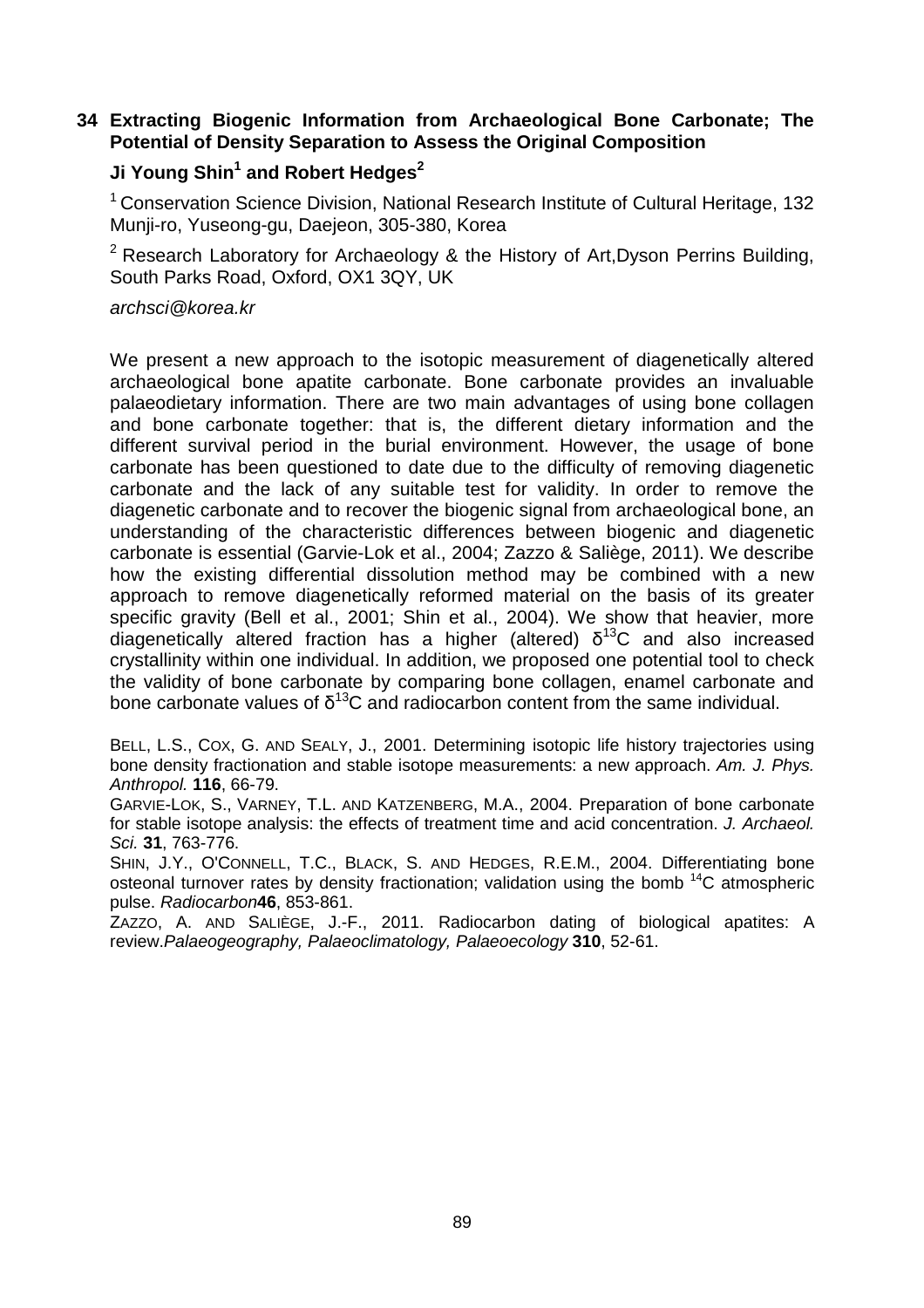## **35 Paleodiet and Human Mobility in the Oasis of Quillagua (Northern Chile) During the Late Intermediate Period: A Reconstruction through Stable Isotopes Analysis**

## **Francisca Santana<sup>1</sup> , Mark Hubbe<sup>2</sup> and Mauricio Uribe<sup>3</sup>**

<sup>1</sup> Research Laboratory for Archaeology and the History of Art, University of Oxford

<sup>2</sup> Instituto de Investigaciones Arqueológicas y Museo, Universidad Católica del Norte

<sup>3</sup> Departamento de Antropología, Universidad de Chile

francisca.santanasagredo@st-hughs.ox.ac.uk

Quillagua is a small oasis located at the margins of the Loa River in northern Chile, 70 km from the Pacific coast. It has been intensively occupied since the Late Formative Period, and archaeological research in the area has recovered evidence of significant cultural heterogeneity in funerary contexts of the Late Intermediate Period (AD 1000-1400). This heterogeneity has been interpreted as a result of the direct influence of two different cultures in the oasis: the Tarapacá culture, which originated on the coast north of Quillagua; and the Atacameño culture, developed in highland areas to the southeast of Quillague. This situation has been studied through analyses of textiles and pottery on the so-called Eastern Cemetery site ("Cementerio Oriente"). Here, we present the results of carbon, nitrogen and oxygen stable isotope analyses on collagen and apatite of bone and tooth from 23 individuals recovered from two sectors (Upper sector n=10; Lower sector n=13) of the Quillagua's Eastern Cemetery. Our objective was to test whether the described cultural heterogeneity was reflected in aspects of local diet and mobility patterns. Results from carbon and nitrogen isotopes show that there was an important consumption of marine proteins in the majority of the individuals, with some of them also showing high C4 plant (maize) consumption in both the Upper and Lower sectors of the cemetery  $(\delta^{13}C)$ average = -12,5‰ and -12,6‰;  $\delta^{15}$ N average = 17‰ and 18‰ respectively). Oxygen isotope results show very low <sup>18</sup>O values for four individuals in the sample, two from the Upper sector ( $\delta^{18}O = -8,4\%$  and -8,3‰) and two from the Lower sector ( $\delta^{18}O = -1$ 10,1‰ and 8,3‰) suggesting a possible highland origin, while the remaining individuals show <sup>18</sup>O values consistent with costal origins (Upper and Lower sector  $\delta^{18}$ O average = -4,8‰ and -5,1‰ respectively). The consumption of marine C4 plants in the cemetery is confirmed by the presence of dry fish, shellfish and maize on the burials from the site. Together, these results support the idea that the Quillagua oasis represented a relevant interaction area ,with close contact with the coastal environment and a significant presence of people from the interior.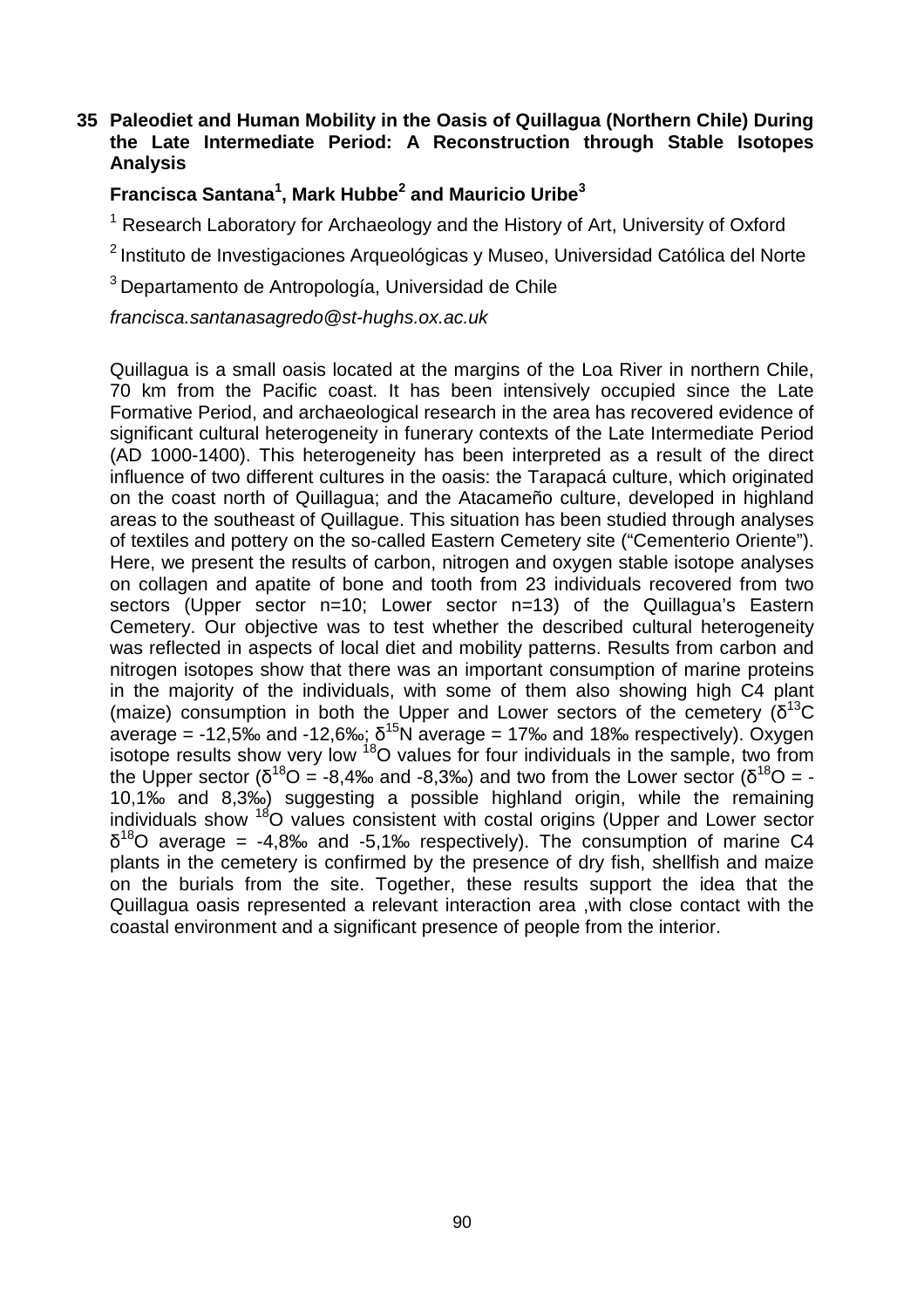## **36 Uneven Distribution: Asymmetrical Mobility Patterns and Shifting Kinship Structures in Neolithic and Early Bronze Age Cis-Baikal,Siberia**

## **Ian Scharlotta and Andrzej Weber**

Baikal-Hokkaido Archaeology Project, Department of Anthropology, University of Alberta

#### frasersh@ualberta.ca

Previous geochemical work in the Lake Baikal region has demonstrated the effectiveness of Sr isotope analysis in interpreting mobility patterns among Early Bronze Age hunter-gatherer groups and helped to confirm the validity of using  $87$ Sr/ $86$ Sr ratios for mobility research (Haverkort et al., 2008). This research has focused on the Khuzhir-Nuge XIV (KNXIV) cemetery due to its large size; however, numerous smaller cemeteries have been excavated throughout the Cis-Baikal region. Lacking the number of interments necessary to support broader interpretations, individuals from these cemeteries are analyzed to provide broader geographic framework for the interpretation of the larger sites. First, second and third molars of 16 individuals from 6 cemeteries throughout the Cis-Baikal region were microsampled for <sup>87</sup>Sr/<sup>86</sup>Sr ratios, and rare earth and trace element concentrations using ICP-MS in order to generate mobility data with improved temporal resolution. Geochemical signatures for 363 water, plant and animal bone samples were found to be far more variable across the region than predicted based on the age and type of geologic formations (Scharlotta, 2010). <sup>87</sup>Sr<sup>/86</sup>Sr ratios for cultural micro-regions proved to overlap significantly and required trace element data to identify more discrete geochemical groups. The level of hunter-gatherer mobility in the Cis-Baikal region was significant with individuals recovered far from Lake Baikal showing contact with areas along the western coast of the lake. Mobility patterns show preferential cultural contact and exchange between select micro-regions. The new mobility data further support the identification of different kinship structures in operation during the Early Neolithic and Late Neolithic/Early Bronze Age.

HAVERKORT, C.M., WEBER, A.W., KATZENBERG, M.A., GORIUNOVA, O.I., SIMONETTI, A. AND CREASER, R.A., 2008. Hunter-gatherer mobility strategies and resource use based on strontium isotope (87Sr/86Sr) analysis: a case study from Middle Holocene Lake Baikal, Siberia. Journal of Archaeological Science**35**, 1265-1280.

SCHARLOTTA, I., 2010. Spatial variability of biologically available <sup>87</sup>Sr/<sup>86</sup>Sr, rare earth and trace elements in the Cis Baikal region, Siberia: Evidence from environmental samples and small cemeteries. Program and Abstracts of the 38<sup>th</sup> International Symposium on Archaeometry. Tampa, Florida.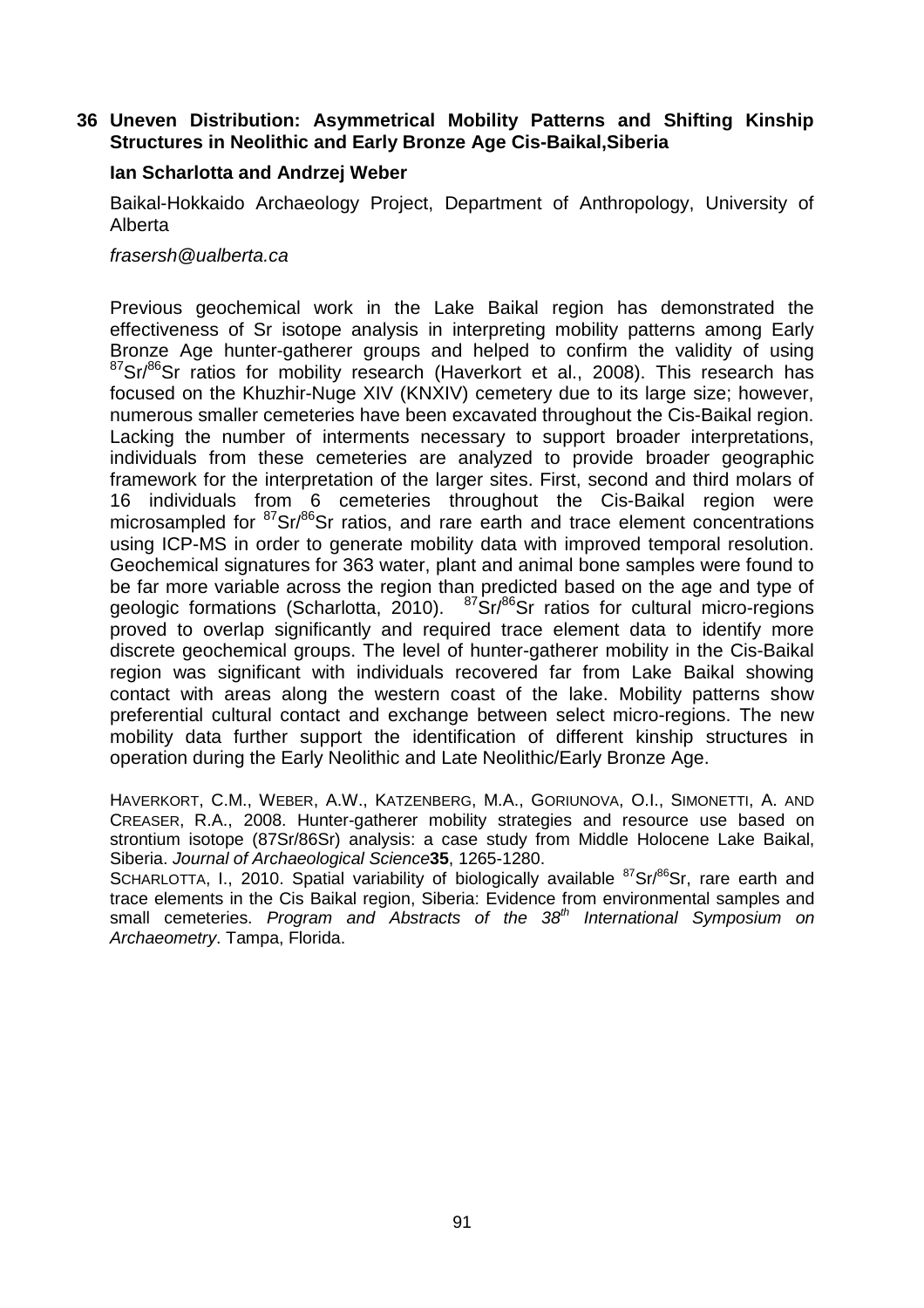## **37 Applying Multiple Isotope Analyses to the Archaeological Study of Migration and Mobility in the Caribbean**

## **Jason Laffoon, Roberto Valcarcel and Corinne Hofman**

Caribbean Research Group, Faculty of Archaeology, Leiden University, The **Netherlands** 

j.e.laffoon@arch.leiden.univ.nl

In the Caribbean, archaeologists have often interpreted spatial-temporal distribution of cultural traits as resulting from various forms of inter-community interaction between island and mainland populations. Proposed forms of interaction during the pre-Columbian period include trade, exchange of marriage partners, bride capture, village relocation and fissioning, residential mobility and migrations at multiple scales: intra-island, inter-island, and island-mainland. Later, during the contact and colonial periods the scale of these spheres of interaction expanded as the Caribbean region experienced large-scale migrations of peoples from all over the world including not only Europe and Africa but also from other parts of the Americas. Here we present the preliminary results of an isotopic study of patterns of ancient residential mobility in the Caribbean region. We tested the utility of combining strontium (Sr), oxygen (O) and carbon (C) isotope analyses of human dental enamel ( $n = 50$ ) to identify firstgeneration immigrants from several archaeological skeletal assemblages representing different geographic, temporal, and cultural contexts. The Sr isotope results indicate varying proportions of nonlocal individuals amongst these populations. The carbon and oxygen isotope results displayed reduced variance for the majority of the sample population, with the exception of a few nonlocals from the protohistoric site of El Chorro de Maíta, Cuba. The combined isotope results 1) confirm the presence of non-Antillean immigrants at this site, including one each originating from Mesoamerica and Africa; 2) support independent assessments of their foreign origins based on oseological and archaeological evidence; and 3) constrain assessments of their possible geographic and cultural origins. The isotope data produced by this study also contribute to the development of empirical models of the spatial patterning of Sr, O, and C isotopes within the wider Caribbean region.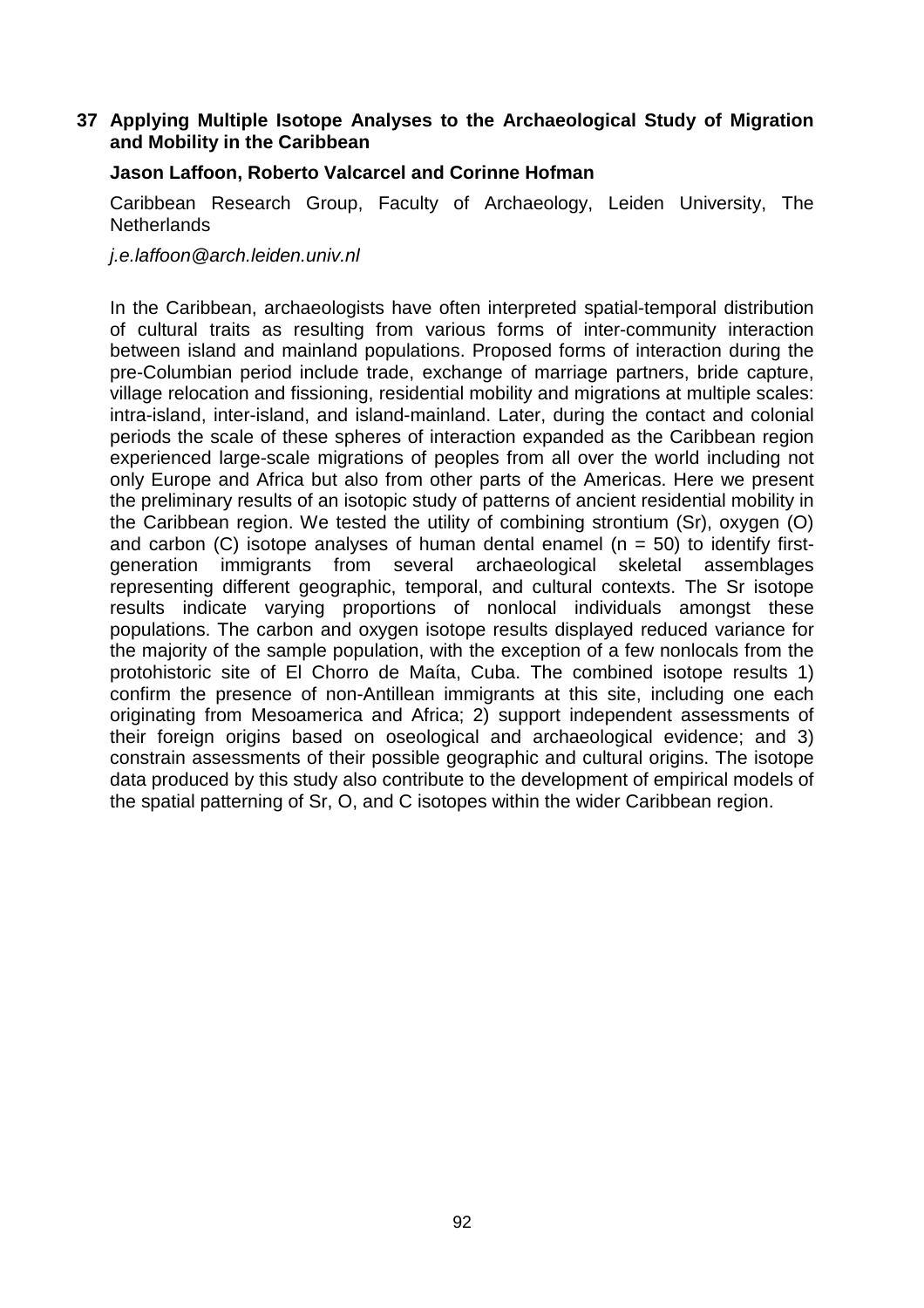#### **38 Sr Isotope Analysis for the Provenance Study of Ancient Ceramics: An Integrated Approach**

## **Christina Makarona1,4, Karin Nys2,4 and Philippe Claeys3,4**

<sup>1</sup> Faculty of Sciences, Vrije Universiteit Brussel, Pleinlaan 2, 1050, Brussels, Belgium

 $2$  Mediterranean Archaeological Research Institute, Department of Art Sciences and Archaeology, Vrije Universiteit Brussel, Pleinlaan 2, 1050, Brussels, Belgium

3 Isotope Geology and Evolution of the Paleoenvironments Research Unit, Department of Geology, Vrije Universiteit Brussel, Pleinlaan 2, 1050, Brussels, Belgium

4 NARNIA-ITN, EU Marie Curie Training Network, http://narnia-itn.eu/

cmakaron@vub.ac.be

The potential of Sr isotopic analysis in provenance studies of ancient ceramics has been explored in only a limited number of case studies (Carter et al., 2011; Li et al., 2005). The current project constitutes a novel application of Sr isotopic analysis for the provenance study of ancient pottery, within the scope of an integrated analytical approach. The technique was applied to both pottery sherds and clay sediment samples from Cyprus as an effort to link the isotopic fingerprint of the raw materials to that of the final product. The results were meant to be compared to and complement pre-existing Pb isotopic analysis carried out at Vrije Universiteit Brussel (Renson et al., 2011), while an array of additional analytical techniques was considered in order to ensure a more holistic examination of the samples. Our initial motive was to determine the applicability of Sr isotopic analysis within the scope of provenance studies and investigate to which extent these results could be used to disambiguate previous Pb isotopic analysis research on the same samples. To this end a preliminary test group of a total of 46 samples from the archaeological site Hala Sultan Tekke (Dromolaxia – Vyzakia, Cyprus) was selected: 27 ceramic sherds, covering different classes of local and imported pottery (plain white wheel-made, coarse hand-made, coarse wheel-made, white slip II, Canaanite), and 19 clay sediment samples, covering a variety of soils within relative proximity to the area of production. The samples were analyzed using a MC-ICP-MS in order to determine their characteristic <sup>87</sup>Sr/<sup>86</sup>Sr ratio.

The data resulting from the Sr isotopic analysis were assessed in parallel with the previously obtained Pb isotopic data, allowing a more clear distinction between the isotopic fingerprint of the raw material sources. Moreover, an attempt was made to investigate the use of the Sr data in conjunction with petrographic examination in order to reach conclusions regarding the nature of the materials added to the raw clay (temper). In this manner we hoped to achieve a mapping of the deviation of the final ceramic product from the raw material fingerprint composition, in relation to the technology used for its creation.

CARTER, S., WIEGAND, B., MAHOOD, G., DUDAS, F., WOODEN, J., SULLIVAN, A. AND BOWRING, S., 2011. Strontium isotopic evidence for prehistoric transport of gray-ware ceramic materials in the eastern Grand Canyon region, USA. Geoarchaeology**26**, 189-218.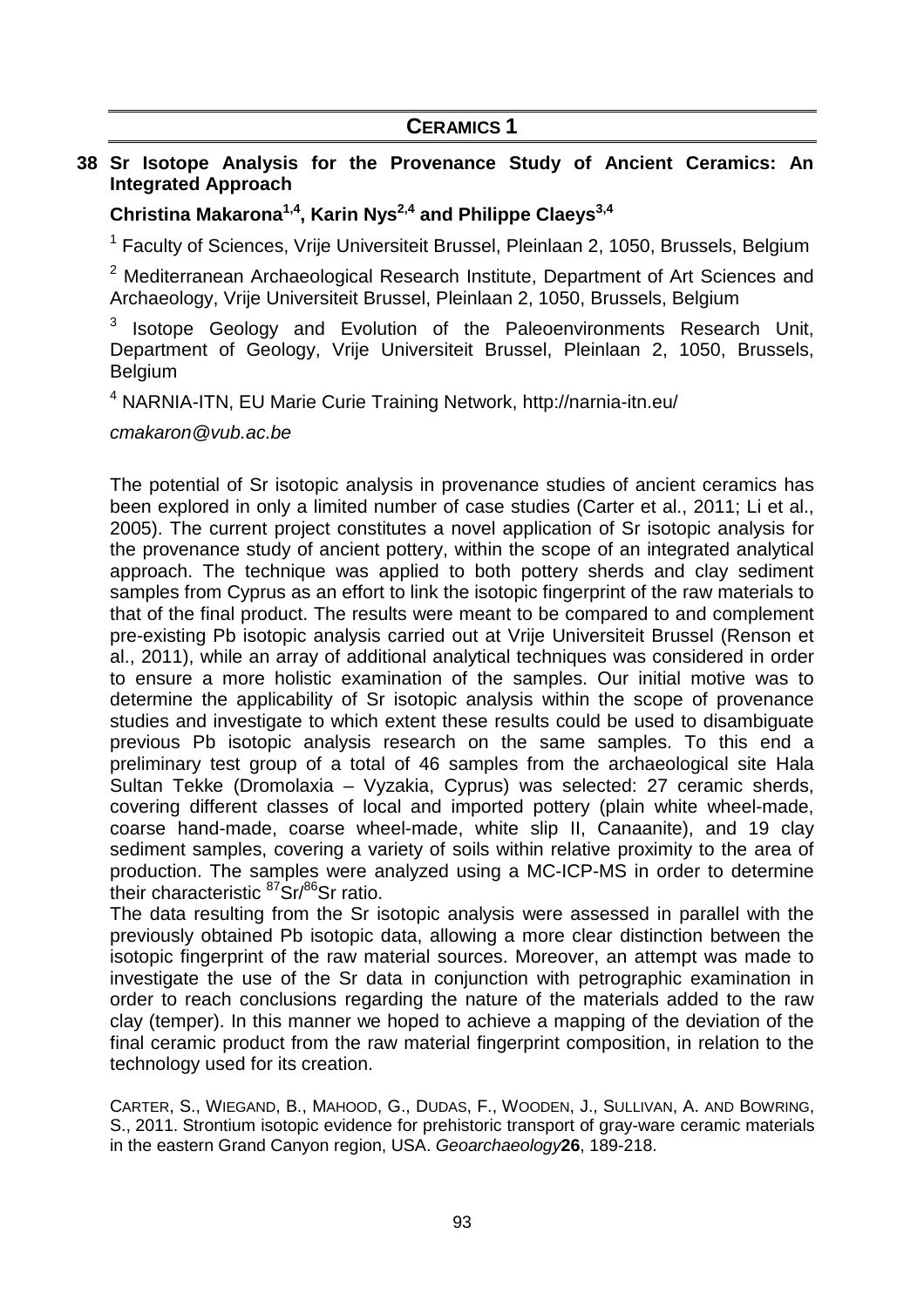## **14 Quantitative Approach to Ancient Diet Reconstruction and Reservoir Effect Correction**

#### **Ricardo Fernandes, Bernard Meijlink, Olaf Nehlich, Andrew Millard, Marek Brabec, Pieter M. Grootes and Marie-Josée Nadeau**

Leibniz-Laboratory for Radiometric Dating and Isotope Research, Kiel, Germany

rfernandes@gshdl.uni-kiel.de

Stable isotope analysis is one of the main analytical tools used within archaeological research for ancient human diet reconstruction. However, several issues need to be addressed so that a truly quantitative diet reconstruction becomes possible. A three step approach is hereby proposed:

1) Characterization of the isotopic baseline, i.e., identifying possible food sources and characterizing corresponding isotopic signals. 2) Use of multiple isotopic signals for which dietary routing mechanisms have been well established. This implies knowledge on the dietary routing of food macronutrients (carbohydrates, lipids, and proteins) and biochemical components (e.g. amino acids).3) Use of statistical models that allow integration of all sources of data variability (e.g. uncertainty in isotopic enrichment, isotopic variability in the food source).

An illustrative example of a quantitative approach to ancient diet reconstruction is hereby presented. Individual human remains, in an excellent state of preservation, were collected from the medieval cemetery of Oude Markt in Vlissingen (The Netherlands). Stratigraphically associated fish and animal material located in an ancient cesspit permitted a characterisation of the isotopic baseline. Archaeological data was complemented with historical information on dietary habits of medieval Dutch coastal populations. Compiled information was used to define food groups (e.g. cereals, land animals, freshwater fish, and marine fish). Estimates of food nutrient composition and isotopic variability relied on previously published data.A Bayesian mixing model was designed to take into account the dietary contribution of different food nutrients and components. For each measured isotopic signal ( $\delta^{13}C$ and  $\delta^{15}N$  in bone collagen,  $\delta^{34}S$  in collagen's methionine, and  $\delta^{13}C$  in bioapatite) weight contributions of the different food nutrients and/or components were determined from an analysis of compiled results of controlled animal feeding experiments (e.g. Warinner & Tuross 2009, Froehle et al. 2010).Model output provided, for each individual, probability distributions and confidence intervals on the consumption of each food group. These results were used to provide an estimate of each individual's reservoir effect. The reliability of such an estimate was assessed by comparison with age offsets observed between collagen radiocarbon dates and the dating (dendro and radiocarbon) of wooden caskets in which the individuals were buried.

WARINNER, C. AND TUROSS, N., 2009. Alkaline cooking and stable isotope tissue-diet spacing in swine: archaeological implications. Journal of Archaeological Science **36**, 1690-1697. FROEHLE, A.W., KELLNER, C.M. AND SCHOENINGER, M.J., 2010. FOCUS: effect of diet and protein source on carbon stable isotope ratios in collagen: follow up to Warinner and Tuross (2009).Journal of Archaeological Science **37**, 2662-2670.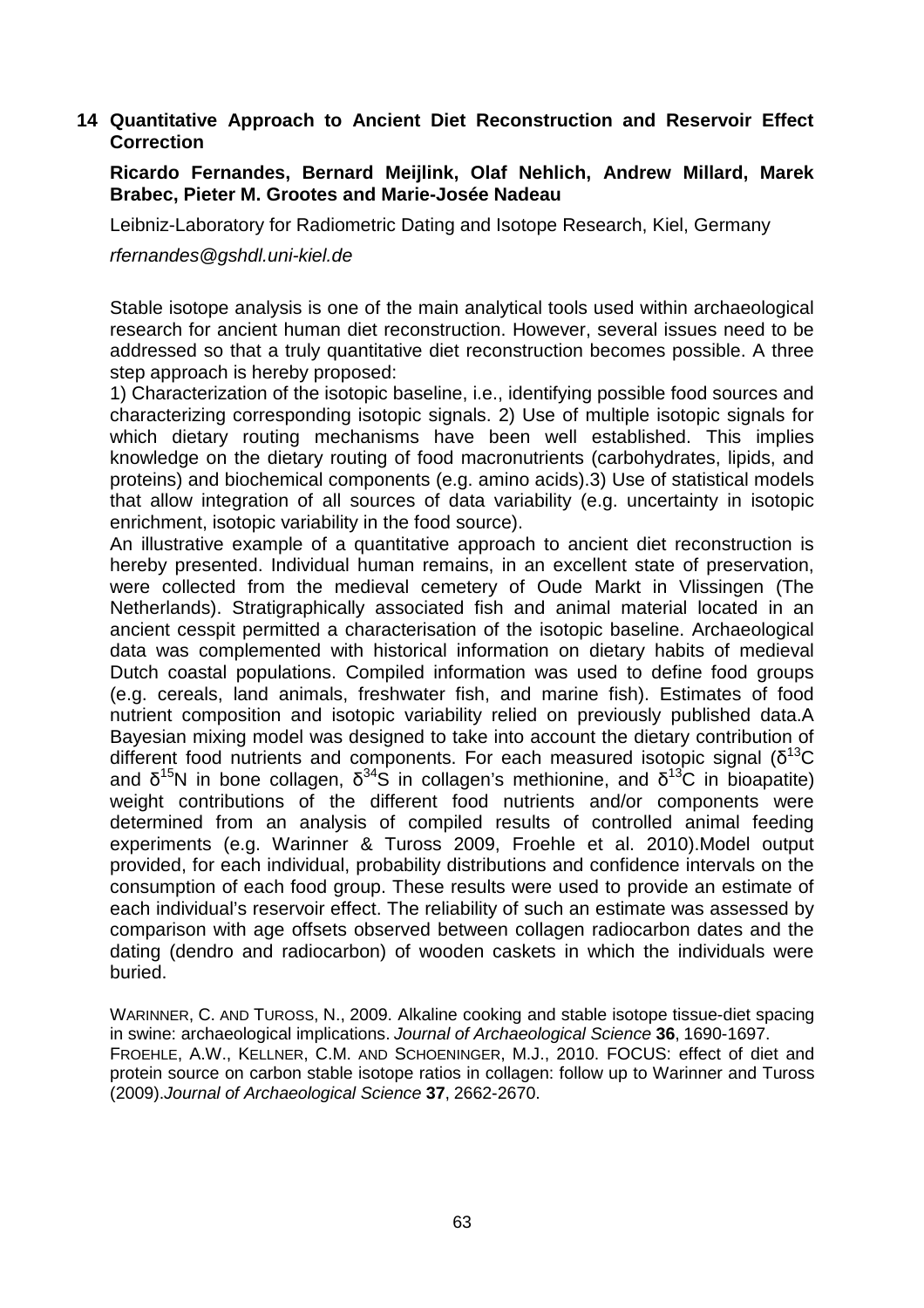## **BIOMATERIALS AND BIOARCHAEOLOGY**

#### **B1 Analysis of the Conservation State, the Traces of Polychromy and Gilding of Ancient Ivories**

#### **Marie Albéric, Katharina Mϋller, Dounia Large and Ina Reiche**

UMR-171 CNRS, Laboratoire du Centre de Recherche et de Restauration des Musées de France, Palais du Louvre, 14 quai François Mitterand, 75001 Paris, France and Laboratoire d'Archéologie Moléculaire et Structurale

\* Present address : De la Préhistoire à l'Actuel : Culture, Environnement et Anthropologie (PACEA UMR 5199 CNRS), Université Bordeaux 1, Bâtiment B 18, Avenue des Facultés, 33405 Talence Cedex, France

marie.alberic@culture.gouv.fr

Elephant ivory used for sculpted, colored and gilded museum artefacts is a fragile biomaterial subjected to complex physico-chemical alteration mechanisms occuring over time. The aim of this study is to present a combination of analytical methods allowing the precise evaluation of the preservation state of ancient ivory taking into account alterations in the burial environment and former restorations. Additionally, it allows in some cases the determination of original polychromy and gilding, if present, as well as identifying possible sediment traces that are characteristic of the burial conditions.

On the basis of the study of museum and archaeological objects by UV photography, X-ray radiography and tomography, electron microscopy, Visible, infrared and microRaman spectroscopies, microXRD as well as microPIXE at the AGLAE accelerator installed at the C2RMF the potential of these methods is highlighted in order to gain new insights into the complex history of the ivory museum objects (Fontan & Reiche, in press) or archaeological ivory remains (Large et al., in press).

FONTAN, E. AND REICHE, I., In press. Les ivoires d'Arslan Tash (Syrie) d'après une étude de la collection du Musée du Louvre : mise en oeuvre du matériau, traces de polychromie et de dorure, état de conservation. Archéosciences **35**.

LARGE, D., MÜLLER, K. AND REICHE, I., In press. Approche analytique pour l'étude des ivoires archéologiques. Les défenses d'éléphant du site de Jinsha (1200-650 BC, Sichuan, Chine). Archéosciences**35**.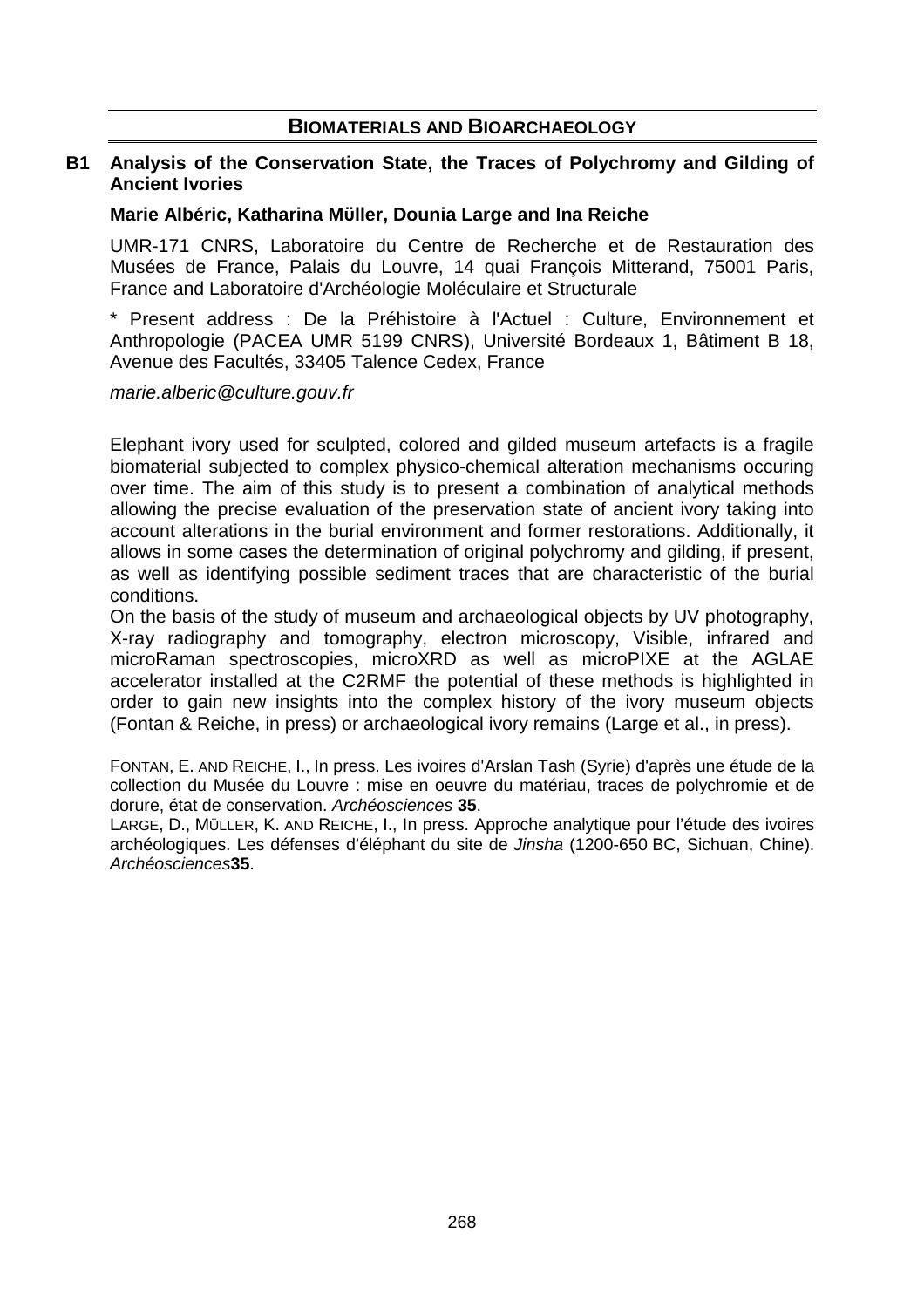## **B2 Grave Goods in Predynastic Hierakonpolis, Egypt: Botanical and Molecular Approaches to Identify Plant Substances**

**Jan Baeten1,3, Michael Paul², Elena Marinova³, Stan Hendrickx<sup>4</sup> , Tanja Pommerening<sup>5</sup> , Dirk De Vos1,3, Johann Jauch² and Renée Friedman<sup>6</sup>**

<sup>1</sup> Center for Surface Chemistry and Catalysis, Katholieke Universiteit Leuven, Leuven, Belgium

<sup>2</sup> Organische Chemie II, Universität des Saarlandes, Saarbrücken, Germany

<sup>3</sup> Centre for Archaeological Sciences, Katholieke Universiteit Leuven, Leuven, Belgium

<sup>4</sup> MAD-Faculty, Hasselt, Belgium

<sup>5</sup> Institut für Ägyptologie und Altorientalistik, Johannes Gutenberg-Universität Mainz, Mainz, Germany

 $6$  Department of Ancient Egypt and Sudan, British Museum, London, UK

Jan.Baeten@arts.kuleuven.be

Botanical remains as aspect of Predynastic grave goods have often been neglected in the past, mainly due to poor preservation. However, they may add considerably to the interpretation of funerary equipment when they are well preserved (Buchez, 1998; Fahmy, 2005). Hierakonpolis is the largest Predynastic site known and consists of settlements and cemeteries, such as the elite cemetery HK6 (Friedman et al., 2011) and the "working class" cemetery HK43 (Friedman et al., 1999). Both of them were in use during the early Naqada II period (ca. 3700-3600 BC). Among the more puzzling finds from these cemeteries are a number of clay cones, often found in combination with leather and organic remains. These objects have also been found occasionally at other cemeteries and were considered as models of poppy-heads (Hartung, 2011). However, this interpretation is highly unlikely, if only because neither Papaver somniferum sp. somniferum nor Papaver somniferum sp. setigerum grew in Predynastic or Early Dynastic Egypt.In order to unravel the function of these cones, parts of their organic embedding were subjected to a multidisciplinary study involving both macrobotanical analysis and molecular techniques. Among the macrobotanic finds were pieces of coniferous wood, diverse plant tissues and resin-like red crystals. The latter were investigated by several analytical techniques: infrared microscopy, thin layer chromatography (TLC), high performance liquid chromatography (HPLC) and gas-chromotography coupled to mass spectrometry (GC-MS). By comparison with modern resin references, it was found that the resinous plant material most likely originates from myrrh (Commiphora myrrha).The modern geographical distribution of myrrh is situated in Southern Arabia and the Northeast of Africa, more than 2000 km southeast of Hierakonpolis. Considering both the long distance import of myrrh and the presence of other fragrant substances in the embedding of the cones, it would not be surprising if these objects are cheap models of the highly valuable myrrh resin. This would furthermore correspond well with imitations of other goods found in Predynastic tombs (cf. Hartung, 2011).

BUCHEZ, N., 1998. Le mobilier céramique et les offrandes à caractère alimentaire au sein des dépôts funéraires prédynastiques: éléments de réflexion à partir de l'exemple d'Adaïma. Archéo-Nil**8**, 83-103.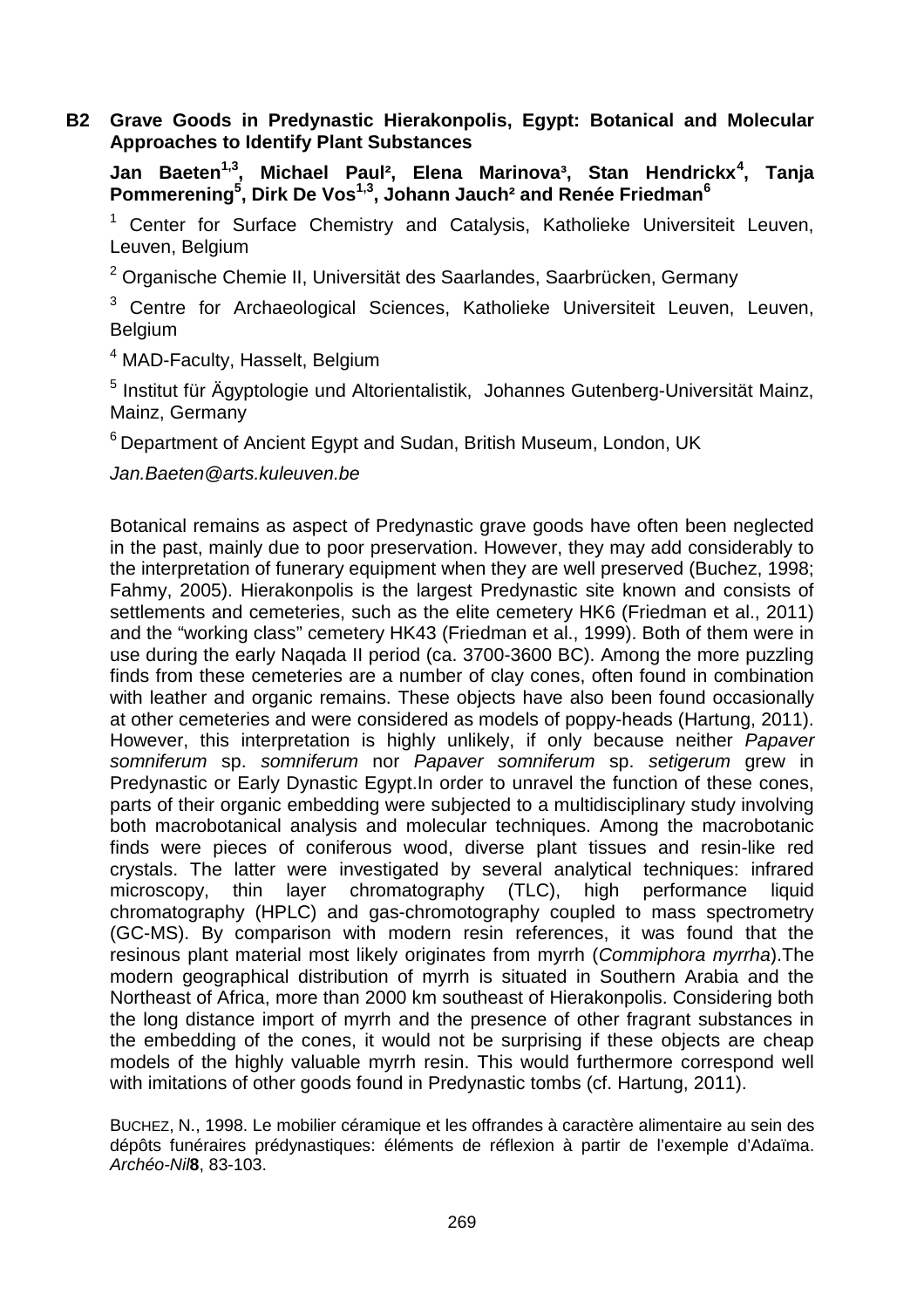FAHMY, A.G., 2005. Missing plant macro remains as indicators of plant exploitation in Predynastic Egypt. Vegetation History and Archaeobotany**14**, 287-294.

FRIEDMAN, R.F., MAISH, A., FAHMY, A.G., DARNELL, J.C. AND JOHNSON, E.D., 1999. Preliminary report on field work at Hierakonpolis: 1996-1998. Journal of the American Research Center in Egypt**36**, 1-35.

FRIEDMAN, R.F., VAN NEER, W. AND LINSEELE, V., 2011. The elite Predynastic cemetery at Hierakonpolis: 2009–2010. In: FRIEDMAN, R.F. AND FISKE, P.N. (Eds.) Egypt at its Origins 3. Orientalia Lovaniensia Analecta **205**, 157-192.

HARTUNG, U., 2011. Nile mud and clay objects from the Predynastic cemetery U at Abydos (Umm el-Qaab). In: FRIEDMAN, R.F. AND FISKE, P.N. (Eds.) Egypt at its Origins 3. Orientalia Lovaniensia Analecta **205**, 467-496.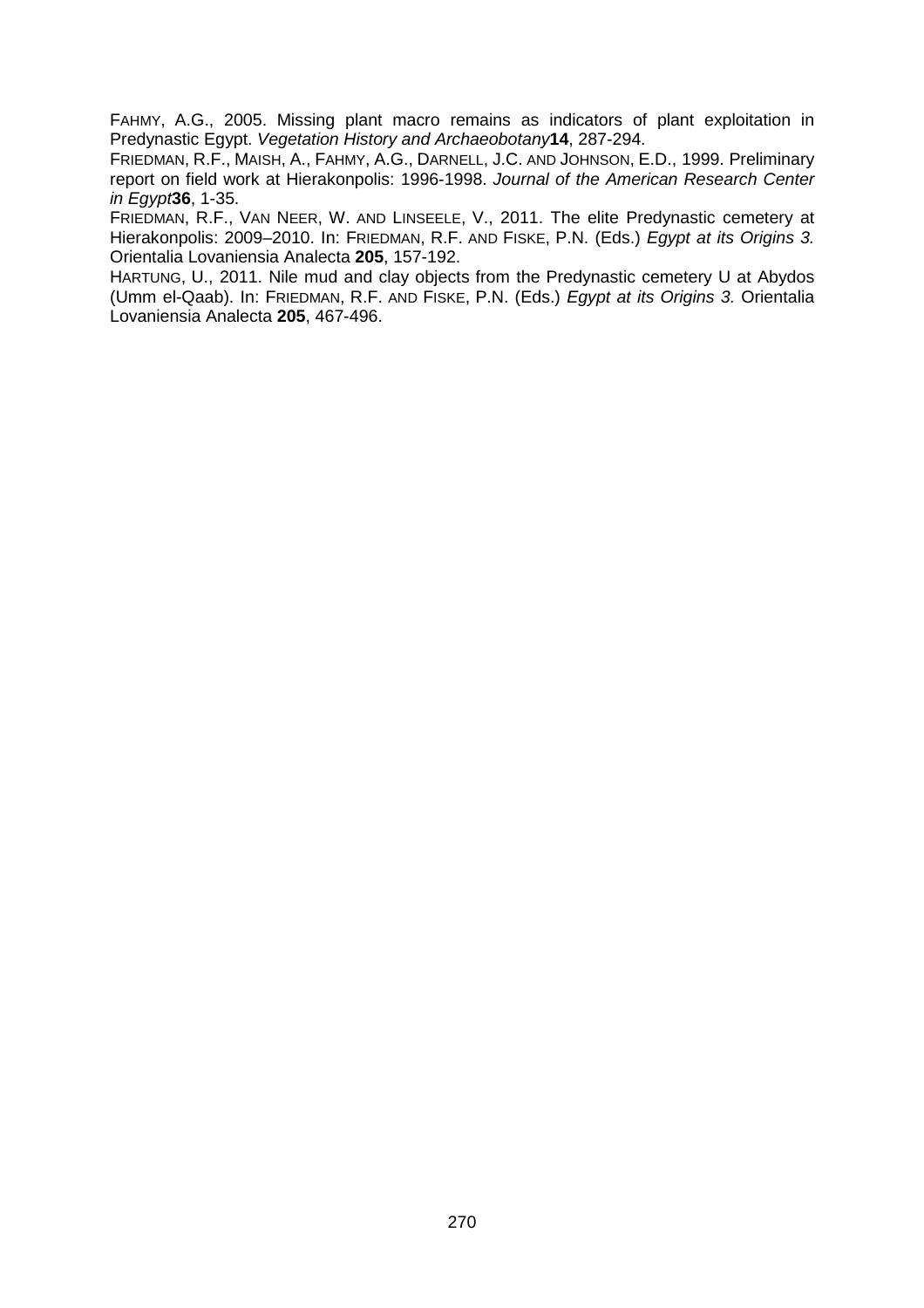## **B3 Investigating Childhood Dietary Variation Using Stable Isotope Analysis of Incremental Dentine Sections**

## **Julia Beaumont<sup>1</sup> , Julia Lee-Thorp<sup>2</sup> and Janet Montgomery<sup>3</sup>**

<sup>1</sup> Division of Archaeological, Geographical and Environmental Sciences, Bradford **University** 

<sup>2</sup> Research Laboratory for Archaeology, University of Oxford

 $3$  Department of Archaeology, University of Durham

j.beaumont1@student.bradford.ac.uk

In human permanent teeth dentine is secreted and fully mineralized in approximately 3-8 days (Dean & Scandrett, 1995): because the age at which teeth develop is wellestablished (Hillson, 1996), high temporal resolution can be achieved when constructing isotopic profiles from dentine. The use of stable isotope ratios obtained from dentine to investigate diet has been used in a number of studies (e.g. Müldner et al., 2009). High-resolution dentine sampling offers the opportunity to investigate childhood dietary variation in individuals who survived childhood thus avoiding the need to consider pathological changes in the period immediately prior to death, i.e. the "osteological paradox" (Wood et al., 1992). Comparison of the isotopic profile of individuals who survived childhood can then be made with those who did not, to investigate dietary and metabolic differences over the same age range.

Carbon and nitrogen isotopic profiles were produced using incremental dentine collagen from individuals where historical, archaeological and documentary evidence suggests significant dietary variation or deprivation. These include individuals from cemeteries dating from the period of the Great Irish Famine (1845-1852) in London and Kilkenny, and marginal environments in prehistoric Scotland. For permanent teeth, this yielded approximately 10-20 increments, each representing an average of 9 months. Both deciduous and permanent teeth from sites in the British Isles ranging from prehistoric to  $19<sup>th</sup>$  century were investigated. For some individuals, two or more teeth were examined, extending the period of life studied. Results are presented and compared to evaluate the potential information contained within dentine, both for dietary studies and for investigating the effect of stress on the individual. The profiles reveal variations in the isotope ratios that are consistent with expected dietary variation, however, they also suggest evidence for physiological variation in the nitrogen isotopes. The differences between individuals who died in childhood and those who survived, may allow interpretation of the state of health of individuals in these early years.

DEAN, M.C. AND SCANDRETT, A.E., 1995. Rates of Dentine Mineralization in Permanent Human Teeth. International Journal of Osteoarchaeology **5**, 349-358.

HILLSON, S., 1996. Dental Anthropology. Cambridge University Press, Cambridge.

MÜLDNER, G., MONTGOMERY, J., COOK, G., ELLAM, R., GLEDHILL, A. AND LOWe, C., 2009. Isotopes and individuals: diet and mobility among the medieval Bishops of Whithorn. Antiquity **83**, 1119-1133.

WOOD, J.W., MILNER, G.R., HARPENDING, H.C. AND WEISS, K.M., 1992. The Osteological Paradox: Problems of Inferring Prehistoric Health from Skeletal Samples. Current Anthropology **33**, 343-358.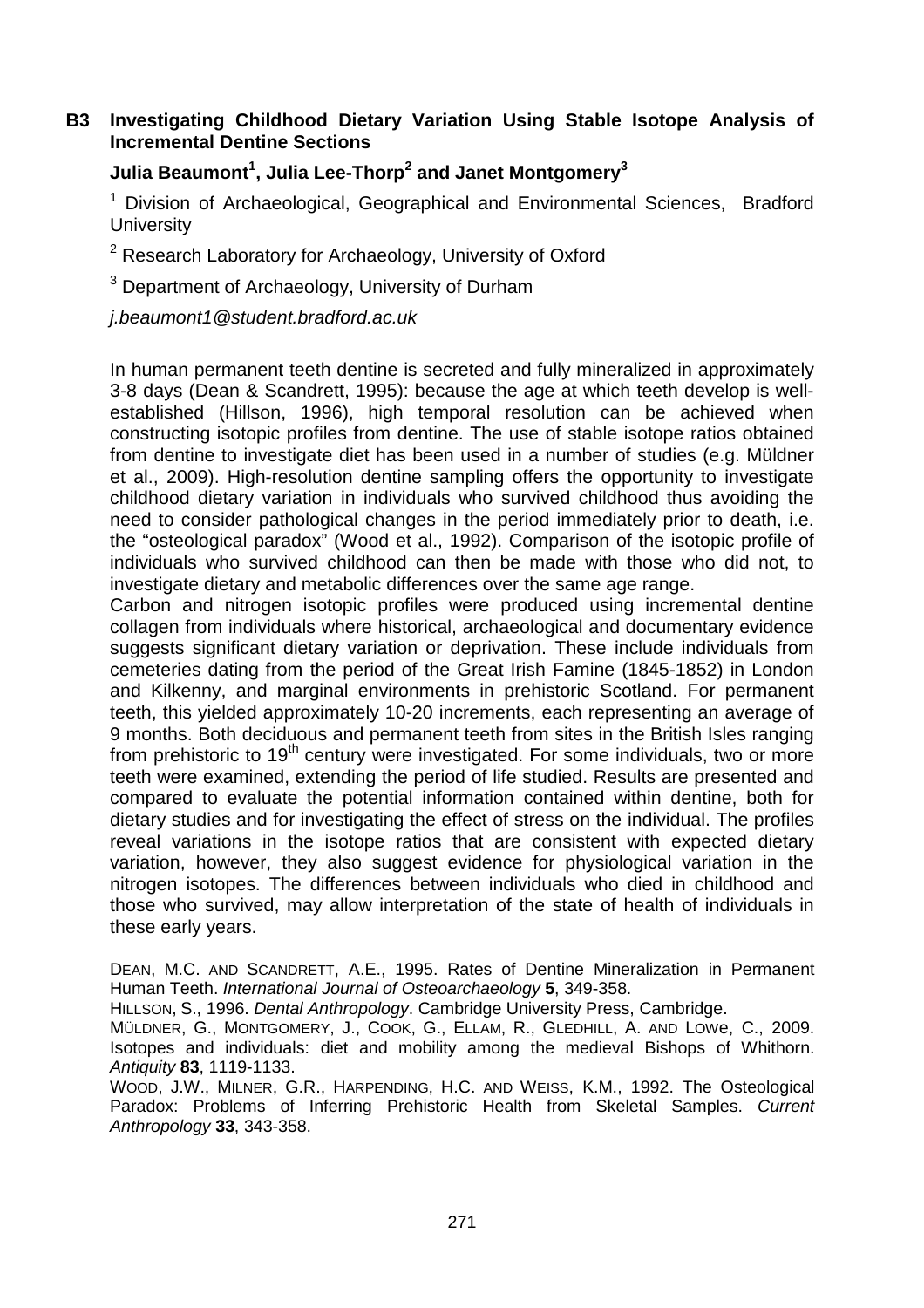## **B4 A Reconstruction of the Living Space in a Community of Early Bronze Age in Sicily: Results of a Multidisciplinary Study**

## **G. E. De Benedetto<sup>1</sup> ,R. Mentesana<sup>2</sup> and E. Margapoti<sup>1</sup>**

 $1$  Laboratory of Chemical Analyses for Cultural Heritage, Department of Fine Arts and History, University of Salento, 73100, Lecce, Italy

<sup>2</sup>University of Salento, Lecce, Italy

Giuseppe.debenedetto@unisalento.it

The main aim of this paper is to trace the use and the organization of space in Early Bronze Age Sicilian (2200-1450 BCE) societies. The purpose is to identify the connection among types of food consumed in relationship to vessel shape, in addition to characterising indicators of food preparation and the space in which these activities take place. This study incorporates both organic chemistry and GIS spatial analyses in order to understand vessel use in direct correlation to food preparation space in a settlement context.

The hill site of Santa Febronia, contains the remains of an Early Bronze Age hut that was destroyed by a fire leaving a sealed deposit with a large quantity of artefacts in their original position. The deposition creats an ideal scenario for GIS spatial analysis of the artefact distribution within the structure in contrast to areas of storage. Chemical residue analysis was carried out with GC-MS to extract and identify absorbed lipids within ceramic vessels (cf. Eerkens, 2005). The gas chromatographic results are used to establish relations between the food processing and the depositional space. The study reveals a multi-functionality of both space and pottery and further confirms the distinction of storage areas and in particular areas dedicated to water storage.

EERKENS, J.W., 2005. GC-MS. analysis and fatty acid ratios of archaeological potsherds from the western Great Basin of North America. Archaeometry**47**, pp. 83–102.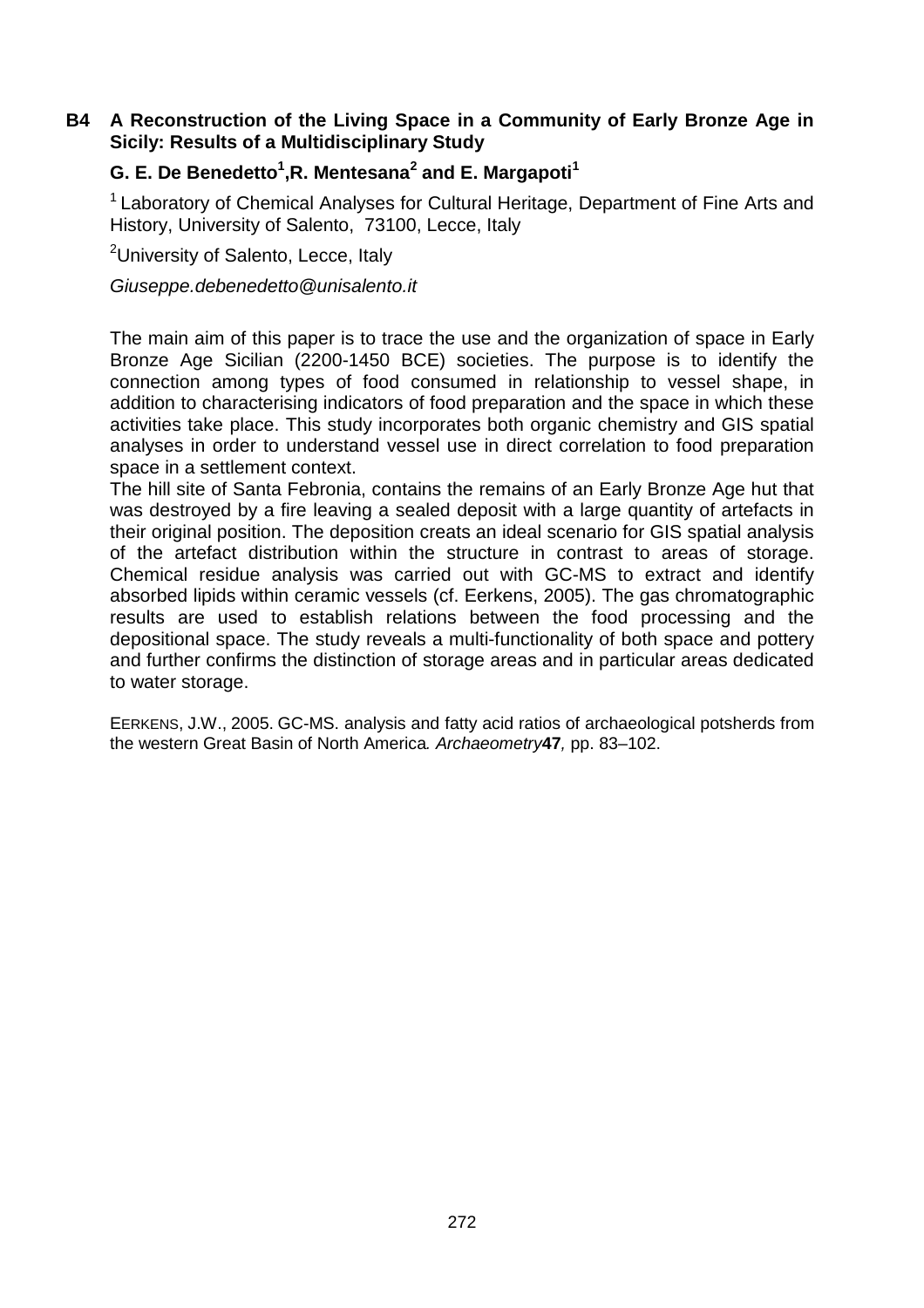## **B5 Stable Isotope Analyses (δ <sup>13</sup>C and δ <sup>15</sup>N) of Degraded Bone Collagen and Hair/Wool Keratin by Using Cross Flow Nanofiltration as a Cleanup Step**

**Mathieu Boudin1,2, Pascal Boeckx<sup>2</sup> , Peter Vandenabeele<sup>3</sup> and Mark Van Strydonck<sup>1</sup>**

<sup>1</sup> Royal Institute for Cultural Heritage, Radiocarbon Laboratory, Jubelpark 1, B-1000 Brussels, Belgium

<sup>2</sup> Ghent University, Faculty of Bioscience Engineering, Loboratory of Applied Physical Chemistry, Coupure Links 653, B-9000 Ghent, Belgium

<sup>3</sup> Ghent University, Department of Archaeology, Sint-Pietersnieuwstraat 35, B-9000 Ghent, Belgium

Mathieu.boudin@kikirpa.be, mathieu.boudin@ugent.be

Degradation and/or contamination with organic material of bone collagen and hair/wool keratin is demonstrated by measuring the C/N ratio. For bone that has not been significantly affected by diagenesis, the atomic C/N ratio should lie between 2.9 and 3.6 (De Niro, 1985) while the accepted atomic C/N ratio for hair/wool keratin is between 2.9 and 3.8 (O'Connell & Hedges, 1999).Ultrafiltration of bone collagen, dissolved as gelatin, is an effective method of removal of low-molecular weight contaminants from bone collagen but it does not remove high-molecular weight contaminants, such as cross-linked humic collagen complexes (Brock et al., 2007). However, comparative dating studies have raised the question whether this cleaning step itself may introduce contamination with carbon from the filters used (Bronk Ramsey et al., 2004; Brock et al., 2007; Hüls et al., 2007, 2009).In this study a cross flow nanofiltration method was developed using a ceramic filter as a means to avoid extraneous carbon contamination via the filter. This method should be applicable on various protein materials e.g. collagen, hair, silk, wool, leather and should be able to remove low-molecular and high molecular weight contaminants, depending on the choice of molecular weight cut off (MWCO) of the membrane. Here a filter membrane with a cutoff of 200 Dalton was used in order to collect the amino acids, released by hot acid hydrolysis of the protein material, in the permeate (MW of amino acids varies between 75.07 and 204.23 Dalton) and the contaminants ( > 200 Dalton) in the retentate. Stable isotope analysis was done on the bulk material of well preserved and degraded archaeological bone collagen and hair/wool keratin, pretreated with the conventional methods, and on the crossflow nanofiltrated amino acids. Quality assessment of the samples was performed by measuring the C/N ratio.

BROCK F., BRONK RAMSEY C. AND HIGHAM T., 2007. Quality assurance of ultrafiltered bone dating. Radiocarbon **49**,187–92.

BRONK RAMSEY C., HIGHAM T., BOWLES A. AND HEDGES R.E.M., 2004. Improvements to the pretreatment of bone at Oxford. Radiocarbon **46**, 155–63.

DE NIRO, M.J., 1985. Postmortem preservation and alteration of in vivo bone collagen isotope ratios in relation to palaeodietary reconstruction. Nature**317**, 806-809.

HÜLS C.M., GROOTES P.M. AND NADEAU M-J., 2007. How clean is ultra filtration cleaning of bone collagen? Radiocarbon **49**, 193–200.

HÜLS C.M., GROOTES P.M. AND NADEAU M-J., 2009. Ultrafiltration : Boon or bane? Radiocarbon **51**, 613–625.

O'CONNELL, T. C. AND HEDGES R.E.M., 1999.Investigations Into the Effect of Diet on Modern Hu man Hair Isotopic Values. American Journal of Physical Anthropology**108**, 409-425.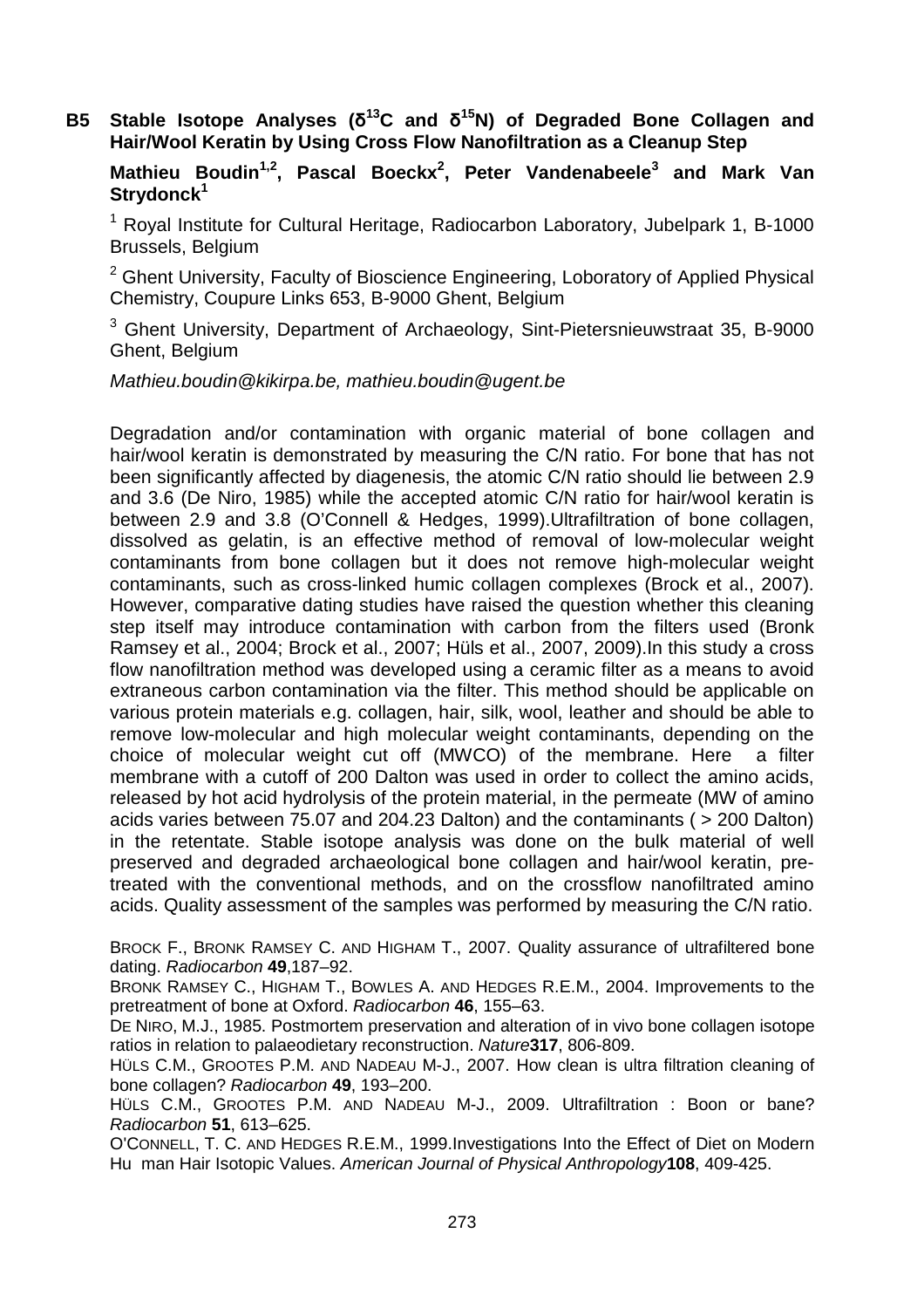**B6 Death During the Scottish Wars of Independence: An Osteological and Isotopic Analysis of Medieval Individuals from Stirling Castle, Scotland** 

## **Jo Buckberry<sup>1</sup> , Janet Montgomery<sup>2</sup> and Julia Lee-Thorp<sup>3</sup>**

<sup>1</sup> Archaeological Sciences, University of Bradford, UK

<sup>2</sup> Department of Archaeology, University of Durham, UK

 $3$  Research Laboratory for Archaeology and the History of Art, Oxford University, UK

j.buckberry@bradford.ac.uk

The Scottish Wars of Independence have long ignited public interest, however to date little skeletal material relating to them has been excavated or analysed. In 1997 a small population radiocarbon dated to the  $14<sup>th</sup>$  and  $15<sup>th</sup>$  centuries was excavated in a lost royal chapel at Stirling Castle, one of the key garrisons of the wars. Shortly after the excavation skeletal analysis revealed that one individual suffered healed sharp force trauma to the frontal bone and a second had possible peri-mortem puncture wounds to the cranial vault. Our re-analysis has identified an abundance of previously unidentified peri-mortem trauma within this small group. Most of this is blunt force trauma, with small numbers of sharp force and penetrating trauma present. One individual suffered over 80 peri-mortem fractures, many to his postcranial skeleton.

This paper will present the evidence of trauma from Stirling Castle, highlighting the diagnostic criteria for peri-mortem blunt force post-cranial injuries, which are rarely reported on in palaeopathology. While many of the fractures found in isolation could easily be attributed to accidents, a small number of sharp-force injuries clearly relate to inter-personal violence. It is argued that this, alongside the significant burial location within a royal castle, indicates that these are high-status individuals who died in encounters relating to the Scottish Wars of Independence.

Carbon and nitrogen isotope analysis of bone collagen indicated these individual enjoyed a mixed diet, with ratios similar to other notable high-status medieval populations. Oxygen and strontium isotope analysis of tooth enamel was undertaken to investigate the origins of all individuals with surviving teeth. Stirling Castle changed hands repeatedly during the course of the wars of independence, so one of our main aims was to establish if these people were English or Scots.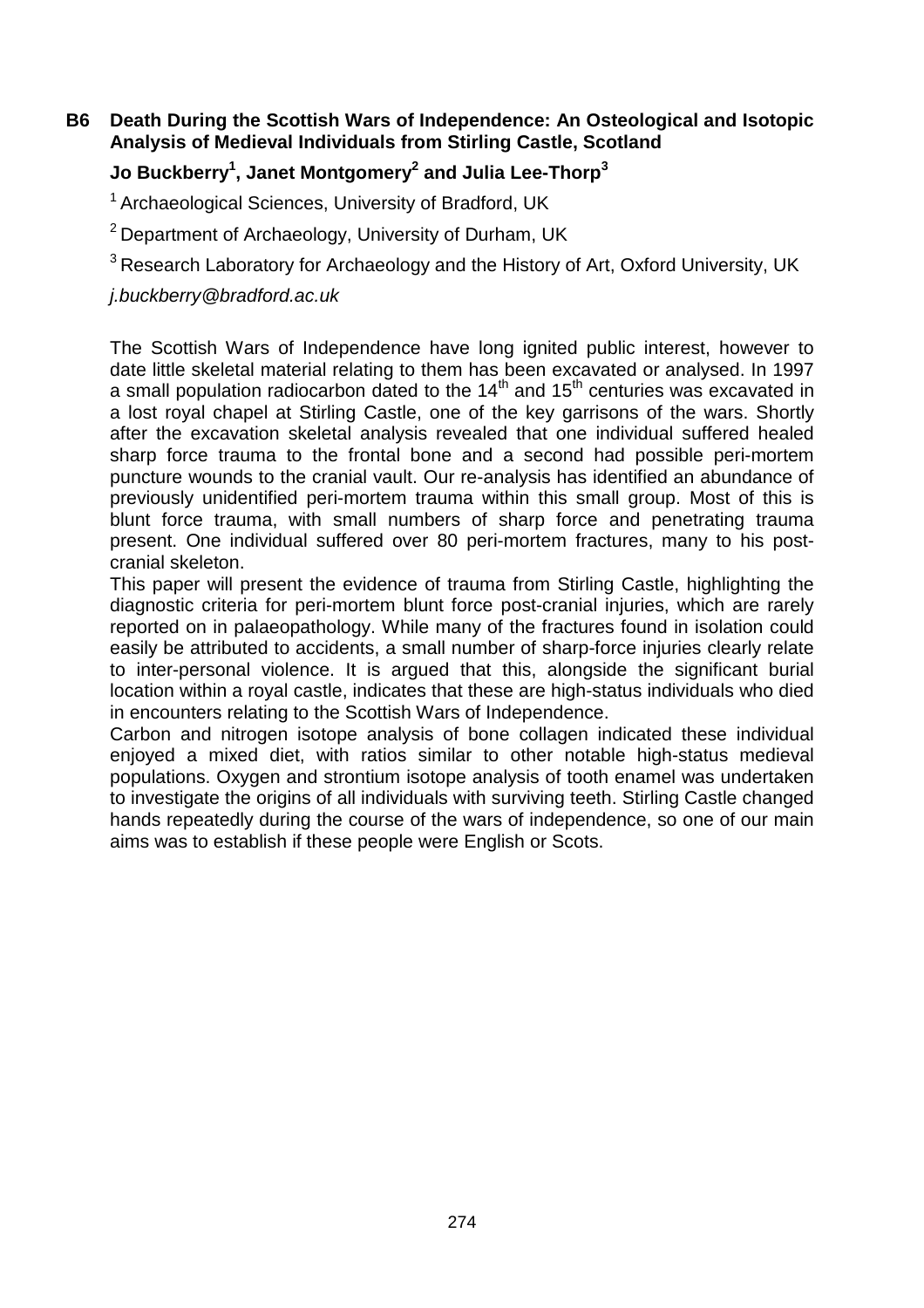#### **B7 Ancient Maritime Pitch and Tar: A Multi-Disciplinary Study of Sources, Technology and Preservation**

**Pauline Burger<sup>1</sup> , Rebecca Stacey<sup>1</sup> , Marei Hacke<sup>1</sup> , Nigel Nayling<sup>2</sup> , Toby Jones<sup>3</sup> and Keith Smith<sup>4</sup>**

 $1$  Department of Conservation and Scientific Research – The British Museum, Great Russell Street, London WC1B 3DG (UK)

 $2$  School of Archaeology, History and Anthropology - University of Wales Trinity Saint David, Ceredigion SA48 7ED (UK)

 $3$  Newport Medieval Ship Project, Unit No. 22, Maesglas Industrial Estate, Newport NP20 2NN (UK)

<sup>4</sup> School of Chemistry - Cardiff University, Main Building, Park Place, Cardiff CF10 3AT (UK)

pburger@thebritishmuseum.ac.uk

Tars and pitches are black sticky substances manufactured by destructive distillation of wood and bark from soft and hardwood trees such as pine, spruce and birch. Tar is the initial liquid pyrolysate, while further distillation produces more viscous pitch, which is solid at ambient temperatures and must be re-heated prior to use (Evershed et al., 1985; Beck et al., 1994). These materials have a long history of use as waterproofing agents and timber preservatives, especially in maritime contexts: they have been used by shipbuilders and seafarers to caulk the seams of vessels and to waterproof rope and tarpaulins (Langenheim, 2003). In the medieval period, their role in ship building and maintenance led them to acquire crucial strategic and political importance for the developing European seafaring economies and naval fleets.

Material from the Newport Ship discovered in 2002 on the right bank of the river Usk in Newport, Wales is central to this study. The wreck constitutes the most complete example of a fifteenth century clinker-built vessel ever found in the UK. The dating evidence (from dendrochronological analysis and coinage) indicates that it was constructed after AD1445 and came to rest in Newport soon after AD1468, while associated finds suggest contacts with the Iberian Peninsula (Jones, 2005, 2009). The ship predates the carvel-built Mary Rose by some 50 years and represents a late survival of northern European shipbuilding traditions (Evershed et al., 1985). A systematic study to map the use of tars and pitches over the whole vessel is currently underway to further the understanding of the construction and later repair of the ship and also to examine the economics behind the use of these substances in the shipyards of medieval Europe.

Interpretation of the Newport material is supported by the analysis of comparative material from further archaeological sites (the Roskilde wrecks, Denmark; St Peter Port wrecks, Guernsey; Doel cog, Belgium) with different preservation conditions enabling the impact of both intra- and inter-site variability in burial environment to be compared.

GC/MS analysis of the Newport tars has shown them to be conifer-derived but of variable composition and different in some ways to tars reported from other maritime contexts (Robinson et al., 1987; Colombini et al., 2003; Connan & Nissenbaum, 2003). Light stable isotope analysis (δD and  $\delta^{13}$ C) have also been undertaken in order to refine origin of these tars. The first results of this study will be reported here.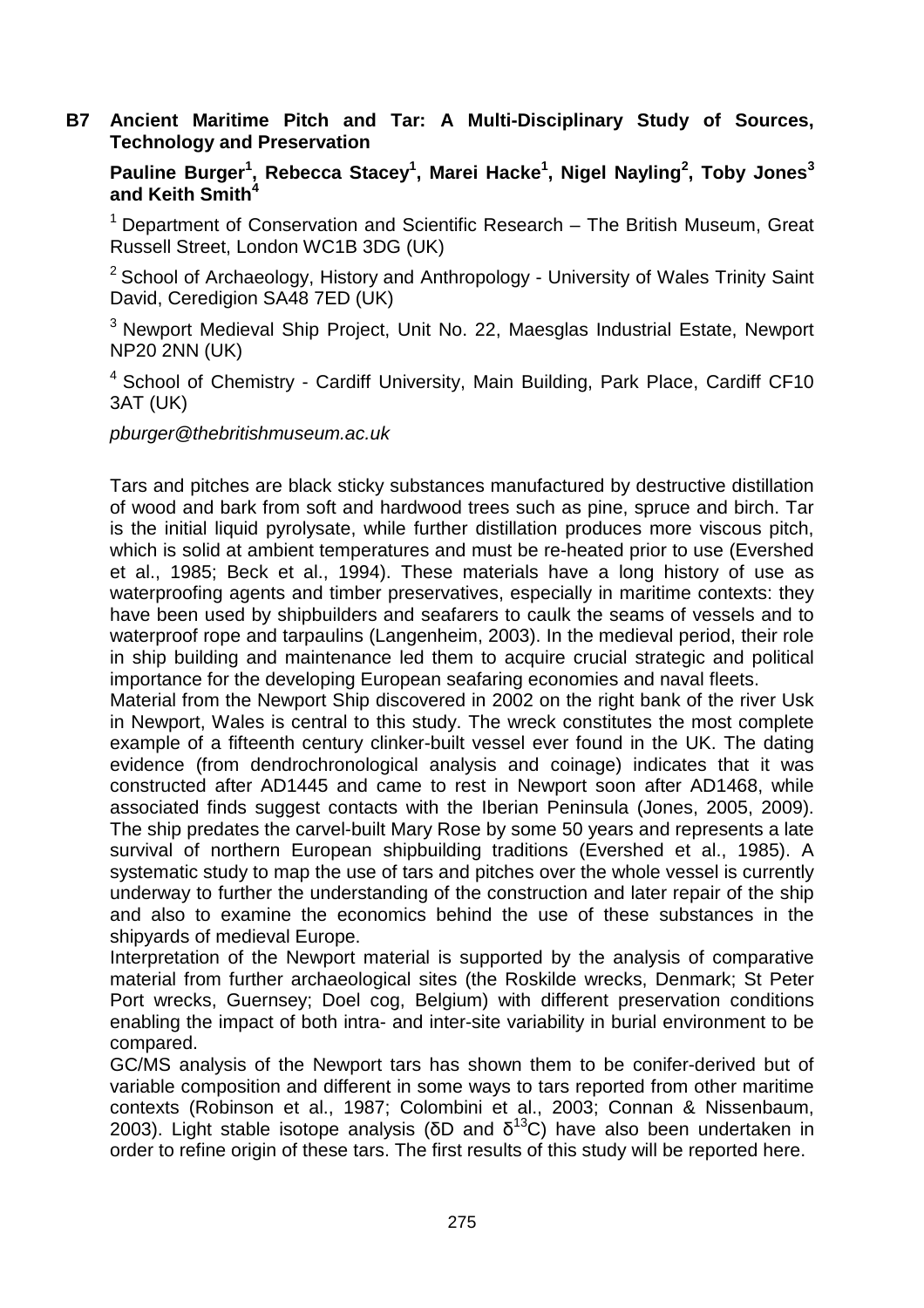BECK, C.W., STEWART, D.R. ANDSTOUT, E.C., 1994. Appendix D: Analysis of naval stores from the Late-Roman ship. In: HUMPHREY, J.H. (Ed.) Deep water archaeology: A Late-Roman ship from Carthage and an ancient trade route near Slerki bank off northwest Sicily. Journal of Roman Archaeology Supplementary series **13**, 109-121.

COLOMBINI, M.P., GIACHI, G., MODUGNO, F., PALLECCHI, P. ANDRIBECHINI, E., 2003. The characterization of paints and waterproofing materials from the shipwreck found at the archaeological site of the Etruscan and roman harbor of Pisa (Italy). Archaeometry **45**, 659- 674.

CONNAN, J. AND NISSENBAUM, A., 2003. Conifer tar on the keel and hull planking of the Ma'agan Mikhael Ship (Israel,  $5<sup>th</sup>$  century B.C.); identification and comparison with natural products and artefacts employed in boat construction. Journal of Archaeological Science **30**, 709-719.

EVERSHED, R.P., JERMAN, K. AND EGLINTON, G., 1985. Pine wood origin for pitch from the Mary Rose. Nature 314, 528-530.

JONES, T.N., 2005. Recording the Newport Ship: Using Three-Dimensional Digital Recording Techniques with a Late Medieval Clinker-Built Merchantman. INA Quarterly 32, 12-15.

JONES, T.N., 2009. Three-Dimensional Recording and Digital Modeling of the Newport Medieval Ship. A.C.U.A. Underwater Archaeology Conference Proceedings 111-116.

LANGENHEIM, J.H., 2003. Plant Resins: Chemistry, Evolution, Ecology and Ethnobotany. Timber Press, PortlandCambridge.

ROBINSON, N., EVERSHED, R.P., HIGGS, W.J., JERMAN, K. AND EGLINTON, G., 1987. Proof of a pine wood origin for pitch from Tudor (Mary Rose) and Etruscan shipwrecks: application of analytical organic chemistry in archaeology. Analyst 112, 637-643.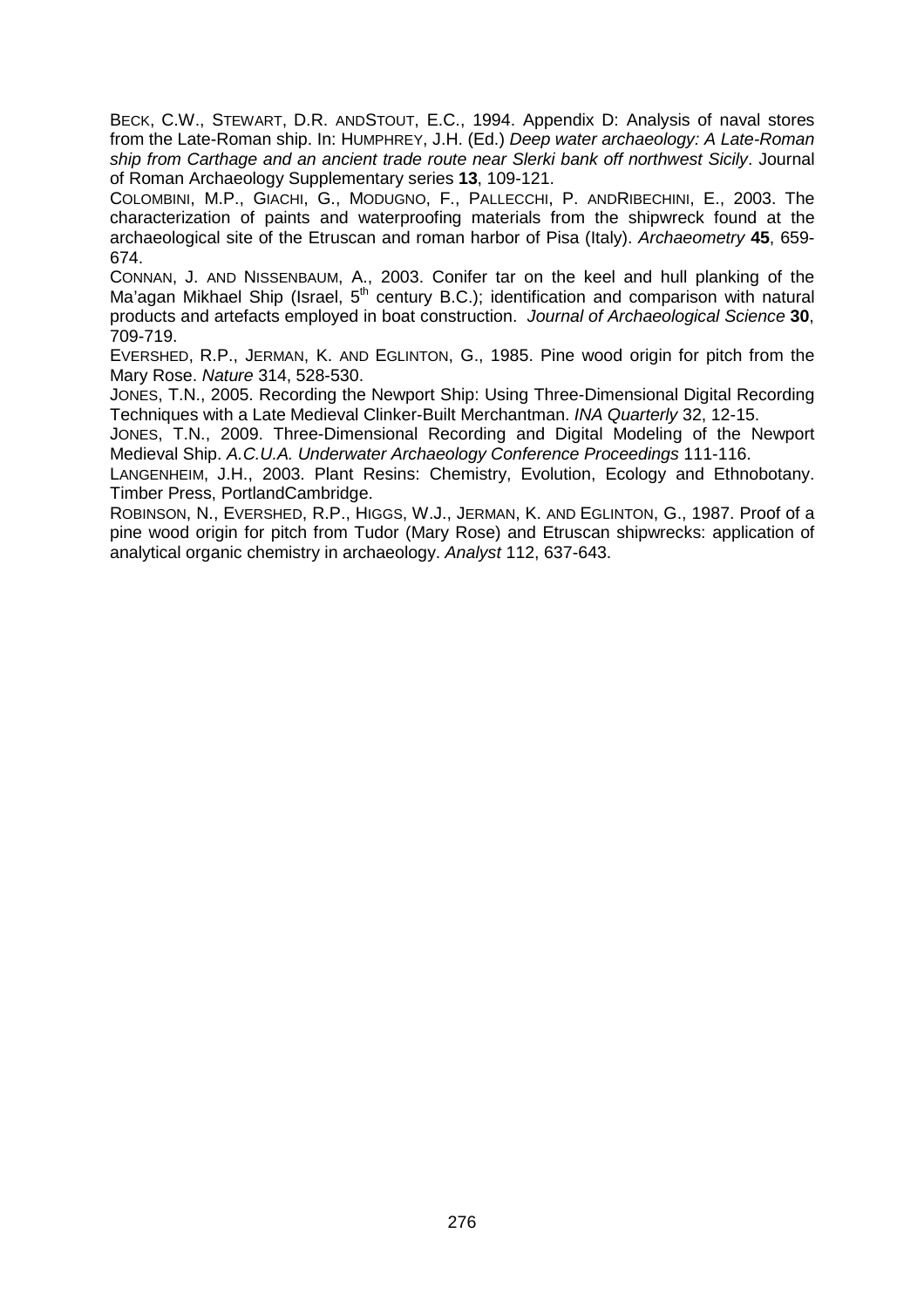## **B8 Archaeobotanical Study of Ancient Food and Cereal Remains at the Astana Cemetery, Xinjiang, China**

**Tao Chen1,2,Bo Wang<sup>3</sup> , Yongbing Zhang<sup>4</sup> ,Yan Wu1,2,Yaowu Hu1,2,Changsui Wang1,2 andHongen Jiang1,2**

<sup>1</sup>Department of Scientific History and Archaeometry, Graduate University of Chinese Academy of Sciences, 19A Yuquan Road, Beijing 100049, China

 $2$  The Lab of Human Evolution, Institute of Vertebrate Paleontology and Paleoanthropology, Chinese Academy of Sciences, Beijing 100044, China

<sup>3</sup> Xinjiang Uygur Autonomous Region Museum, Urumchi 830006, China

<sup>4</sup> Academia Turfanica of Xinjiang Uygur Autonomous Region, Turpan 838000, China

jianghongen@gucas.ac.cn

Analysis of starch grain, phytolith and cereal bran fragments were undertaken to identify the food remains including cakes, dumpings, as well as porridge unearthed from the Astana Cemetery in Turpan of Xinjiang, China. The results suggested that cakes were made from Triticum aestivum while dumplings were from Triticum aestivum, along with Setaria italic. The ingredients of the porridge remains came from Panicum miliaceum. Moreover, we present direct macrobotantical evidence of the utilization of six cereal crops such as Triticum aestivum, Hordeum vulgare var. nudum, Panicum miliaceum, Setaria italica, Cannabis sativa and Oryza sativa in the Turpan region during the Jin and Tang dynasty (about 200-900AD). All of these cereal crops not only provided food for the survival of the indigenous people, but also spiced up their daily life.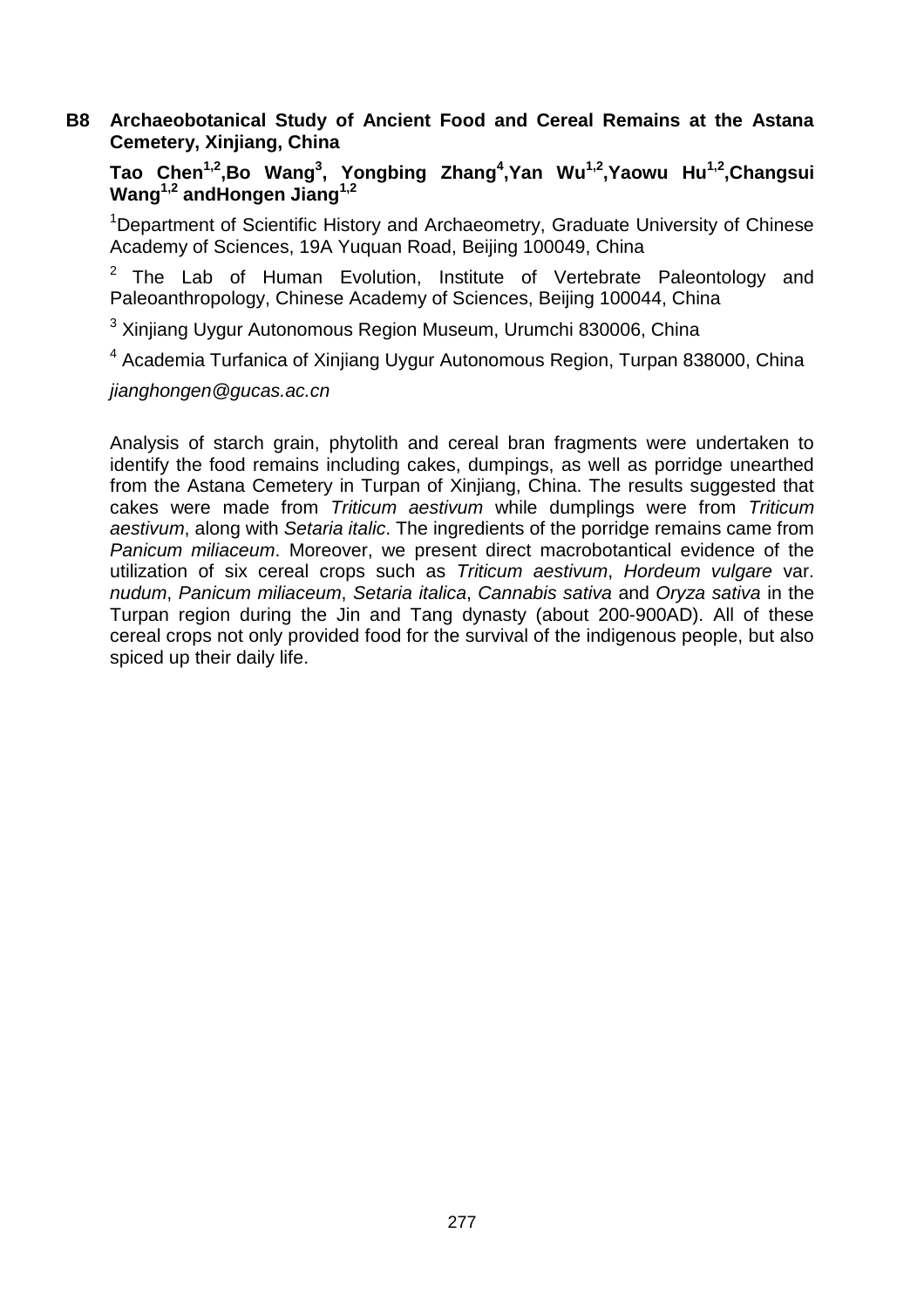## **B9 What Did they Eat in that Dining Hall? Evidence from Faunal Remains and Material Culture at Late Antique Sagalassos (SW-Turkey)**

## **Bea De Cupere<sup>1</sup> and Jeroen Poblome<sup>2</sup>**

<sup>1</sup> Royal Belgian Institute of Natural Sciences, Brussels, Belgium

<sup>2</sup> Katholieke Universiteit Leuven, Belgium

bdecupere@naturalsciences.be

Ongoing excavations of the Roman imperial Baths at the archaeological site of Sagalassos (SW Turkey) have revealed the modification of a large-scale frigidarium annex apodyteria into a dining hall in late Roman times. Along the south façade of the building, as well as in specific locations inside, a series of stratigraphical deposits was identified containing considerable amounts of food waste materials (animal remains) associated with concentrations of tableware for food and beverage consumption. These dumps illustrate the relative chronology of the use of the dining hall.

The archaeozoological analysis revealed that the faunal assemblages of these dumps largely consisted of sheep and goat remains, while pig and cattle remains were less numerous. Further, the skeletal element distribution of the goats and the sheep was very peculiar: the majority of the identified bones could be attributed to the hind leg, more precisely the meat bearing parts (pelvis, femur and tibia). All other skeletal elements, such as cranial fragments, vertebrae, ribs and elements of the fore limb were heavily under-represented; canon bones and phalanges were also mostly missing. In addition to this body part selection, it appeared that the hip joint (proximal femur) and the knee joint (distal femur, patella and proximal tibia) were also almost completely absent. Therefore, the faunal material evidenced that mainly special cuts of goat and sheep meat were served in the late Roman dining hall of the Roman Baths.

The study of the material culture from the relevant layers provided the chronological framework for these practices. Moreover, these collections represent a rare archaeological opportunity to document communal dining practices in action. The deposits are considered to have formed as a direct result of the festivities, representing not only a potential to reconstruct functional tableware sets, but also to extract information on social practices of the local community when wining and dining together. Apart from patrician diner settings, communal dining traditions represented the socio-cultural framework of eating habits in late antique society.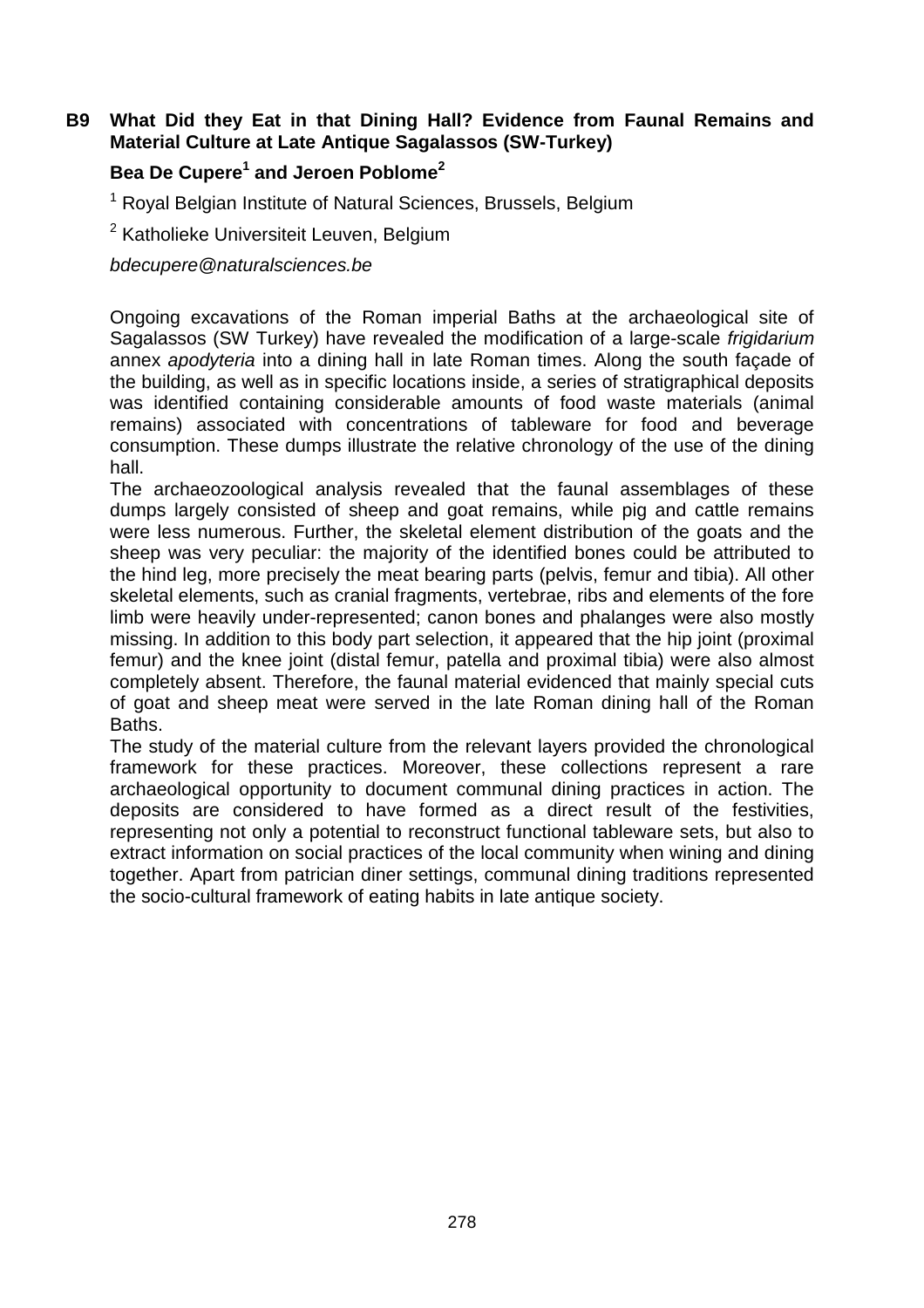## **B10 Palaeodietary Reconstruction in the Human Remains Recovered from Roopkund Lake through Elemental Analysis and Estimation of Carbon and Nitrogen Isotope Ratios**

#### **Yogambar Singh Farswan**

Department of History and Archaeology. H.N. Bahuguna Garhwal University, Srinagar, Garhwal-246174, Uttarakhand (INDIA)

farswanys@yahoo.co.in

Present study is carried out in the bone samples collected from Roopkund Lake in district Chamoli Garhwal, Uttarakhand which is located at 5029 meters from main sea level in between Nanda Ghunghti and Trishuli peak. This historical site belongs to  $9<sup>th</sup>$ century A.D. All the samples selected for the study were dried in room temperature as well as hot air oven at 32 degree Celsius. Cleaning, pretreatment and digestion process of faunal remains was followed through established scientific methods. Chemical analysis i.e. concentration of different elements such as calcium, strontium, barium, magnesium and zinc as well as isotopic ratios of Carbon and Nitrogen was estimated with the help of Inductively Coupled Plasma Spectroscopy (ICP) and Atomic Absorption Spectrophotometer (AAS).

The results obtained from the chemical analysis are significant. On the basis of concentration of different elements and ratios of Nitrogen and Carbon isotopes, the dietary habits of the peoples buried in the Roopkund Lake are identified, which is differing from sample to sample person to person. Besides this, the results are also significantly helpful for knowing the preservation status of faunal remains in Roopkund Lake. Finally this study also indicated the potentiality of chemical analysis for reconstructing the palaeodiet behaviour and preservation status of bone remains.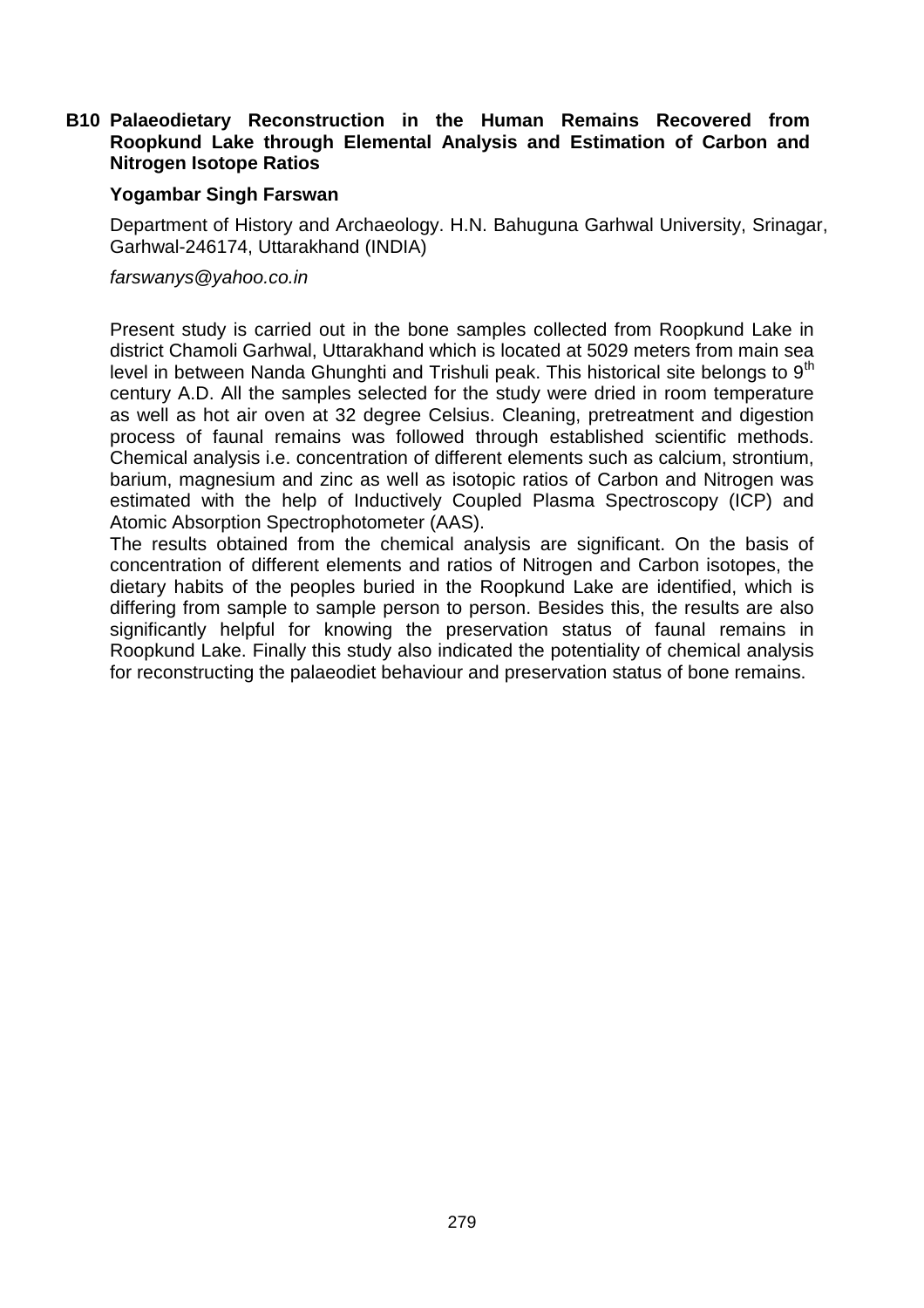## **B11 EDTA-Solution Based Protocols for the Cleaning of Ancient Bone Bioapatite**

## **Ricardo Fernandes, Pieter M. Grootes and Marie-Josée Nadeau**

Leibniz-Laboratory for Radiometric Dating and Isotope Research, Kiel, Germany

rfernandes@gshdl.uni-kiel.de

Isotopic signals obtained from ancient bone material are of great importance in archaeological research, providing information on chronology, dietary habits, and mobility. Typically, radiocarbon dating and stable isotope analysis is performed on bone collagen. The inorganic phase of bone, bioapatite, is often not considered for analysis as the isotopic signal may be influenced by the deposition of foreign minerals, while bioapatite itself may undergo recrystallization and ionic exchange (Hedges, 2002). Bone cleaning protocols using a weak acid, normally acetic acid, are capable of removing foreign calcite deposits, which are more soluble than bioapatite. However, acetic acid is incapable of selectively leaching less soluble mineral deposits such as fluorapatite.The complexing agent ethylenediaminetetraacetic acid (EDTA) provides an alternative to acetic acid. The fibrillar structure of collagen (Nudelman et al., 2010) ensures the relative protection of bioapatite crystallites in a basic EDTA solution. Furthermore, in an EDTA solution the dissolution rates of geologically deposited minerals, including fluorapatite, are much higher than that of bioapatite. The present study focusses only on bone material containing a significant amount of collagen, as recent research results have demonstrated, at the osteon level, the association between collagen and bioapatite preservation (Reiche et al., 2010). Different EDTA protocols have been tested on powdered bone material. These include, variations in solvent, working pH, dissolution times and temperature. Comparison of EDTA and acetic acid based protocols was done using attenuated reflectance fourier transform infrared spectroscopy (ATR-FTIR). Study of the infra red spectra clearly demonstrates that EDTA is less aggressive towards bone's collagen. The infra red splitting factor (IRSF), a crystallinity parameter calculated from the phosphate peaks in the spectrum, is commonly used to assess the degree of crystal growth and recrystallization (Weiner & Bar-Josef, 1990). Acetic acid treatments resulted in higher IRSF values, denoting incapability in leaching less soluble foreign mineral deposits. In contrast, bone powder treated using an EDTA solution presented lower IRSF values, close to those observed in fresh bone material.This study will also present the first preliminary radiocarbon dates on bone bioapatite using an EDTA protocol. Bone material, containing collagen, from a variety of time periods and locations was selected for comparative dating of collagen and EDTA-treated bioapatite.

HEDGES, R.E.M., 2002. Bone diagenesis: an overview of processes. Archaeometry **44**, 319- 328.

NUDELMAN, F., PIETERSE, K., GEORGE, A., BOMANS, P.H.H., FRIEDRICH, H., BRYLKA, L.J., HILBERS, P.A.J., DE WITH, G. AND NICO, A.J.M.S., 2010. The role of collagen in bone apatite formation in the presence of hydroxyapatite nucleation inhibitors. Nature materials **9**, 1004– 1009.

REICHE, I., LEBON, M., CHADEFAUX, C., MÜLLER, K., HÔ, A.L., GENSCH, M. AND SCHADE, U., 2010. Microscale imaging of the preservation state of 5,000-year-old archaeological bones by synchrotron infrared microspectroscopy. Analytical and Bioanalytical Chemistry **397**, 2491- 2499.

WEINER, S. AND BAR-JOSEF, O., 1990. States of preservation of bones from the prehistoric sites in the Near East: a survey. Journal of Archaeological Science **17**, 187–96.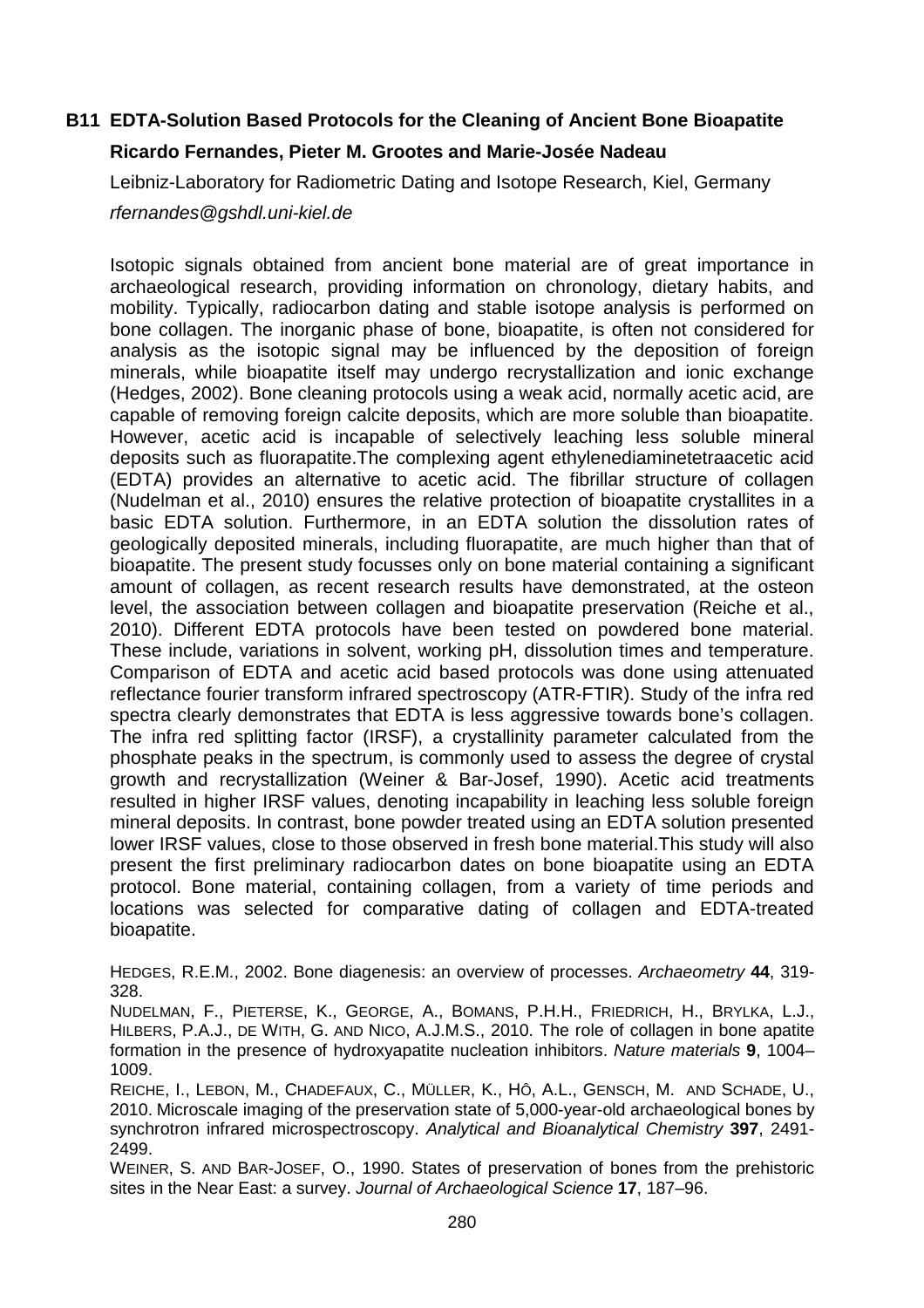## **B12 Influence of Cooking on the Isotopic Signals of Fish Species**

## **Ricardo Fernandes, John Meadows, Pieter M. Grootes and Marie-Josée Nadeau**

Leibniz-Laboratory for Radiometric Dating and Isotope Research, Kiel, Germany

rfernandes@gshdl.uni-kiel.de

Stable isotope analysis represents the principal scientific technique used in the reconstruction of ancient human diet. Characterization of human diet, based on stable isotopes, requires that the isotopic baseline, that is the isotopic signals of the consumed food groups, is established. Ideally, the isotopic baseline for mammal or fish species, consumed by humans, is based on isotopic data from bones of these species found in association with the human remains.

Different animal tissues will present varying isotopic signals (del Rio et al., 2009). The isotopic signal of fish meat will depend on its nutrient (carbohydrates, lipids, protein) and biochemical composition (e.g. amino acids or fatty acids). Fish, a major protein source, may also have high lipid content, with lipids having a significantly depleted  $δ<sup>13</sup>C$  signal when compared with protein (Post et al., 2007).

Cooking may alter the isotopic signal of meat (Warinner & Tuross, 2009), not only through fractionation processes, but also through selective loss of macronutrients or biochemical components possessing different isotopic signals.

We investigated the influence of cooking on the stable isotope values of meat for two fish species (mackerel, which has a very high fat content, and haddock, which is low in fat) using three potential prehistoric cooking methods. The fish were boiled in a pot, grilled beside an open fire, or wrapped in leaves and clay and baked in hot sand. Cooking times and temperatures were monitored, and the cooked fish was tasted for palatability.

Stable isotope ratios ( $\delta^{13}$ C and  $\delta^{15}$ N) were measured on the meat and bone collagen of raw fish and compared with measurements obtained after cooking using the three different methods. Results will be presented together with a discussion of possible implications for the reconstruction of ancient human diet.

DEL RIO, C.M., WOLF, N., CARLETON, S.A. AND GANNES, L.Z., 2009. Isotopic ecology ten years after a call for more laboratory experiments.Biological Reviews **84**, 91–111.

POST, D.M., LAYMAN, C.A., ARRINGTON, D.A., TAKIMOTO, G., QUATTROCHI, J. AND MONTAN, C.G., 2007. Isotopic ecology ten years after a call for more laboratory experiments.Oecologia **152**, 179–189.

WARINNER, C., AND TUROSS, N., 2009. Alkaline cooking and stable isotope tissue-diet spacing in swine: archaeological implications.Journal of Archaeological Science **36**, 1690-1697.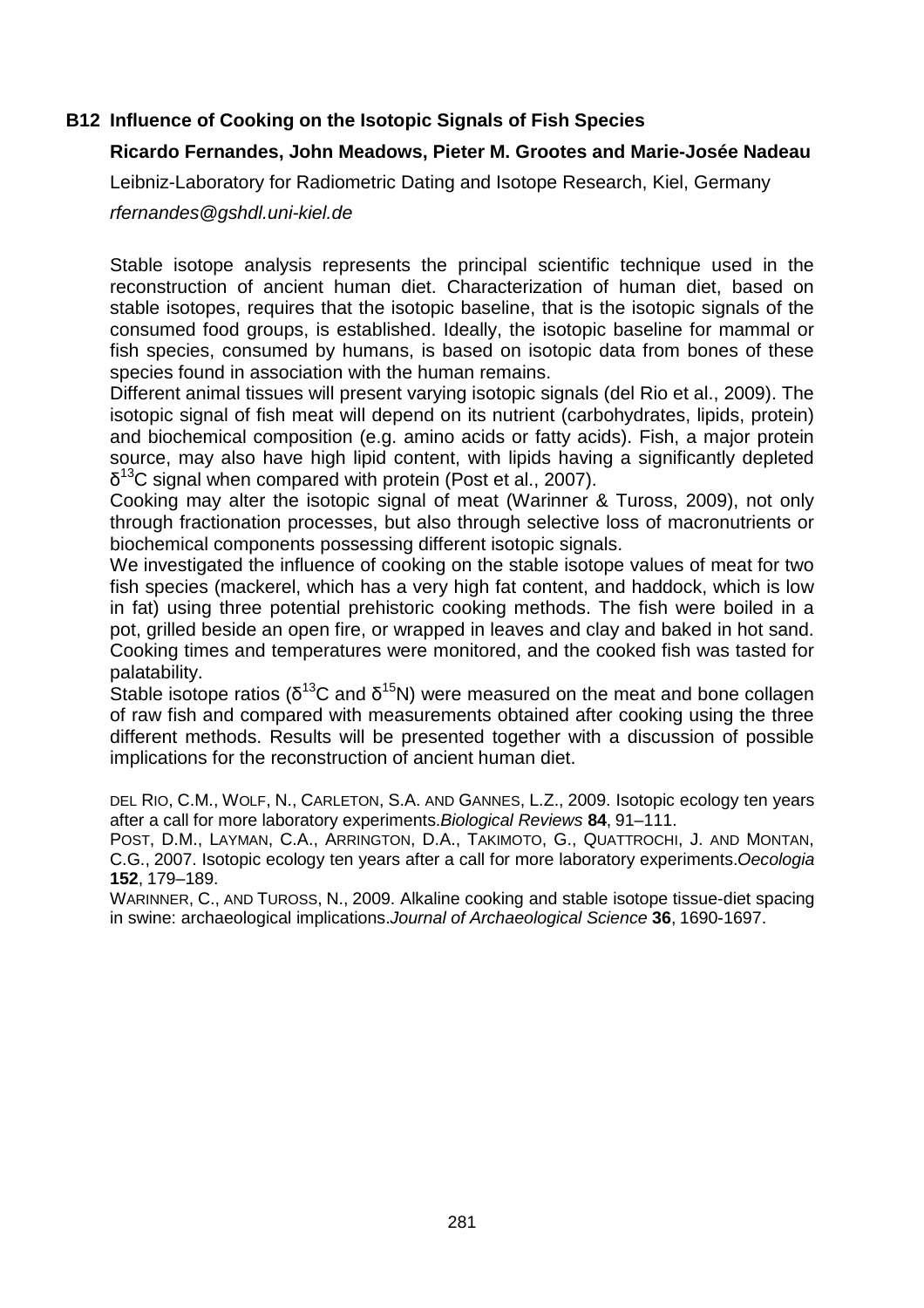## **B13 Paleogenetic Evidence from Dental Calculus: A New Approach to Archaeological Populations**

## **Sergio Flores<sup>2</sup> , Constanza De La Fuente<sup>1</sup> , Catalina Fernadez<sup>2</sup> , Fabián Póntigo and Mauricio Moraga<sup>1</sup>**

<sup>1</sup> Programa de Genética Humana, ICBM, Facultad de Medicina

<sup>2</sup> Departamento de Antropología, Facultad de Ciencias Sociales. Universidad de Chile

sfloresc@uchile.cl

Both the diversity and evolution of human populations have been systematically analyzed through polymorphisms in the human genome and microbiome, with several microorganisms successfully analyzed to infer microevolutionary events of their host.The aim of the present investigation is to contribute to the study of human bacterial flora as indirect genetic markers of their host by evaluating a new source of genetic material: dental calculus. Electron microscopy studies have shown the presence of bacteria preserved in samples from different geographical and chronological context, stimulating the evaluation of this material from a genetic approach. Recent and archaeological DNA samples, some of them as old as 4,000 YBP, were successfully extracted and amplified following all the necessary control procedures for ancient DNA. Previous to the DNA extraction, the samples were treated with sodium hypochlorite to eliminate surface contaminant. The demineralization was performed with 0.5 M EDTA and the proteins digested in a buffer with proteinase-K. Protein and cell components were eliminated by phenol:chloroform:isoamyl alcohol (25:24:1) extractions and the DNA was finally precipitated with isopropanol. Species-specific PCR primers were designed to identify five bacterial species (Actinomyces naeslundii, Fusobacterium nucleatum, Streptococcus gordonii, Streptococcus mutans and Porphyromonas gingivalis). F. nucleatum was the most frequently observed species in all of the recent samples and in almost 40 percent of the ancient samples. In  $F$ . nucleatum we also observed the presence of two or more genetic variants from a single human host, which were identified by DNA cloning and sequencing. Given that the highest presence and variability was detected in  $F$ . nucleatum, this species emerged as a valuable target for future analysis.

In summary, genomic analysis of bacteria from dental calculus is a promising source of evidence for paleopathological and microevolutionary studies, focused either on microorganisms or on their human hosts.

Grants support: Fondecyt 1100643, Fondecyt 1110461, Anillo ACT-096.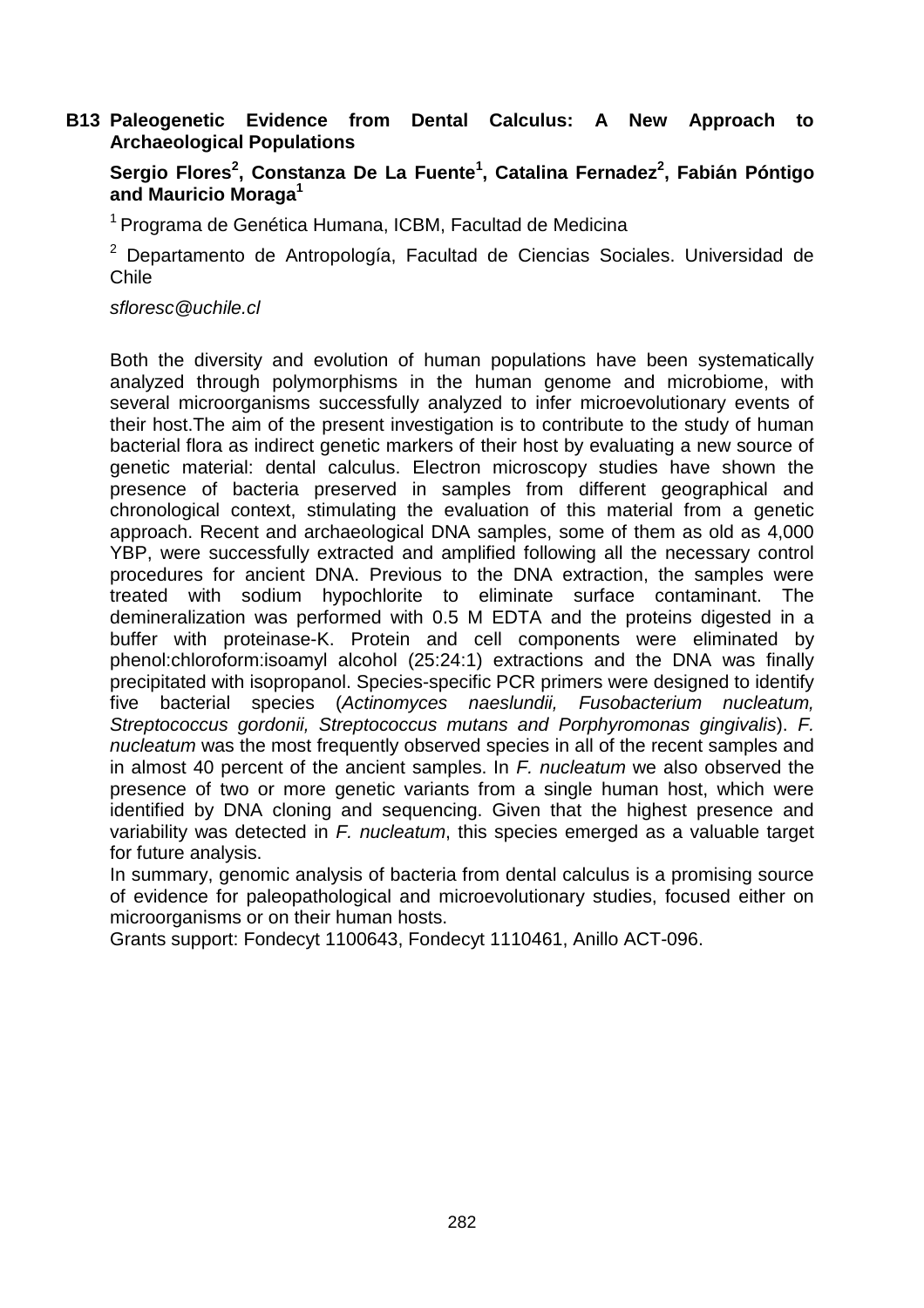## **B14 Oral Microbiome Evolution in Prehistoric Chilean Populations Using Scanning Electronic Microscopy and Isotopic Analyses**

## **Sergio Flores<sup>1</sup> , Constanza De La Fuente<sup>2</sup> , Alfredo Linossier<sup>1</sup> , Mauricio Moraga<sup>2</sup> , Tomás González<sup>1</sup> and Sebastián Krapivka<sup>1</sup>**

<sup>1</sup> Programa de Genética Humana, ICBM, Facultad de Medicina

<sup>2</sup> Departamento de Antropología, Facultad de Ciencias Sociales. Universidad de Chile

#### sfloresc@uchile.cl

The human oral microbiome is composed by a myriad of bacteria species, representing an enigmatic ecological community. The oral microbiome emerges, consequently, as a valuable model to inference of diet, human populational genetic structure, oral health features, and microevolutionary processes, among other factors associated to this ecological system.In this study we explored the association among geographical distribution, paleodiet and bacterial communities in human populations from different archaeological contexts in Chile: Solcor 3 (San Pedro de Atacama, Northern Chile); Cuchipuy (Central Chile); Chonos (Southern Chile), in addition with the analysis of samples from living population. The mean goal of this study is to evaluate the relative frequencies of bacterial morphotypes as predictors of diet and geographical distribution of the prehistoric populations.We tested the relative frequency of three bacterial morphotypes, using scanning electronic microscopy (SEM). Dietary regimes were inferred from archaeological evidence and from isotopic analysis ( $\delta^{13}$ C and  $\delta^{15}$ N) performed in this study, as well as from previous works. Differentiation in the oral microbiome was detected at the inter-populational level for filamentous bacteria, which are most frequently found in San Pedro de Atacama samples. The causal explanation of this differentiation is still unresolved. Lost of differentiation of other morphotypes in relation to dietary or geographical distribution, including populational genetic structure, refutes our hypotheses, opening new insights on microbiome evolution in past human populations: taxonomic units (species), instead of morphotypes, should be the target of evolutionary, ontogenetic and ecological processes affecting oral microbiome, as a consequence of changes in cultural practices and genetic differences among past human populations. Grants support: Fondecyt 1100643, Fondecyt 1110461, Anillo ACT-096.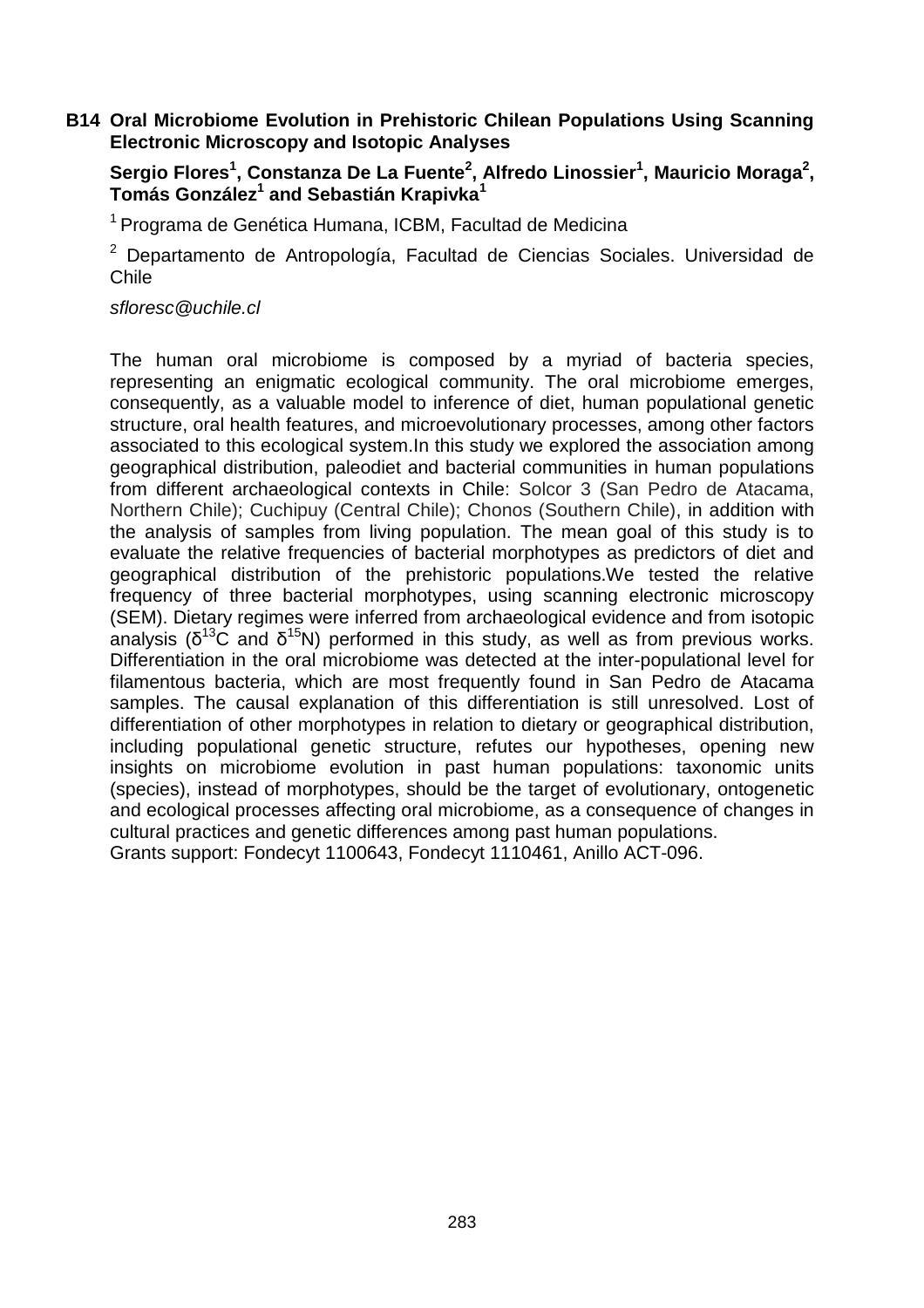## **B15 Bees Wax and Propolis as Sealant of Funerary Chambers during the Middle Bronze Age in South-Western Iberian Peninsula**

**José Frade<sup>1</sup> , António Soares<sup>2</sup> , António Candeias<sup>1</sup> , Isabel Ribeiro<sup>1</sup> , Teresa Ponte<sup>3</sup> , Miguel Serra<sup>4</sup> and Eduardo Porfírio<sup>4</sup>**

<sup>1</sup> Laboratório de Conservação e Restauro José de Figueiredo, Instituto dos Museus e da Conservação

<sup>2</sup> Grupo de Química Analítica e Ambiental, Instituto Tecnológico e Nuclear

<sup>3</sup> Mestranda em Arqueologia, Universidade do Porto

4 Palimpsesto, Estudo e Preservação do Património Cultural

amsoares@itn.pt

Recent archaeological excavations in the Portuguese region of Baixo Alentejo, carried out under the implementation of the irrigation project connected with the Alqueva Dam, have brought to light important finds dated to the South-western Iberian Bronze Age. Among those new finds are funerary hypogea, dated from the second quarter of the  $2^{nd}$  Millennium BC, which show some similarities with those from the Argaric Culture (South-eastern Iberian Peninsula), namely as far as rituals, architecture and grave goods are concerned. Each funerary structure is composed by an atrium connected with a chamber (an artificial cave cut into the rock) closed by vertical slabs. These slabs are involved by a black earth with a greasy aspect, suggesting an organic origin.It was already known that some stone cists, another kind of grave in use during the Middle Bronze Age in South-western Iberia, also present a similar black greasy earth covering the cist stone lid (Paço & Leal, 1962/63). Earth of one of these graves was sampled and analyzed using infrared spectroscopy and gas chromatography. IR analysis indicated the presence of organic substances being the main constituent a fatty material of animal origin. The identification of cholesterol also proves that origin. The chromatograms obtained were compared with those of well known samples, indicating that probably the fat detected in the earth is that of swine (Ribeiro & Soares, 1991). The black earth with a greasy aspect that involved the slabs closing the chamber of three funerary hypogea from the archaeological sites of Horta do Folgão and Torre Velha 3, both near Serpa, were sampled and analyzed using a FTIR spectrometer. The spectra obtained were compared with reference spectra. Two materials were identified: bees wax and propolis. As far as we know is the first time that a mixture of bees wax and propolis with a clayey earth used to seal a funerary structure was identified in the archaeological record, suggesting the importance that the Middle Bronze Age people in South-western Iberia put in the preservation of the corpses buried in their graves.

PAÇO, A. AND LEAL, J.B., 1962/63. Sepulturas Argáricas da Folha das Palmeiras (Mourão). A Cidade de Évora**45-46**, 21-24.

RIBEIRO, M.I.M. AND SOARES, A.M.M., 1991. A sepultura do Bronze do Sudoeste da Herdade do Montinho (Vale de Vargo, Serpa). Aplicação de alguns métodos instrumentais de análise química a um problema arqueológico. Actas das IV Jornadas Arqueológicas, 287-298.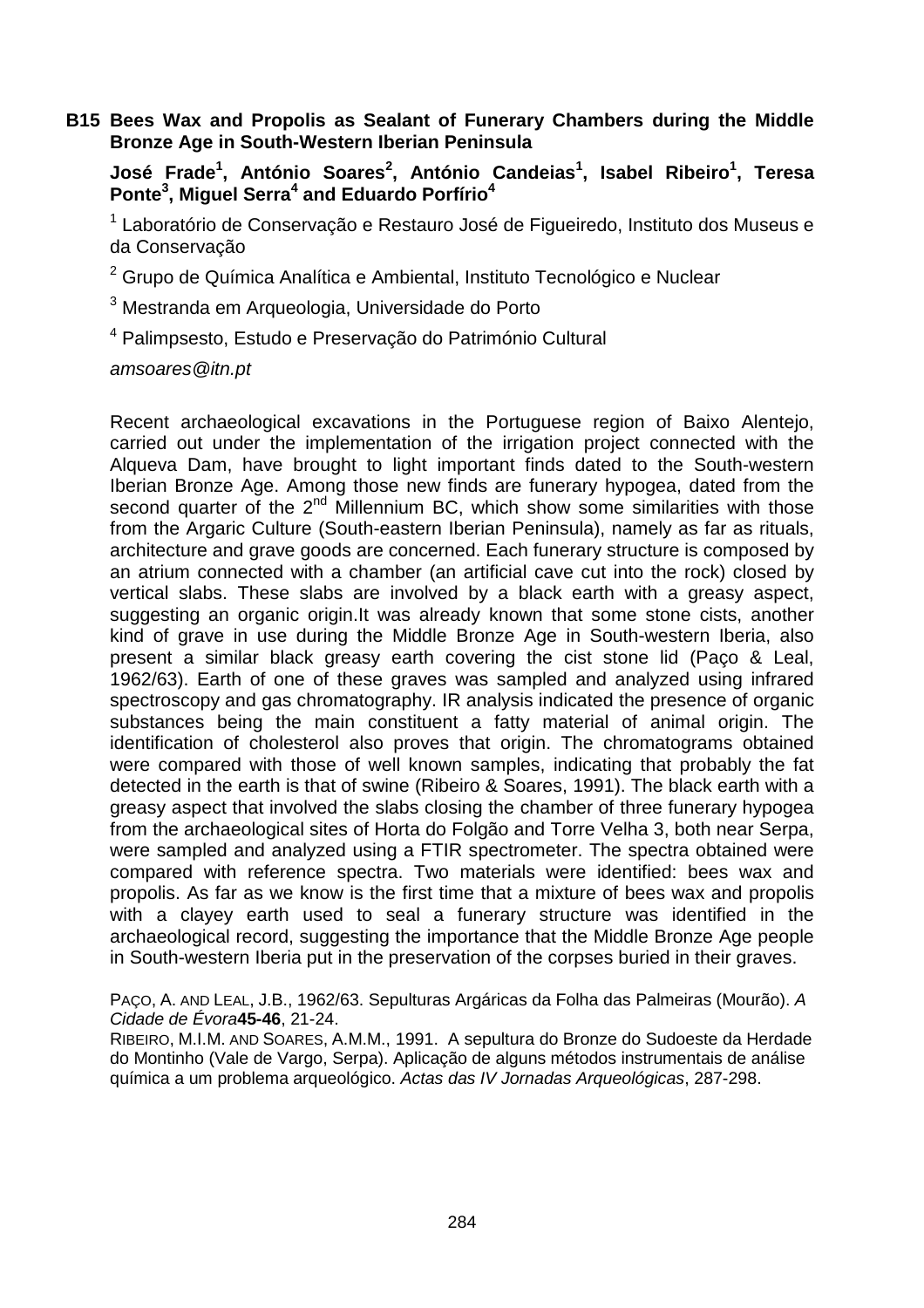## **B16 Identification of Heme in Aged Blood by Direct Analysis in Real Time Mass Spectrometry**

## **Daniel Fraser<sup>1</sup> and Ruth Ann Armitage<sup>2</sup>**

<sup>1</sup> Chemistry and Physical Sciences, Lourdes University, Sylvania, OH, USA

<sup>2</sup> Chemistry Department, Eastern Michigan University, Ypsilanti, MI USA

#### dfraser@lourdes.edu

Identification of blood on or in archaeological materials is often done using presumptive tests adapted from forensic applications. Clinical test strips, designed for the detection of blood in urine, are arguably the most utilized of such presumptive tests in archaeological science. In forensic science, however, presumptive tests must be followed up with confirmatory tests; presumptive tests suffer from high rates of false positives due to the presence of contaminants. Confirmation that a stain or residue is blood generally requires biological methods, such as DNA or immunological tests. We report here a novel method for identification of blood through mass spectrometric analysis of the heme moiety from the blood and muscle proteins hemoglobin and myoglobin.

Direct analysis in real time (DART) ionization combined with high-resolution time of flight mass spectrometry provides exact mass information about molecules up to approximately 1000 Daltons. While DART is not applicable directly to intact proteins, a novel sample preparation method developed in our laboratory yields a molecular ion for the permethylated heme porphyrin at  $m/z$  644.2085. Blood samples applied to surfaces and weathered for multiple years produced reliable heme signal. Control materials without heme produced no heme signal. Further studies are currently underway to determine the applicability of this method to blood on lithic materials and we are optimizing collection of residue samples from archaeological materials.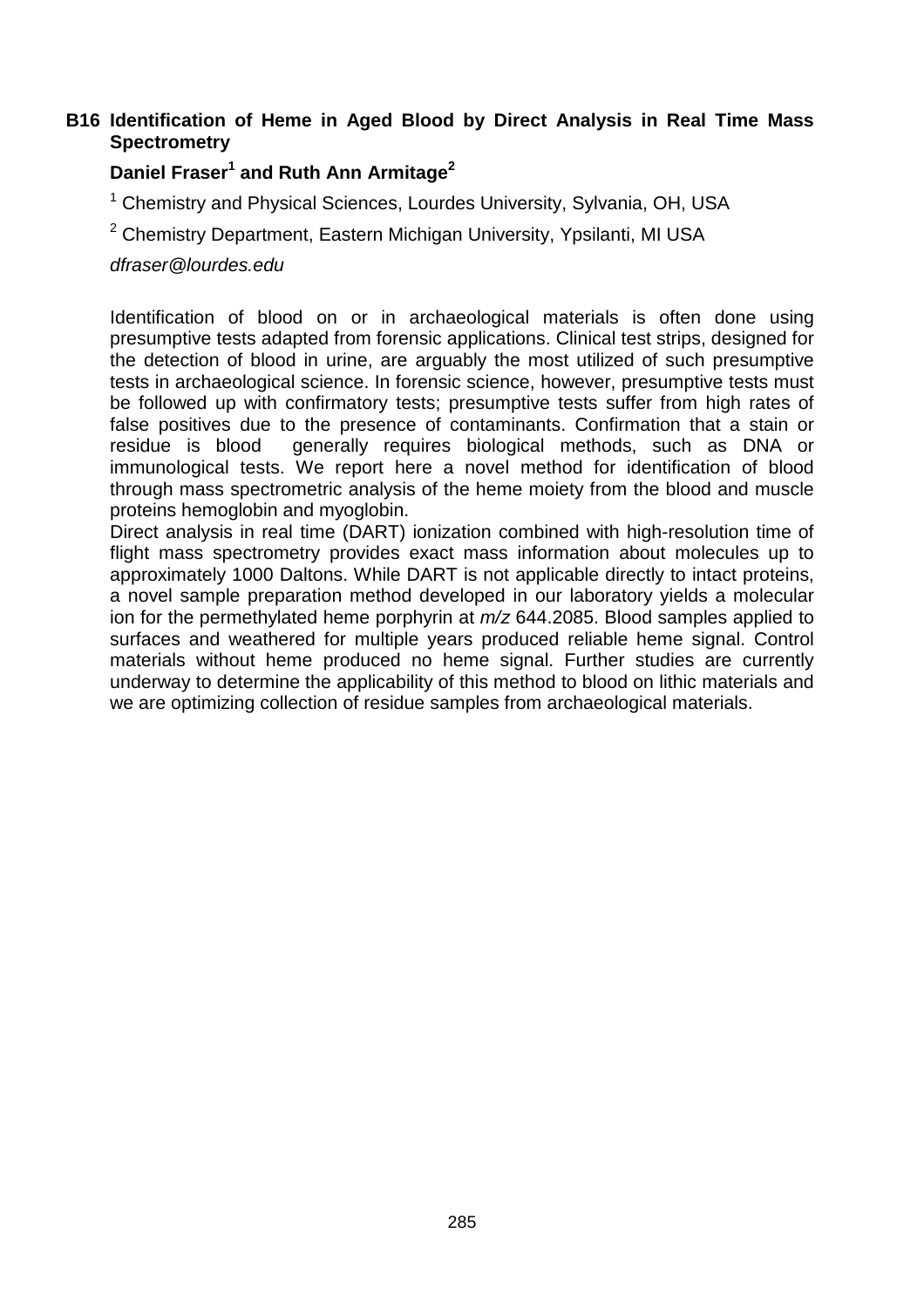## **B17 Stable Isotope Ratio Analysis Elucidates Urban Subsistence and Changing Animal Husbandry Practices at Ancient Sagalassos (SW Turkey)**

**Benjamin T. Fuller1,2, Bea De Cupere<sup>3</sup> , Elena Marinova1,4, Wim Van Neer1,3, Marc Waelkens<sup>5</sup> and Michael P. Richards1,6**

<sup>1</sup> Laboratory of Animal Biodiversity and Systematics, Centre for Archaeological Sciences, Katholieke Universiteit Leuven, Ch. Debériotstraat 32, B-3000 Leuven, **Belgium** 

 $2$  Department of Human Evolution, Max Planck Institute for Evolutionary Anthropology, Deutscher Platz 6, D-04103 Leipzig, Germany

<sup>3</sup> Royal Belgian Institute of Natural Sciences, Vautierstraat 29, B-1000 Brussels, Belgium

<sup>4</sup> Department of Earth and Environmental Sciences, Katholieke Universiteit Leuven, Celestijnenlaan 200E, B-3000, Heverlee, Belgium

<sup>5</sup> Katholieke Universiteit Leuven, Sagalassos Archaeological Research Project, Bliide Inkomststraat 21, B-3000 Leuven, Belgium

 $6$  Department of Anthropology, University of British Columbia, Vancouver, British Columbia V6T 1Z1, Canada

#### ben\_fuller@eva.mpg.de

The present study is based on the analysis of the stable isotope ratios of carbon and nitrogen in both human (n=49) and animal (n=465) bone samples. These samples were obtained from the site of Sagalassos (Burdur Province, SW Turkey) and Düzen Tepesi (at 2km SW of Sagalassos) and are ranging in date from the Classical-Hellenistic period (400-200 BC) up to the Middle Byzantine period (800-1200 AD). Therefore, they witness a long span of occupation at Sagalassos and its immediate surroundings.

The aim of the research is to gather information on human dietary patterns and livestock management practices (such as herding, grazing and foddering) in the past within the territory of Sagalassos. While the human diet seems to be based on predominantly C3 plants and terrestrial (domestic) animals, the data of the animal bones samples show shifting  $\delta^{13}$ C and  $\delta^{15}$ N values.

Diachronic comparisons of the stable isotopes ratios were carried out for the main domestic mammals, i.e. dog, cattle, pig, sheep and goat, and show how different grazing areas were used through time. In addition, the consumption of C4-plants by cattle is highlighted. These results are discussed in the context of previous interdisciplinary research (including archaeozoological, archaeobotanical and geochemical analyses) to elucidate the urban subsistence and the changing animal husbandry practices at Sagalassos.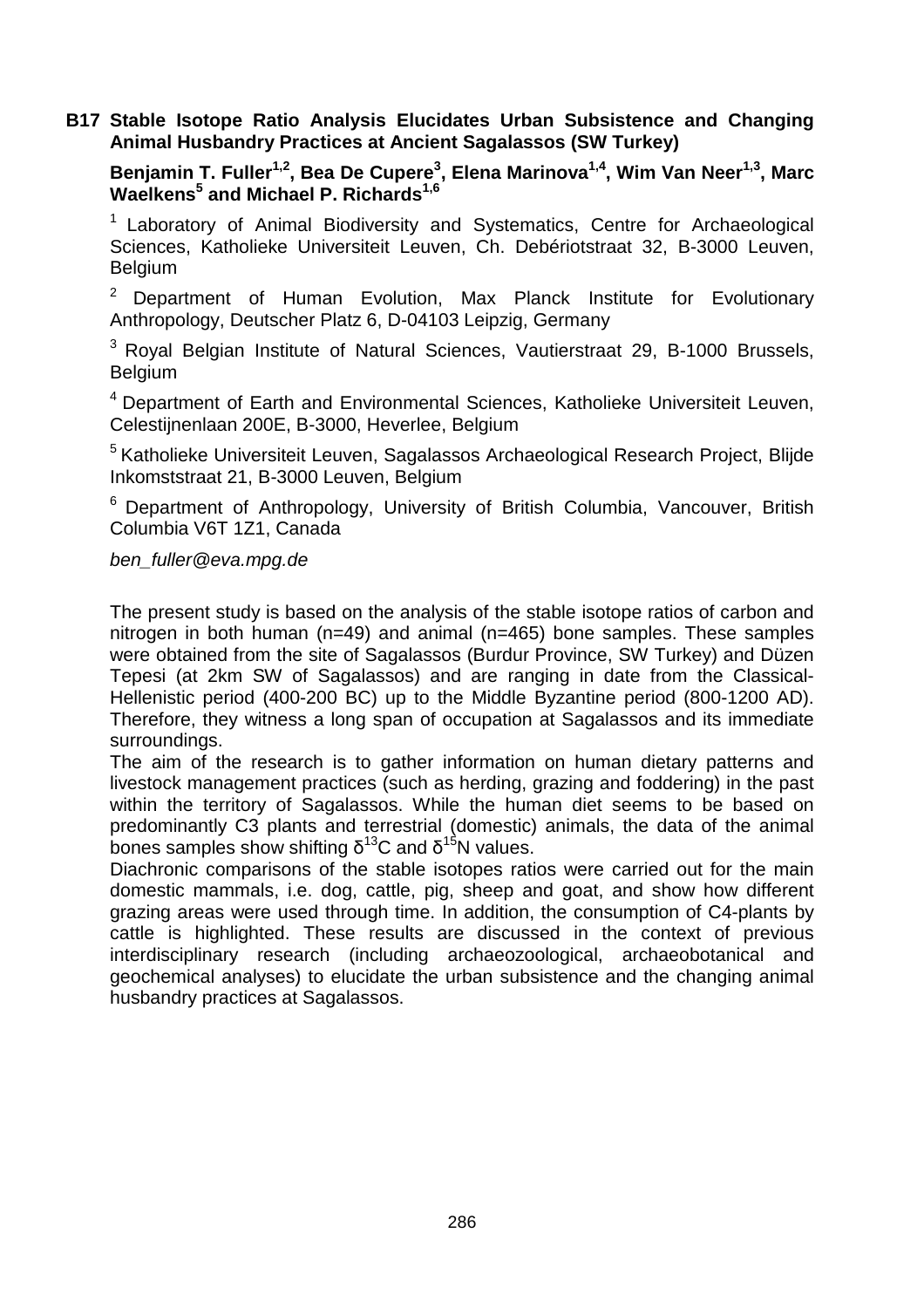## **B18 Stable Isotope Studies on Humans and Animals from Tell Tweini, Syria (2600- 550 BC)**

## **Benjamin T. Fuller1,2, Veerle Linseele2,3,4 and Joachim Bretschneider<sup>5</sup>**

<sup>1</sup>Department of Human Evolution, Max Planck Institute for Evolutionary Anthropology, Leipzig, Germany

<sup>2</sup> Laboratory of Animal Biodiversity and Systematics, Centre for Archaeological Sciences, Katholieke Universiteit Leuven, Leuven, Belgium

<sup>3</sup> Postdoctoral fellow FWO-Flanders

<sup>4</sup> Koninklijk Belgisch Instituut voor Natuurwetenschappen, Brussels, Belgium

<sup>5</sup> Onderzoekseenheid Nabije Oosten Studies, Katholieke Universiteit Leuven, Leuven, Belgium

ben\_fuller@eva.mpg.de

Tell Tweini is a coastal Syrian site with settlement remains of diverse periods between the Early Bronze Age and the Iron Age (2600-550 BC). Inside urban contexts in Field A at the site, eleven burials have been unearthed. Most date to the Middle Bronze Age (2000-1600 BC), including one collective grave. Stable isotope ratio analysis ( $\delta^{13}$ C and  $\delta^{15}$ N) was carried out on human remains from these Middle Bronze Age graves in order to reconstruct human dietary practices. In addition, a large sample of faunal remains from the major periods of occupation at Tell Tweini, Early Bronze Age (2600-2000 BC), Middle Bronze Age (2000-1600 BC), Late Bronze Age (1600-1200 BC) and Iron Age (1200-550 BC) have been subjected to stable isotope ratio analysis. The large dataset on animals is the first of its kind for the period and region. The results add to a reconstruction of the human diet. More importantly, they allow us to make diachronic inferences on livestock management practices and the natural environment. The results will be discussed in the context of data on the faunal composition through time at Tell Tweini as well as that of the palaeo-environmental data which points to an abrupt climatic change at the transition between the Late Bronze Age and the Iron Age.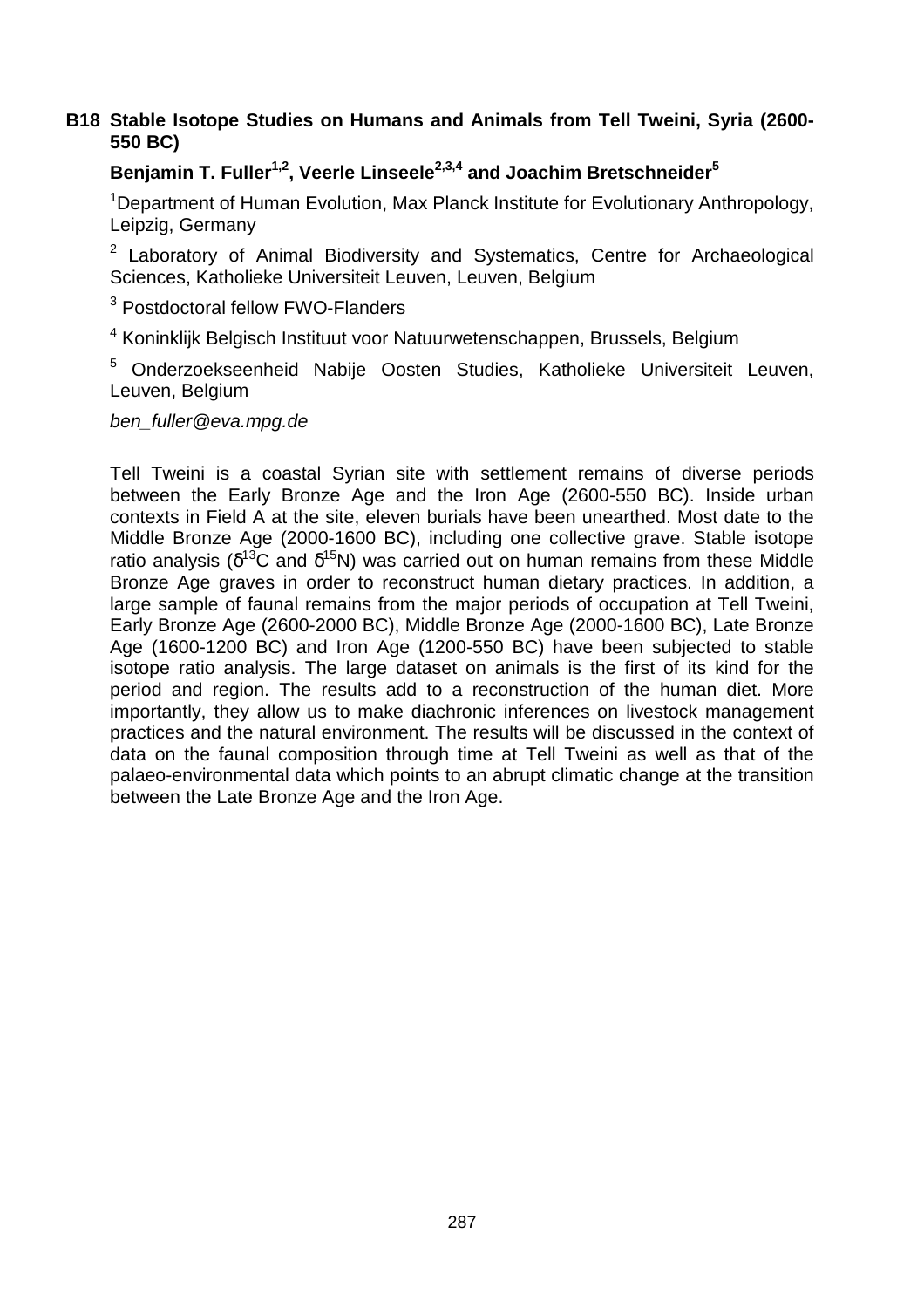**B19 Microstructural (SEM), Chemical and Molecular-Biological Investigation of Glass Decay at the Medieval Stained Window Glasses of Tarragona Cathedral and Santa Maria del Mar Church (Barcelona), NE Spain** 

**Maite Garcia-Valles<sup>1</sup> , Guadalupe Piñar<sup>2</sup> , Domingo Gimeno-Torrente<sup>1</sup> , Jörg Ettenauer<sup>2</sup> and Katja Sterflinger<sup>2</sup>**

<sup>1</sup> Facultat de Geologia, Universitat de Barcelona (UB), c/ Martí i Franquès s/n, 08028 Barcelona, Spain

<sup>2</sup> Institute of Applied Microbiology, Department of Biotechnology, Vienna Institute of Bio Technology (VIBT), University of Natural Resources and Life Sciences, Muthgasse 11, A-1190 Vienna, Austria

maitegarciavalles@ub.edu

The medieval stained window glass of two religious medieval buildings (the Cathedral of Tarragona and the Church of Santa Maria del Mar in Barcelona), have been investigated and provided evidence of biodeterioration (Garcia-Vallès & Vendrell, 2002; García-Vallès et al., 2003). These biodeterioration was active under Mediterranean climate and affected more selectively potash-lime glass of inferred foreing origin than the local sodium glass of mediterranean tradition (Aulinas et al., 2009). Biological activity in both sites showed to be fossil and only remains of this activity, as orange patinas, bio-pitting and mineral precipitation, was observed. Glass surfaces were investigated by Scanning Electron Microscopy (SEM), Energy Dispersive Spectrometry (EDS) and X-Ray Diffraction (XRD). Their chemical composition was investigated using wavelength-dispersive spectrometry (WDS) microprobe analysis. The microbial diversity was investigated by molecular methods: DNA extraction from glass samples, amplification by PCR targeting the16S rRNA and ITS regions, and fingerprint analyses by denaturing gradient gel electrophoresis (DGGE). In parallel clone libraries containing either PCR fragments of the bacterial 16S rDNA or the fungal ITS1 region were screened by DGGE. Clone inserts were sequenced and compared with sequences listed in the EMBL database. Similarity values ranged from 89 % to 100 % to known bacteria and fungi.Analyses revealed complex bacterial communities consisting of members of the phyla Proteobacteria, Bacteroidetes, Firmicutes and the dominance of Actinobacteria. Fungi showed lower diversity than bacteria and species of the genus Cladosporium were dominant. The detected Actinobacteria and fungi may be responsible for the observed bio-pitting phenomenon. Moreover, some of the detected bacteria are known for their capabilities of mineral precipitation. Sequence results also showed similarities with bacteria commonly found on deteriorated stone-monuments, what supports the idea that medieval stained glass biodeterioration in the Mediterranean area shows pattern comparable to those developed on stone.

AULINAS, M., GARCIA-VALLES, M., GIMENO, D., FERNANDEZ-TURIEL, J.L., RUGGIERI, F. AND PUGÈS, M., 2009. Weathering patinas on the medievaln (S. XIV) stained glass windows of the Pedralbes Monastery (Barcelona, Spain). Environ. Sci. Pollut. Res. **16,** 443–452. GARCIA-VALLÈS, M., GIMENO, D., MARTÍNEZ-MANENT, S. AND FERNÁNDEZ-TURIEL, J.L., 2003. Medieval stained glass in a Mediterranean climate: Typology, weathering & glass decay, & associated biomineralization processes & products. American Mineralogist **88**, 1996-2006. GARCIA-VALLÈS, M. AND VENDRELL-SAZ, M., 2002. The glasses of the transept's rosette of the Cathedral of Tarragona: characterization, classification and decay. Boletin de la Sociedad Española de Ceramica y Vidrio **41**, 217- 224.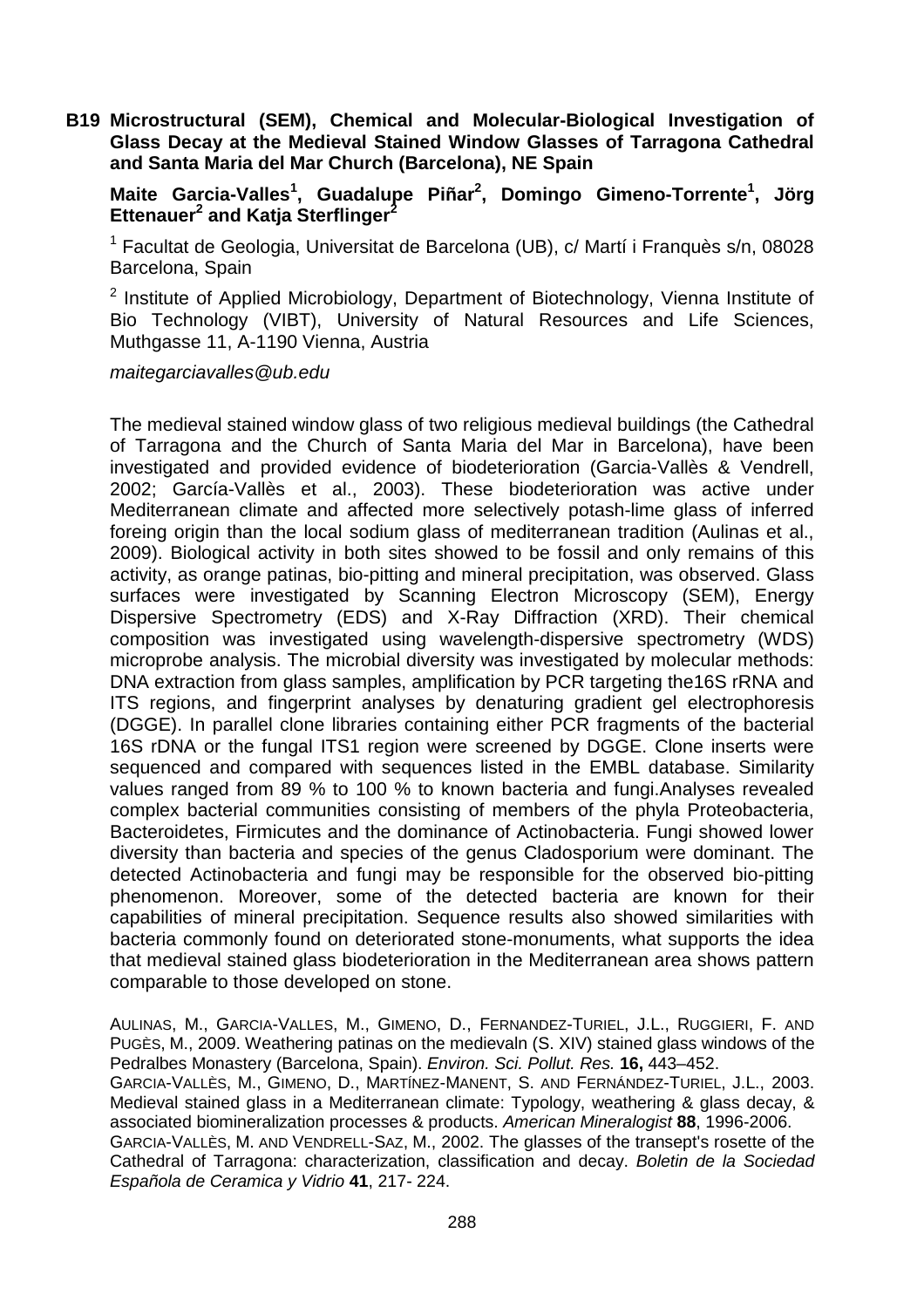#### **B20 Human Mobility and Diet in Iron Age The Netherlands**

## **Coen Geerdink<sup>1</sup> , Lisette M. Kootker<sup>1</sup> , Gareth Davies<sup>2</sup> and Henk Kars<sup>1</sup>**

<sup>1</sup> VU University Amsterdam, Institute for Geo- and Bioarchaeology, De Boelelaan 1085, 1081 HV Amsterdam, The Netherlands

 $2$  VU University Amsterdam, department of petrology, De Boelelaan 1085, 1081 HV Amsterdam, The Netherlands

#### coen.geerdink@student.vu.nl

In The Netherlands cremation is the most general practice for the burial of the dead from the Late Bronze Age (1100 BC) up to the  $3<sup>rd</sup>-4<sup>th</sup>$  century AD. However, in recent years dozens of Iron Age inhumation graves were discovered amidst cremation graves in the Dutch Lower Rhine area. In this specific area inhumation of the dead seems to be a more common practice than elsewhere in The Netherlands. Until now, the presence of these Iron Age inhumations has had two different explanations: 1) the arrival of immigrants from the Middle-Rhine area (Early Iron Age) and 2) a broader cultural influence spread from the northern France Marne-Aisne area (Middle Iron Age). Evidence of exchange and trading has already been identified from the material culture. However, isotopic evidence for human mobility has not been assessed.

This project investigates whether these buried individuals were of local or non-local descent. In addition, carbon and nitrogen isotope analyses were conducted to investigate palaeodiet. Strontium isotope analyses are reported on 26 Iron Age individuals, mostly from burial sites in the Dutch river area. Preliminary results show that migration of people has taken place. Further research will try to identify possible areas of origin. The results of the isotopic analyses will be compared with archaeological data and interpretations from the grave-sites and with relevant previous Iron Age studies concerning subsistence economy and diet. The outcome of this research gives additional insight into the burial culture and quantifies the role of mobility within these Iron Age populations.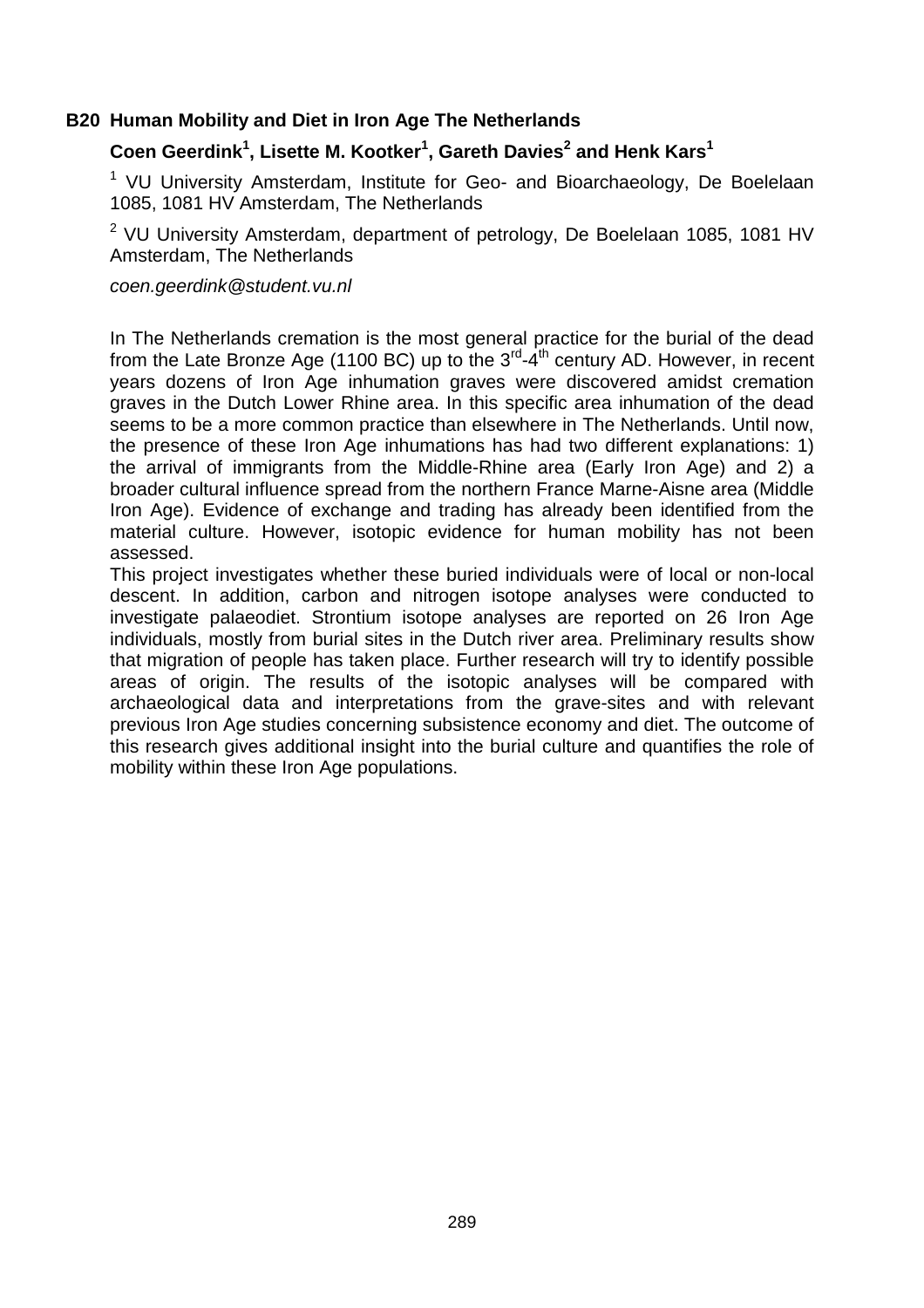## **B21 A Dietary Point of View of Neolithic-Bronze Age Transition: Stable Isotope Analysis of Central France Populations**

#### **Gwenaëlle Goude and Estelle Herrscher**

Laboratoire Méditerranéen de Préhistoire Europe Afrique - Université de Provence, CNRS, MCC, IRD (UMR 6636 LAMPEA), Maison Méditerranéenne des Sciences de l'Homme (MMSH), 5 rue du Château de l'Horloge - B.P. 647, 13094 Aix-en-Provence Cedex 2, France

goude@mmsh.univ-aix.fr

This paper presents the study of diachronic dietary patterns of Prehistoric populations from Central France. Stable isotope measurement ( $\delta^{13}$ C,  $\delta^{15}$ N) on bone collagen is a relevant tool to understand, at individual and group levels, the environment from which dietary resources come from and the importance or not of animal protein intake. Following a research programmes started few years ago on West-Mediterranean populations (e.g. Goude, 2007; Vaquer et al., 2008), new stable isotope analysis were performed on Middle Neolithic and Early Bronze age (EBA) human groups located in Auvergne region (Research funded by Nestlé France Foundation; 2009-2011). Added to human, faunal remains were also analysed in order to define the environmental isotopic baseline for each period concerned. Auvergne region has recently seen development of bio-anthropological works thanks to several excavations, highlighting numerous tombs and well preserved osteological material. Combined to stable isotope analysis, environmental and archaeological data, anthropological features (e.g. sex, age at death, stature) allow understanding food choices within social and cultural aspects. Both adults (n=74) and subadults (n=45) from 4 archaeological sites, close from each other, gave well preserved collagen.  $δ<sup>13</sup>C$  and  $δ<sup>15</sup>N$  values of animal indicate a possible specific feeding between EBA bovine and caprine, and a distinction between the two period, specifically for  $δ<sup>13</sup>C$ . This  $δ<sup>13</sup>C$  shift is also recorded between humans with highest values among EBA individuals. No  $\delta^{15}N$  difference is highlighting between human groups; dietary resources, dominated by herbivores meat, and probably including aquatic fish for some individuals, seems to be equal whatever the period. These results could support a local environmental  $\delta^{13}$ C modification between these periods, with more open fields (deforestation?) at the EBA.

GOUDE, G., 2007. Etude des modes de subsistance de populations néolithiques (VIe-IVe millénaires av. J.-C.) dans le nord-ouest de la Méditerranée. Approche par l'utilisation des isotopes stables (δ<sup>13</sup>C et δ<sup>15</sup>N) du collagène. Ph.D. University Bordeaux 1-University of Leipzig, 415 p.

VAQUER, J., GANDELIN, M., REMICOURT, M. AND TCHEREMISSINOFF, Y. (Eds.), 2008. Défunts néolithiques en Toulousain. Archives d'Ecologie Préhistorique, 228 p.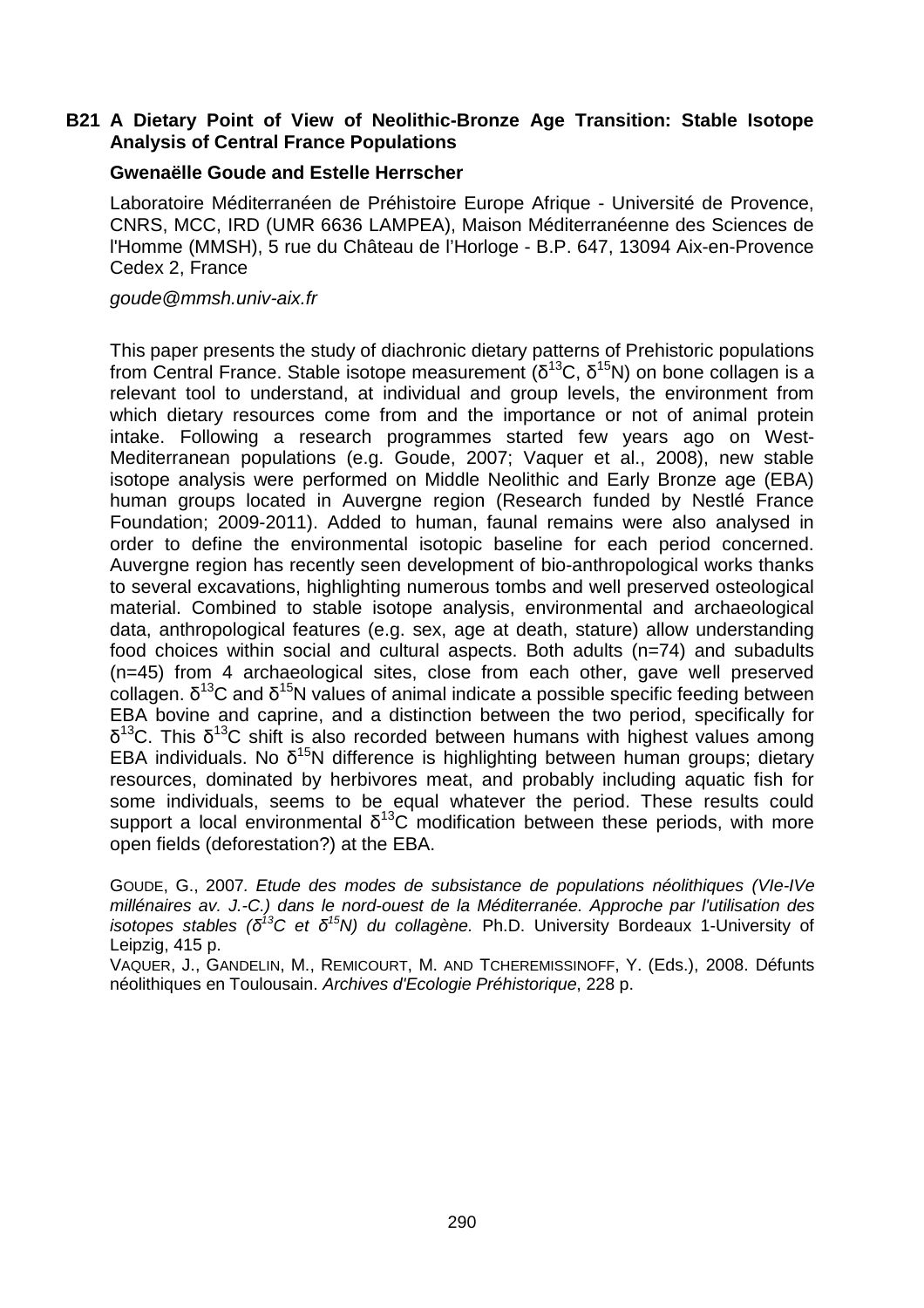## **B22 Phosphate Extraction from Enamel and Cementum: A Revised Method**

## **Hilary Gough, Brandi Shabaga, Mostafa Fayek and Robert Hoppa**

University of Manitoba, Canada

Hilary.gough@gmail.com

The isolation of phosphate from biological and inorganic materials for the purposes of oxygen isotopic analysis has been employed in a variety of archaeological studies (e.g. Evans et al., 2006; Kolodny et al., 1983). Migration, dietary and paleoclimate investigations employing oxygen isotope analysis have benefited greatly from the isolation of phosphate, which is argued to be resistant to diagenetic processes (Wiedemann-Bidlack et al., 2008). Advancements in extraction techniques have been significant, primarily with the transition from isolating  $PO<sub>4</sub>$  as BiPO<sub>4</sub> to isolating it as the much more stable and non-hygroscopic  $Ag_3PO_4$  (Firsching, 1961). Although methods have been developed for use on calcified biological materials (e.g. Crowson et al., 1991) and inorganic phosphate minerals (Vennemann et al., 2002), there is no agreement on the best technique. The extraction of purified  $Ag_3PO_4$  from submilligram size samples of organic-rich material was recently published by Wiedemann-Bidlack et al. (2008) where they obtained biogenic oxygen isotopic compositions from <1mg samples. Here we report on a simplified method for chemical precipitation of Ag3PO4from small (5mg) samples of enamel and cementum. The isolation of phosphate from cementum is an avenue for accessing late-life oxygen isotopic compositions, and expands on previous studies, which primarily focus on enamel and dentine. Our method has been tested on modern cows (B.p. taurus), and pre- and post- purified sample collection is being optimized for application on archaeological human teeth. Analysis of the resultant  $Aq_3PO_4$  is ongoing and will be employed to create a standard for comparison between in situ micro-analytical oxygen isotope results obtained by Secondary Ion Mass Spectrometry (SIMS) and bulk analytical results obtained by Thermal-Combustion Elemental Analyzer (TC-EA)-gas source mass spectrometry for each tissue. Ultimately, this comparison should facilitate the comparison of enamel to cementum using the less destructive SIMS micro-analytical technique.

CROWSON, R.A., SHOWERS, W.J., WRIGHT, E.K. AND HOERING, T.C., 1991. Preparation of Phosphate Samples for Oxygen Isotope Analysis. Analytical Chemistry**63**, 2397-2400.

EVANS, J.A., CHENERY, C.A. AND FITZPATRICK, A.P., 2006. Bronze Age Childhood Migration of Individuals Near Stonehenge, Revealed by Strontium and Oxygen Isotope Tooth Enamel Analysis. Archaeometry**48**, 309-321.

FIRSCHING, F.H., 1961. Precipitation of Silver Phosphate from Homogeneous Solution. Analytical Chemistry**33,** 873-874.

KOLODNY, Y., LUZ, B. AND NAVON, O., 1983. Oxygen isotope variations in phosphate of biogenic apatites, I. Fish bone apatite - rechecking the rules of the game. *Earth and* Planetary Science Letters**64,** 398-404.

VENNEMANN, T., FRICKE, H., BLAKE, R., O'NEIL, J. AND COLMAN, A., 2002. Oxygen isotope analysis of phosphates: a comparison of techniques for analysis of  $Ag_3PO_4$ . Chemical Geology**185**,321-336.

WIEDEMANN-BIDLACK, F.B., COLMAN, A.S. AND FOGEL, M.L., 2008. Phosphate oxygen isotope analysis on microsamples of bioapatite: removal of organic contamination and minimization of sample size. Rapid Communications in Mass Spectrometry**22**,1807-1816.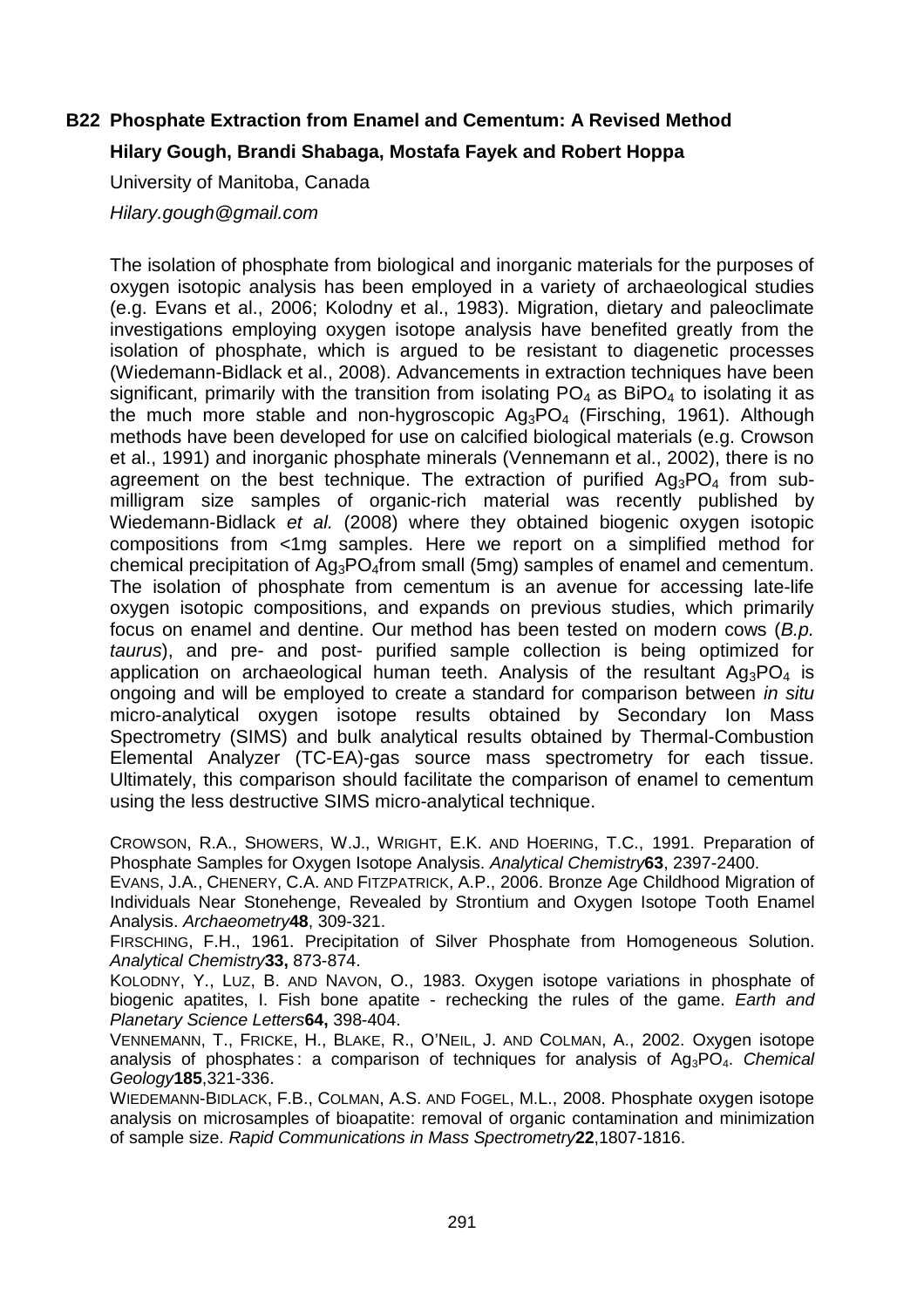## **B23 Potential of Direct Analysis in Real Time Mass Spectrometry for Rapid Characterization of Organic Residues on Ceramics**

## **John Hopkins and Ruth Ann Armitage**

Department of Chemistry, Eastern Michigan University, Ypsilanti, MI 48197, USA

rarmitage@emich.edu

GC-MS analysis of ceramic residues is a time consuming and expensive process that has the potential to yield important information about ancient diet and materials utilization. With the widespread availability of GC-MS instrumentation, more extractions and analyses are being carried out on large collections of ceramic sherds, often yielding results of questionable utility. A screening method for selecting only the most promising samples for rigorous analysis would save both time and money.

We report here on a preliminary study utilizing direct analysis in real time mass spectrometry (DART-MS) to identify specific biomarkers on ceramics. DART-MS is an ambient ionization method widely used for identification of small (<1000 Da) molecules on surfaces without sample preparation. Food materials – garum, olive oil, wine, chocolate, chili pepper, and corn-based beer – were applied to ceramic surfaces, dried, and divided. Half of the ceramic was buried for up to six months. Samples were analyzed using DART-MS to look for biomarkers of each material, specifically pyroglutamic acid, fatty acids and diglycerides, tartaric acid, theobromine, capsaicin, and maltol.

Sample handling was critical for the characterization of surface residues. Squalene from fingerprints and erucamide slip agent from plastic bags were the most common materials observed in the DART spectra, even when care was taken to wear gloves during processing and use foil for packaging. In some cases, burial and subsequent cleaning obscured or obliterated the surface residues. Other samples, especially the olive oil, were resistant to water-based cleaning, and were readily identified even in the presence of soil. Future work will involve authentic ceramics from archaeological contexts in Central and South America and ancient Rome.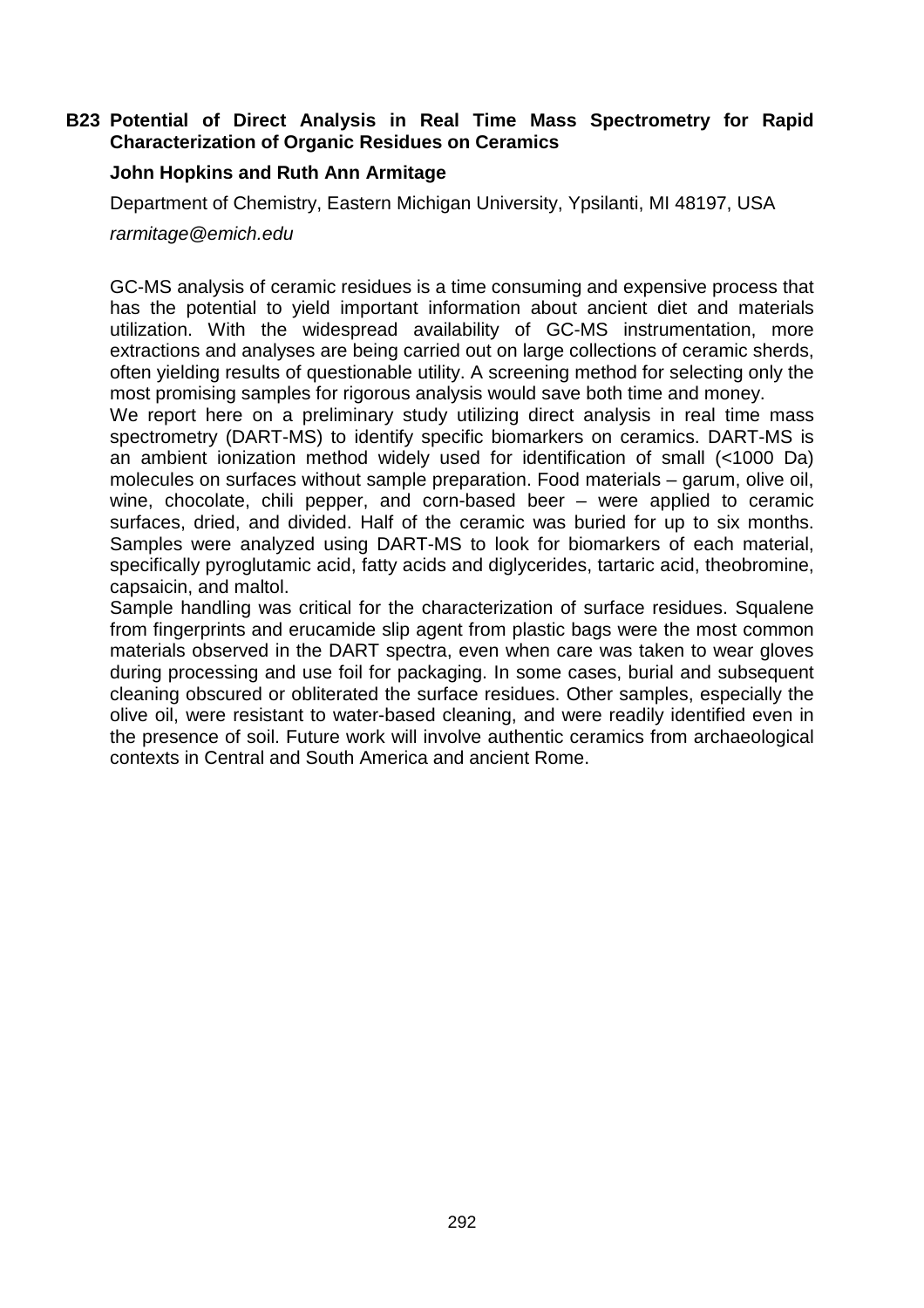## **B24 Isotope Geochemistry in Dutch Archaeology. The Application of Strontium Isotopes as a Proxy for Migration**

## **Lisette M. Kootker<sup>1</sup> , Gareth Davies<sup>2</sup>and Henk Kars<sup>1</sup>**

<sup>1</sup> VU University Amsterdam, Institute for Geo- and Bioarchaeology, De Boelelaan 1085, 1081 HV Amsterdam, The Netherlands

 $2$  VU University Amsterdam, department of petrology, De Boelelaan 1085, 1081 HV Amsterdam, The Netherlands

lisette.kootker@ vu.nl

Migration has been subject to research and debate for many decades and has become a key component of archaeological thinking. The original concepts of waves of migration in archaeology were based upon the dispersal of cultural artefacts. This approach led to an active debate about the extent to which the archaeological record represents the actual movement of people or the diffusion of ideas. A new perspective on this debate is provided by the discipline of archaeological science. In addition to aDNA studies, the application of isotope ratios, in particular those of strontium, of mineralized tissue (bone, dentine (ivory) and enamel) is used to study migration, specifically at the individual level. Isotope research in archaeology has matured over the last three decades, proved its potential in numerous studies, and is nowadays one of the most innovative research fields in archaeological science.

Despite its international success and proven potential, isotope research has rarely been applied in Dutch archaeology. The major contributing cause is the absence of a bioavailable strontium isotope distribution map of The Netherlands, which is a fundamental component for data interpretation. This PhD project therefore focuses on the collection of data to create this isotope distribution map. Based on this map, the spatial variation in bioavailable  ${}^{87}Sr/{}^{86}Sr$  in The Netherlands will be evaluated and the applicability of isotope geochemistry as a proxy for interregional mobility will be assessed. The data and the bioavailable strontium distribution map ultimately will lead to more insight into the cultural diversity of ancient populations throughout The Netherlands.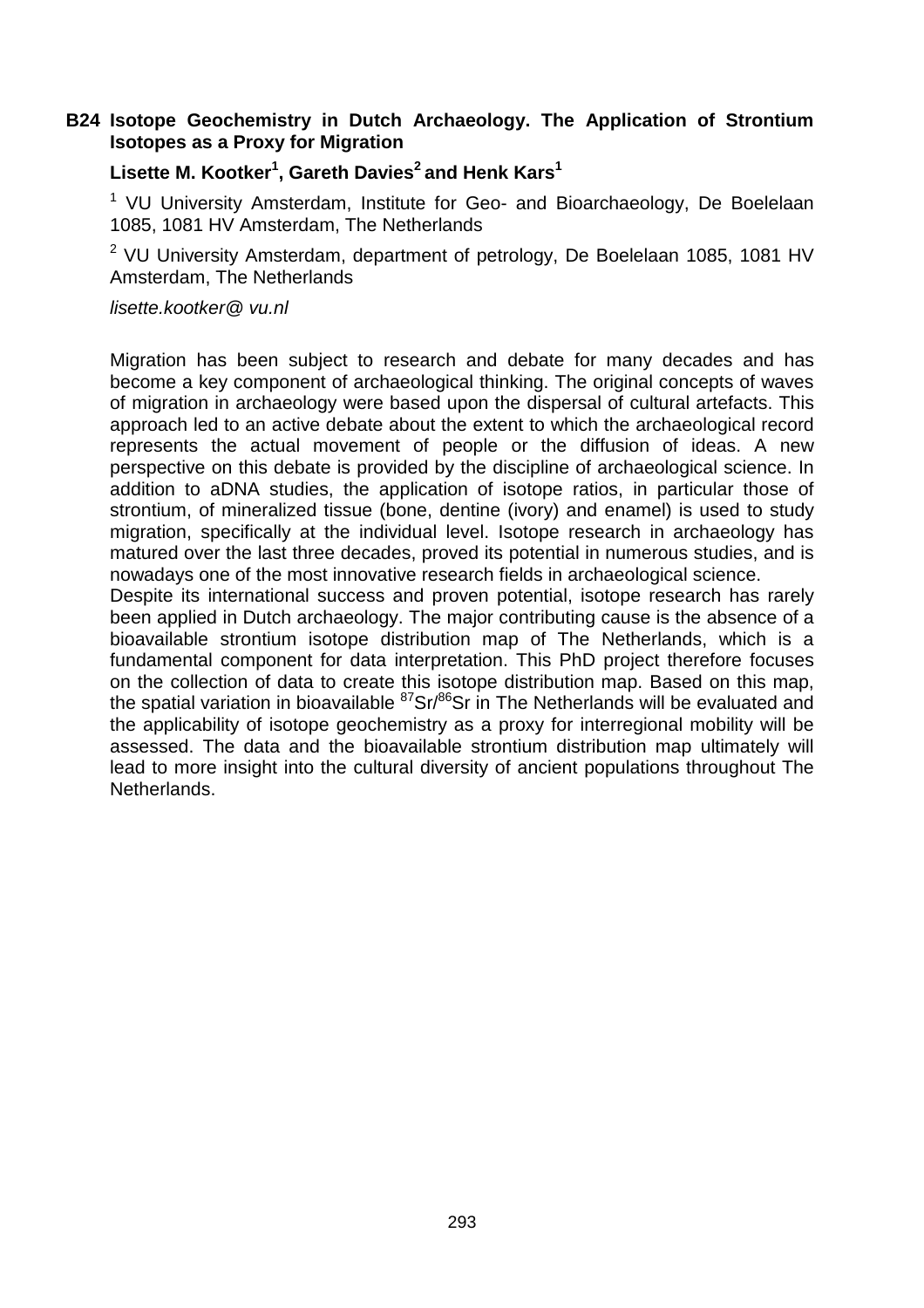## **B25 Herculaneum Conservation Project: Characterisation of Archaeological Waterlogged Wood from Ercolano Site by Pyrolytic and Mass Spectrometric Techniques**

## **Jeannette Jacqueline Łucejko, Francesca Modugno, Diego Tamburini and Maria Perla Colombini**

Department of Chemistry and Industrial Chemistry,University of Pisa, Italy

j.lucejko@ns.dcci.unipi.it

The Roman city of Herculaneum, Campania, Italy, in the shadow of Mt. Vesuvius was discovered accidentally in 1708 by a farmer digging a well. Herculaneum was a smaller town with a wealthier population than Pompeii at the time of the eruption. Initial excavations revealed only a few skeletons; it was long thought that nearly all of the inhabitants had managed to escape. It was not until 1982, when the excavations reached boat houses on the beach area, that this view changed. In the suburban area, archaeologists discovered several hundred skeletons huddled close together on the beach and in 12 boat houses facing the sea. Further excavations in the 1990s confirmed that at least 300 people had taken refuge in those chambers, while the town was almost completely evacuated.

The Herculaneum Conservation Project (since 2000) was undertaken in the conviction that the extraordinary challenges of conservation of the Vesuvian sites are an international responsibility and cannot be shouldered by the national heritage authority alone. The project is the initiative of the Packard Humanities Institute (Los Altos, California, USA) and aspires to conservation and to create new archaeological knowledge of the site, and to extend the appreciation of the site among the professional communities and the general public.

Our aim in this project is the chemical characterization of waterlogged archaeological wood. Chemical characterization is crucial to assess the decay of archaeological or historical wood. Traditionally, wood analysis and determination of the content of lignin and holocellulose is performed by mean of reagent- and time-consuming wet chemical methods, which require a consistent amount of sample. Recently, increasing attention is given to instrumental analysis based on analytical pyrolysis and mass spectrometry applied to the characterization of archaeological wood. The evaluation of the degradation state of the analyzed wood is based on the comparison with sound wood of the same species by Pyrolysis-Gas chromatography/Mass spectrometry (Py/GC/MS), an analytical approach that achieves semi-quantitative results on the content of lignin and polysaccharides in degraded wood, on syringyl vs. guaiacyl ratio, and on the chemical structure of lignin, avoiding the long wetchemical procedures that are commonly used in wood analysis, and allowing us to use a minimal sample size.

Part of the analysed wood structures presented residues of the original paint in different colours (white, blue red or gold). Characterisation of the organic binders was also performed by GC/MS in order to reconstruct the painting technique.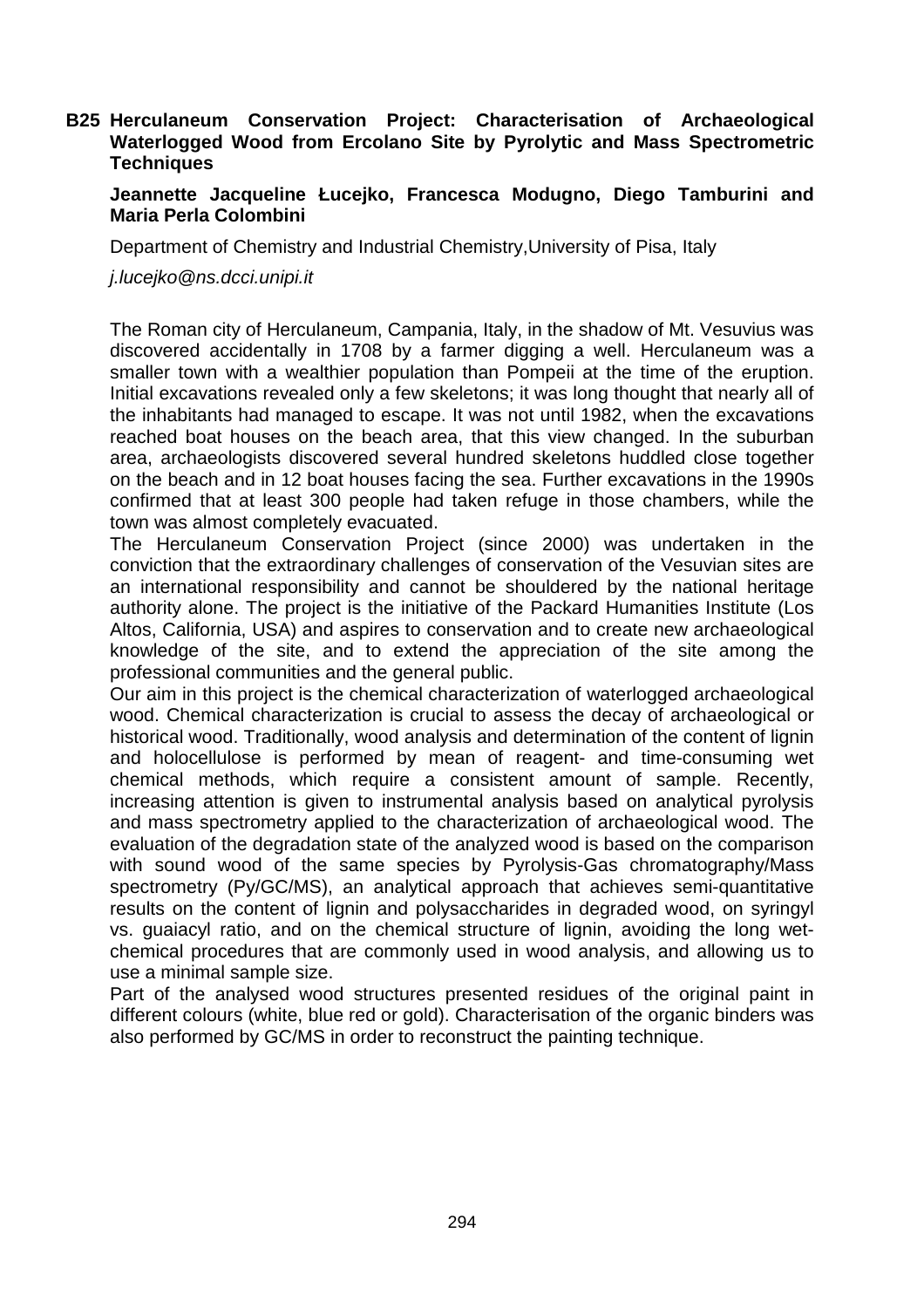## **B26 Subsistence Stability in the Syrian Coastal Area from 2600-550 BC Inferred by Archaeobotanical and Stable Isotope Evidence from Tell Tweini**

## **Elena Marinova<sup>1</sup> , Simone Riehl<sup>2</sup> , Ben Fuller3,4 and Joachim Bretschneider<sup>5</sup>**

<sup>1</sup> Centre for Archaeological Sciences, Katholieke Universiteit Leuven, Leuven, Belgium

2 Institut für Naturwissenschaftliche Archäologie, Universität Tübingen und Senckenberg Zentrum für menschliche Evolution und Paläoökologie (HEP), Tübingen, Germany

<sup>3</sup> Laboratory of Animal Biodiversity and Systematics, Centre for Archaeological Sciences, Katholieke Universiteit Leuven, Leuven, Belgium

4 Department of Human Evolution, Max Planck Institute for Evolutionary Anthropology, Leipzig, Germany

<sup>5</sup> Department of Near Eastern Studies, Katholieke Universiteit Leuven, Leuven, Belgium

#### elena.marinova@bio.kuleuven.be

The study focuses on the evidence of continuity and stability of the ancient subsistencein the period between Middle Bronze Age and Iron Age (2600-550 BC) in the Syrian coastal area. The main sources of evidence are the plant macrofossil assemblages, and stable isotope analyses of charred caryopses of cultivated cereals extracted from the cultural layers of Tell Tweini. The archaeobotanical assemblages are generally dominated by cultivated plants like wheat, pulses and especially fruits, namely grape and olive. The high amounts and abundance of grape and olive indicate clearly that they were of great importance for the plant economy of the site. Together with the remains of cultivated plants also a variety of wild growing plants, originating from wet environments, open habitats etc. was recorded. The stable carbon isotope analyses of cereal crops from the same assemblages show relatively little general variation of  $\delta^{13}C$  throughout time. There is however variation of  $\delta^{13}C$ within periods considering different crop species. Particularly during the Late Bronze Age  $^{13}$ C is strongly depleted in free-threshing wheat compared to barley and emmer. This could indicate different crop production technology, such as irrigation of freethreshing wheat or even import of free-threshing wheat from other regions.

The plant subsistence and its relation to environmental change of the studied area is also considered in regional context using the evidence from the archaeobotanical database of Eastern Mediterranean and Near Eastern sites (Riehl & Kümmel, 2005).

RIEHL, S. ANDKÜMMEL, C., 2005. The archaeobotanical database for Eastern Mediterranean and Near Eastern sites: http://www.cuminum.de/archaeobotany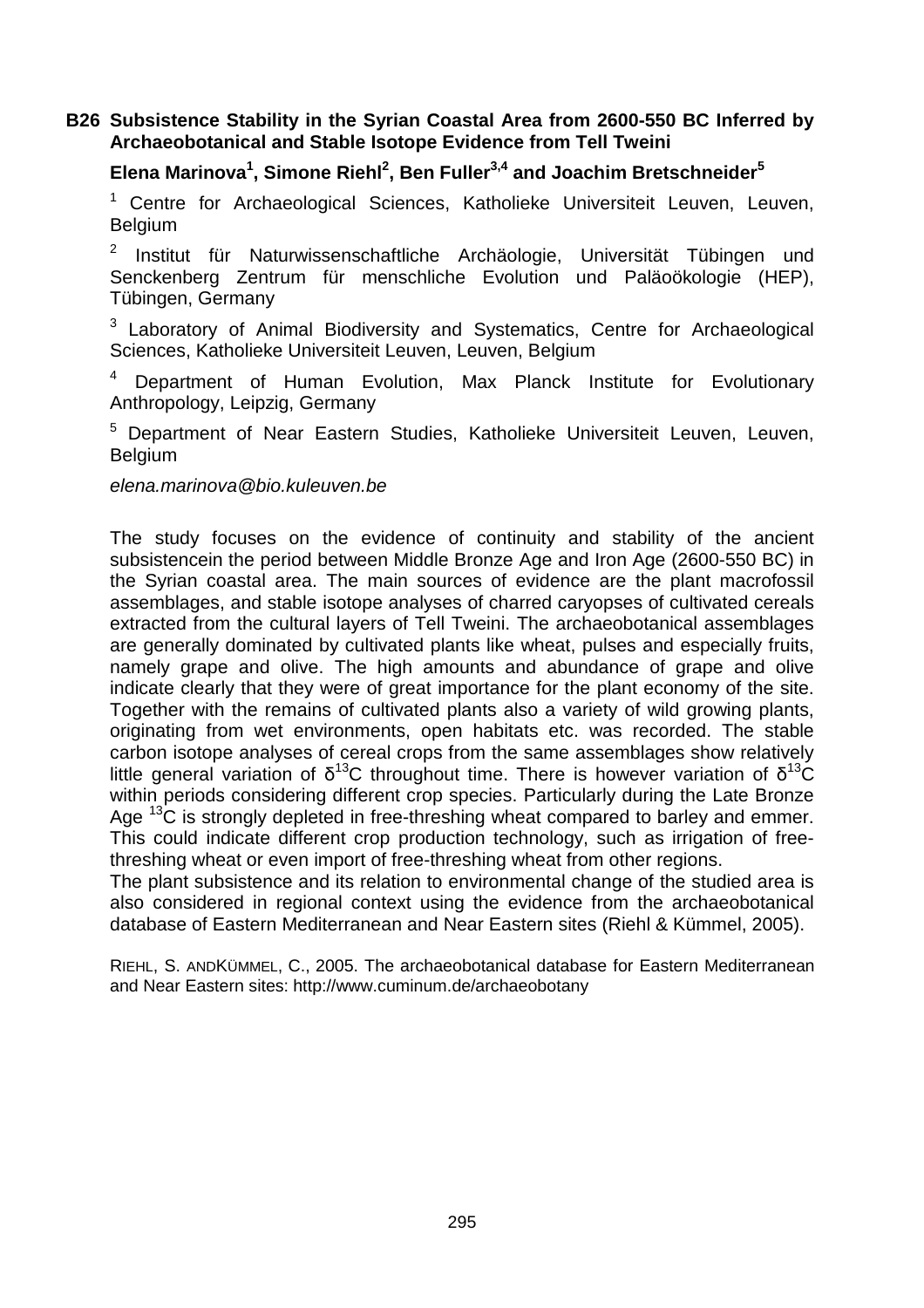## **B27 Paleomicrobial Lipidomics: Mass Spectrometry-Based Discovery of Ancient Mycolic Acids**

#### **Laszlo Mark, Gabor Maasz and Janos Schmidt**

Department of Analytical Biochemistry, Institute of Biochemistry and Medical Chemistry, Medical School, University of Pecs

laszlo.mark@aok.pte.hu

The Mycobacterium genus, which is hallmarked by mycolic acids, comprises several human pathogens such as Mycobacterium leprae and Mycobacterium tuberculosis. It is estimated that more than one-third of the worldwide human population is Mycobacterium tuberculosis infected, with nearly two million yearly deaths caused by infections. The mycobacterial cell-wall skeleton is consists of various long chain lipid, glycolipid, arabinogalactan and peptidoglycan structures. Mycolic acids (MAs) are major (40-60% of the cell dry weight) and unique fraction of the cell envelope of mycobacteria that include the ancient causative agents of tuberculosis and leprosy. In the present study, we successfully analyzed the presence of free MA fraction and their derivatives by various analytical techniques as well as matrix-assisted laser desorption/ionization tandem time-of-flight (MALDI TOF/TOF), liquid chromatography coupled electrospray ionization mass spectrometry (LC ESI MS and nanoUPLCnanoESI MS), thin layer chromatography (HPTLC) and MALDI LTQ Orbitrap imaging mass spectrometry (UV-MALDI IMS).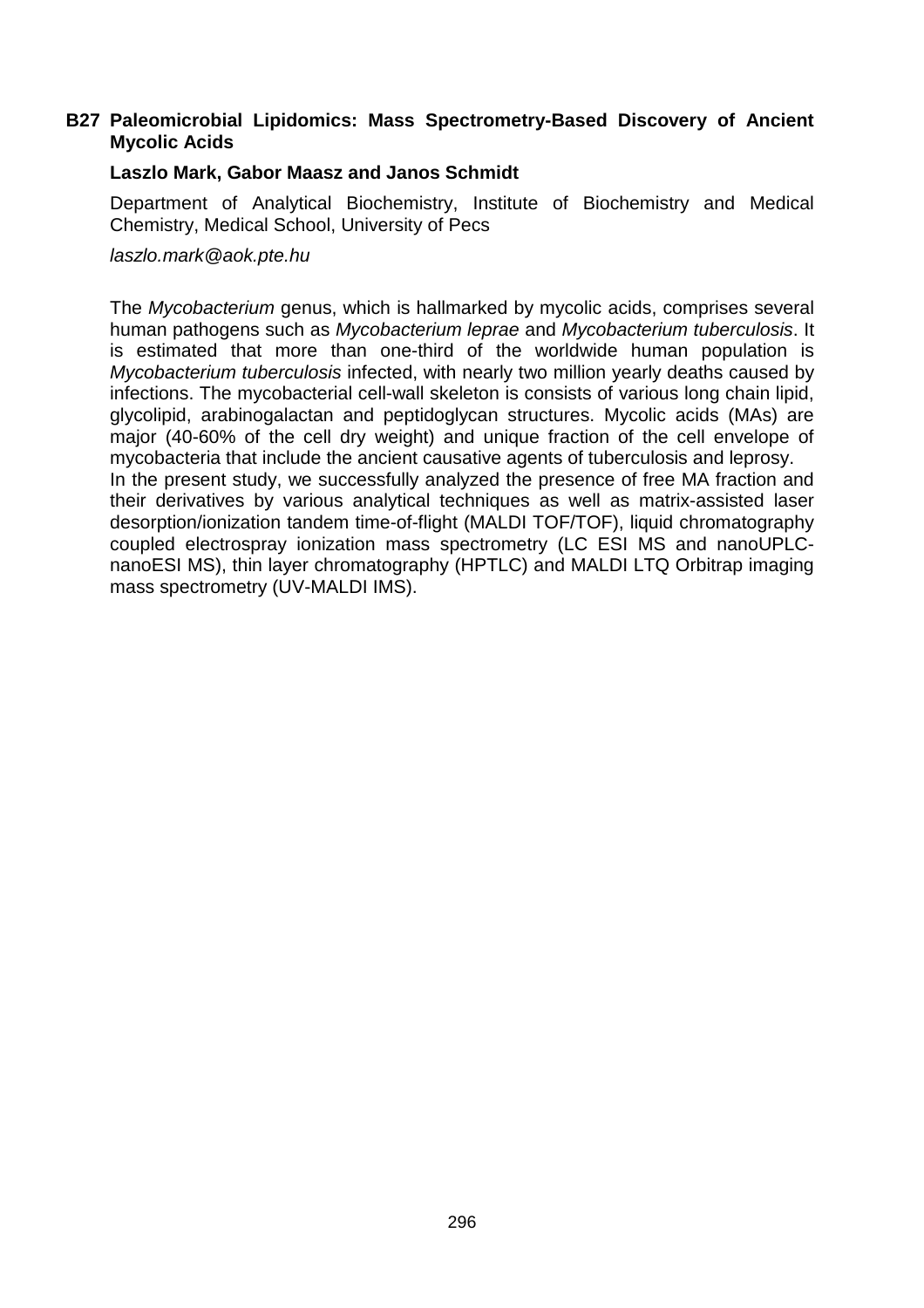#### **B28 Linking Milk Processing to Pottery Function in Prehistoric Anatolia: Diachronic and Regional Perspectives**

**Hadi Özbal<sup>1</sup> , Ayla Türkekul-Bıyık<sup>2</sup> , Laurens Thissen<sup>3</sup> , Turhan Doğan<sup>4</sup> , Fokke Gerritsen<sup>5</sup> and Rana Özbal-Gerritsen<sup>6</sup>**

<sup>1</sup> Department of Chemistry, Bogazici University, 34342 Bebek-Istanbul, Turkey <sup>2</sup> Advance Technologies R&D Center, Bogazici University, 34342 Bebek- Istanbul, **Turkey** 

<sup>3</sup>Thissen Archaeological Ceramics Bureau, 1074XZ Amsterdam, The Netherlands <sup>4</sup>Earth and Marine Sciences Institute, TUBITAK Marmara Research Center, 41470 Gebze-Kocaeli, Turkey

5 The Netherlands Research Istitute, Nur-i Ziya Sk. 5, Beyoglu, Istanbul, Turkey <sup>6</sup> Archaeology and History of Arts Department, College of Social Sciences and Humanities, Koc University, 34450 Sarıyer, Istanbul, Turkey

#### ayla@boun.edu.tr

The organic residues in Prehistoric Anatolian pottery sherds primarily from the Neolithic and Chalcolithic periods have been previously studied by Richard Evershed and colleagues (Evershed et al., 2008). Results of this groundbreaking work provided clear evidence for milking processing and dairving from  $7<sup>th</sup>$  millennium BC sites in Northwestern Anatolia.Our previous study of Barcın Höyük pottery which is a Neolithic/Late Chalcolithic NW Anatolian site confirmed the results of Evershed. Building on this pioneering work, our application proposes to take the results to the level of pottery assemblages themselves. This has not yet been done for the region concerned. Correlation of milk processing and its products with specific vessel categories will be the first reliable step into assessing pottery functions and meaning in prehistoric assemblages. The extracted organic residues are mainly lipids that have been preserved in the porous matrix of potsherds. The detection and identification of the lipid components has been accomplished by using high temperature gas chromatography (HTGC) and gas chromatography mass spectrometry (GC/MS). (GC-IRMS) is used to determine the compound-specific stable carbon isotopes  $(\delta^{13}C)$  of major n-alkanoic acids.Approximately 20 per cent of analyzed potsherds yield significant amounts of lipid residues. GC analysis yielded abundant distribution of saturated free fatty acids and minor amounts of di- and triacylglycerols indicating the presence of degraded animal fats. The GC-IRMS results of Barcın potsherds indicate that the majority of detected lipids originated from dairying fats with only few originating from ruminant adipose fats. The thin walled, mineral tempered ceramics from Neolithic Barcın Höyük is very suitable to sustain and regulate heat while cooking, and the processing of milk into curds, butter or yoghurt may well have been of crucial importance for the adoption of pottery in NW Anatolia. The first results of our project already indicate that it is foremost S-shaped globular cooking pots with flat bases and four vertically pierced knob handles placed on the belly diameters that give evidence of milk residues. Interestingly, also a small drinking cup is yielding unequivocal traces of milk residue.

EVERSHED, R.P., PAYNE, S., SHERRATT, A.G., COPLEY, M.S., COOLİDGE, J., UREM-KOTSU, D., KOTSAKİS, K., ÖZDOĞAN, M., ÖZDOĞAN, A.E., NİEUWENHUYSE, O., AKKERMANS, P.M.M.G., BAİLEY, D., ANDREESCU, R.-R., CAMPBELL, FARİD, S., HODDER, I., YALMAN, N., ÖZBAŞARAN, M., BIÇAKÇI, E., GARFİNKEL, Y., LEVY, T. AND BURTON, M.M., 2008. Earliest date for milk use in the Near East and southeastern Europe linked to cattle herding. Nature **455**, 528-531.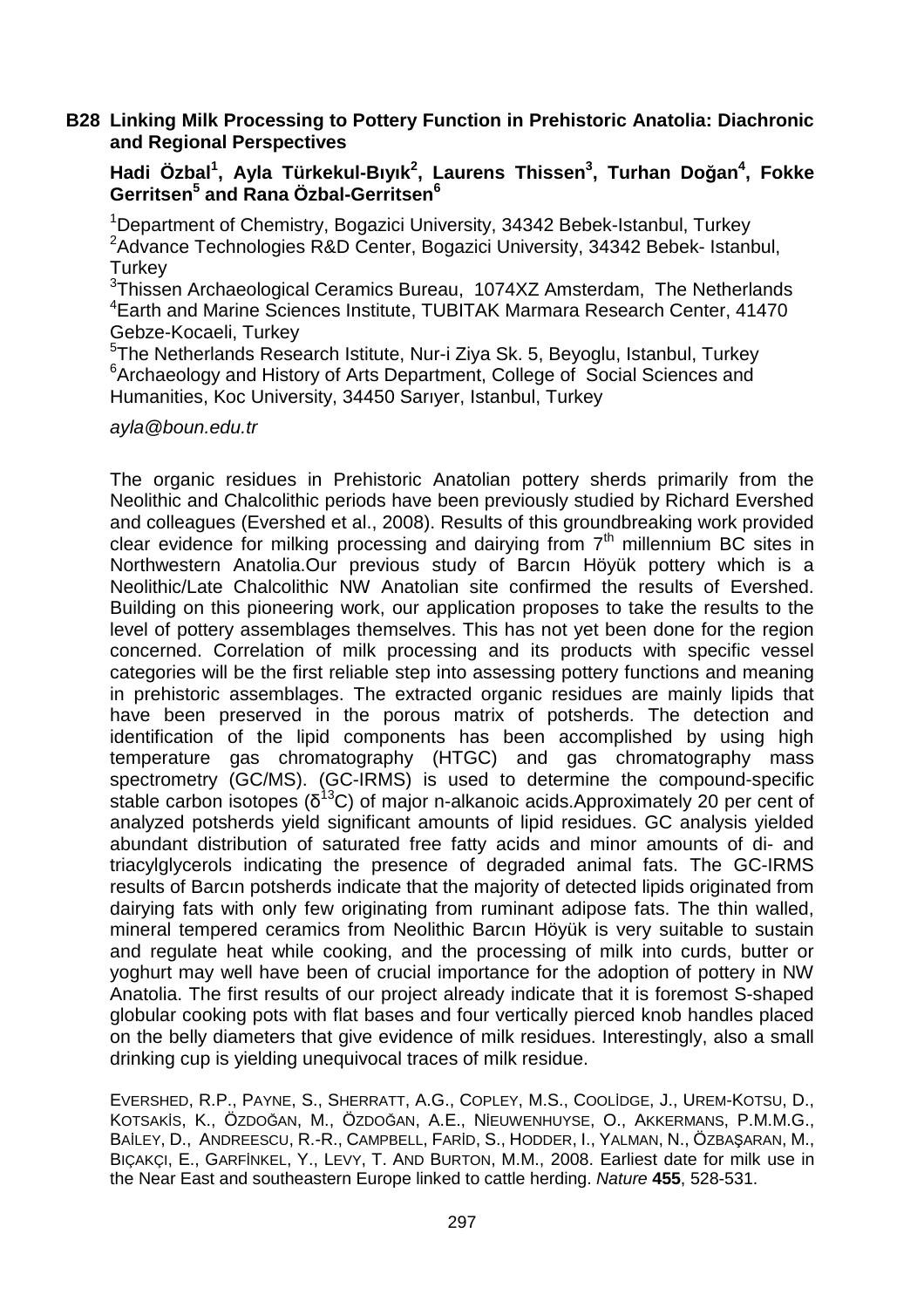## **B29 Exploring Wine Production and Consumption in the Roman Villa of Sa Mesquida(Mallorca, Balearic Islands)**

## **Alessandra Pecci, Verónica Martínez<sup>1</sup> , Catalina Mas<sup>1</sup> and Miguel Ángel Cau1,2**

<sup>1</sup>Equip de Recerca Arqueològica i Arqueomètrica, Universitat de Barcelona (ERAAUB)

<sup>2</sup>Institució Catalana de Recerca i Estudis Avançats (ICREA)

alepecci@gmail.com

Sa Mesquida is a Roman villa occupied in the Early and Late Roman periods. The presence of wine Roman amphorae suggested an important trade of this product with other Roman provinces. The most common types are the Dressel 1 and the Pascual 1 amphorae which are supposed to be produced in Italy and in NE Spain respectively. In addition, the presence of a deposit for liquids opened the possibility of the existence of a domestic/local wine production.

In order to confirm the presence of wine in the amphorae and to determine the substance contained in the deposit and therefore to know its function a new methodology for the identification of wine residues with gas chromatography-mass spectrometry (GC-MS) has been applied.

The identification of wine markers in the amphorae type Dressel 1 type and in the plastered coating of the vat allowed demonstrating that wine was both imported and produced at the site.

Furthermore, to better understand the origin of these amphorae, a set of five Dressel 1, one Tarraconense 1, and six Pascual 1 pottery sherds were characterised by X-Ray Fluorescence, X-Ray Diffraction and optical microscopy by thin section analyses. The results were compared with the large analytical database on amphorae availableat theERAAUB. They reveal that Dressel 1 amphorae were produced in several pottery workshops located at the Tyrrhenian coast of Italy whereas the two other types came from several workshops placed at the central coast of Catalonia, in NE Spain.

In short, this contribution combines organic and inorganic analyses of pottery in order to understand wine production and consumption in a small rural Roman site yet well connected to the mainstream commercial dynamics of the Empire.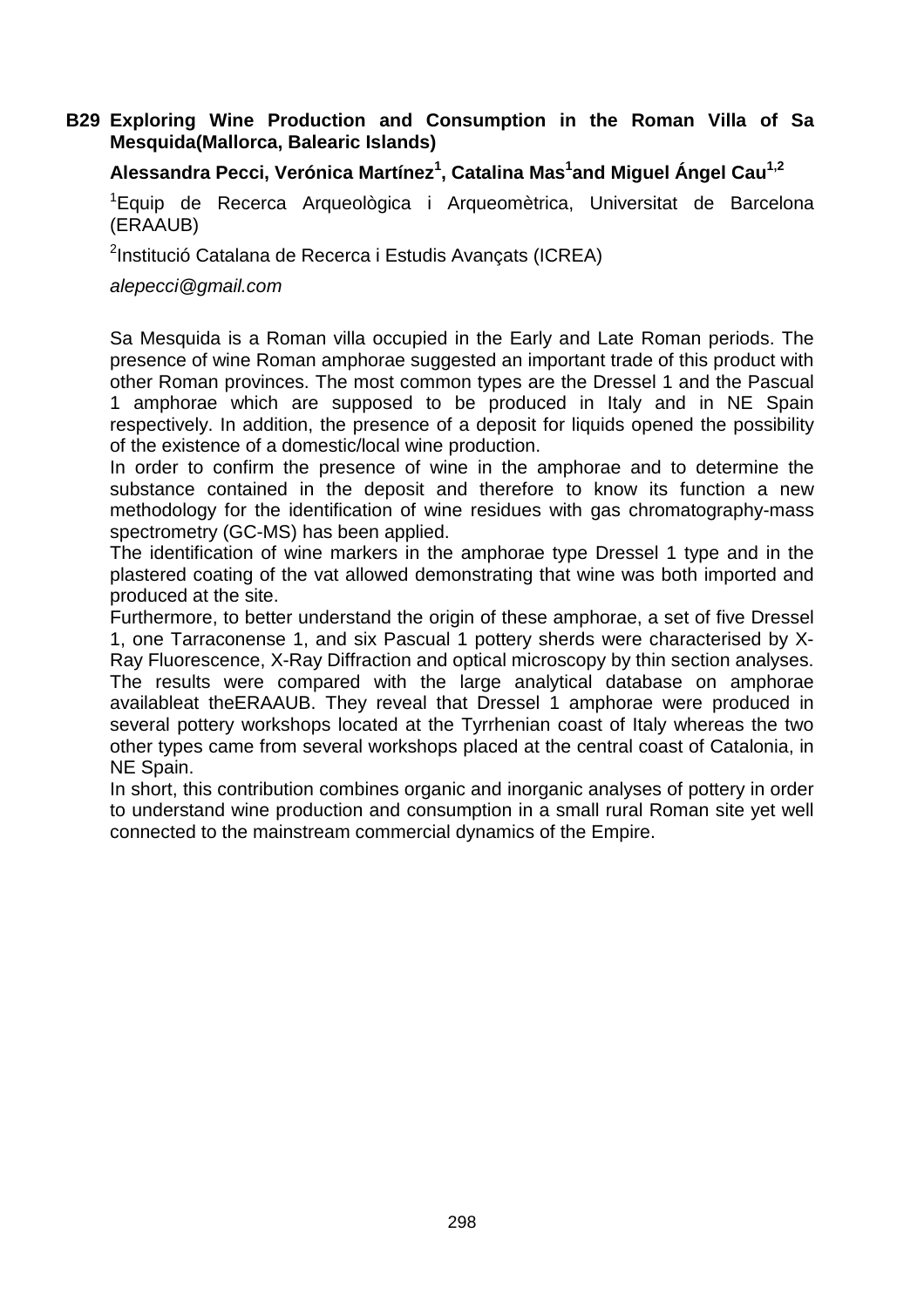## **B30 Morphometric Data on Bovine Remains (Bos taurus and Bos primigenius) Found in Chalcolithic Settlements from South-Eastern Romania**

## **Mariana Popovici<sup>1</sup> , Balasescu Adrian<sup>2</sup> , Simina Stanc<sup>1</sup> and Luminita Bejenaru<sup>1</sup>**

 $1$  Faculty of Biology, "Alexandru Ioan Cuza" University, Carol I Bd., 11, Iasi 700506, Romania

<sup>2</sup> National History Museum of Romania

siminams@yahoo.com

The results of osteometric analysis of the bovine remains from the archaeological sites from Romania are reported. These sites dated form Chalcolithic period (5000- 3500 BC) and belong to the following cultures: Precucuteni and Cucuteni from east, Boian and Gumelnita from south and south-east of country. The linear measurements (variables) were defined according to von den Driesh (1976) for anatomical elements as: humerus, radius, metacarpus, metatarsus, tibia, astragalus, phalanges. Variables used in this analysis are based on breadth of bones especially. Our study focuses two aspects: sexual dimorphism and body size in populations while trying a demarcation of the wild of domestic forms; the distribution of measurements tends to be bimodal, reflecting the existence of two distinct populations: one domestic and the other wild. The sizes of bovines from different sites are compared by histograms using logarithm size index and coefficient of variation. Although it is difficult to clearly assign individual specimens as wild or domestic bovines, the general patterns of distribution of measurements suggest that bovines from assemblages of Precucuteni and Cucuteni cultures are more robust then those from Gumelnita culture (e.g., higher values for Bd and Bp recorded on metacarpus). An insignificant difference was revealed between cattle from Precucuteni-Cucuteni cultural complex and Boian culture.

This study was supported by the Romanian research programs POSDRU/89/1.5/S/49944; CNCS – UEFISCDI PN-II-RU-TE-2011-3-0146; CNCS – UEFISCDI PN-II-ID-PCE-2011-3-1015.

VON DEN DRIESCH, A., 1976. A guide to the measurement of animal bones from archaeological sites.Peabody Museum Bulletin**1**. Peabody Museum of Archaeology and Ethnology, Harvard Univesity, Cambridge.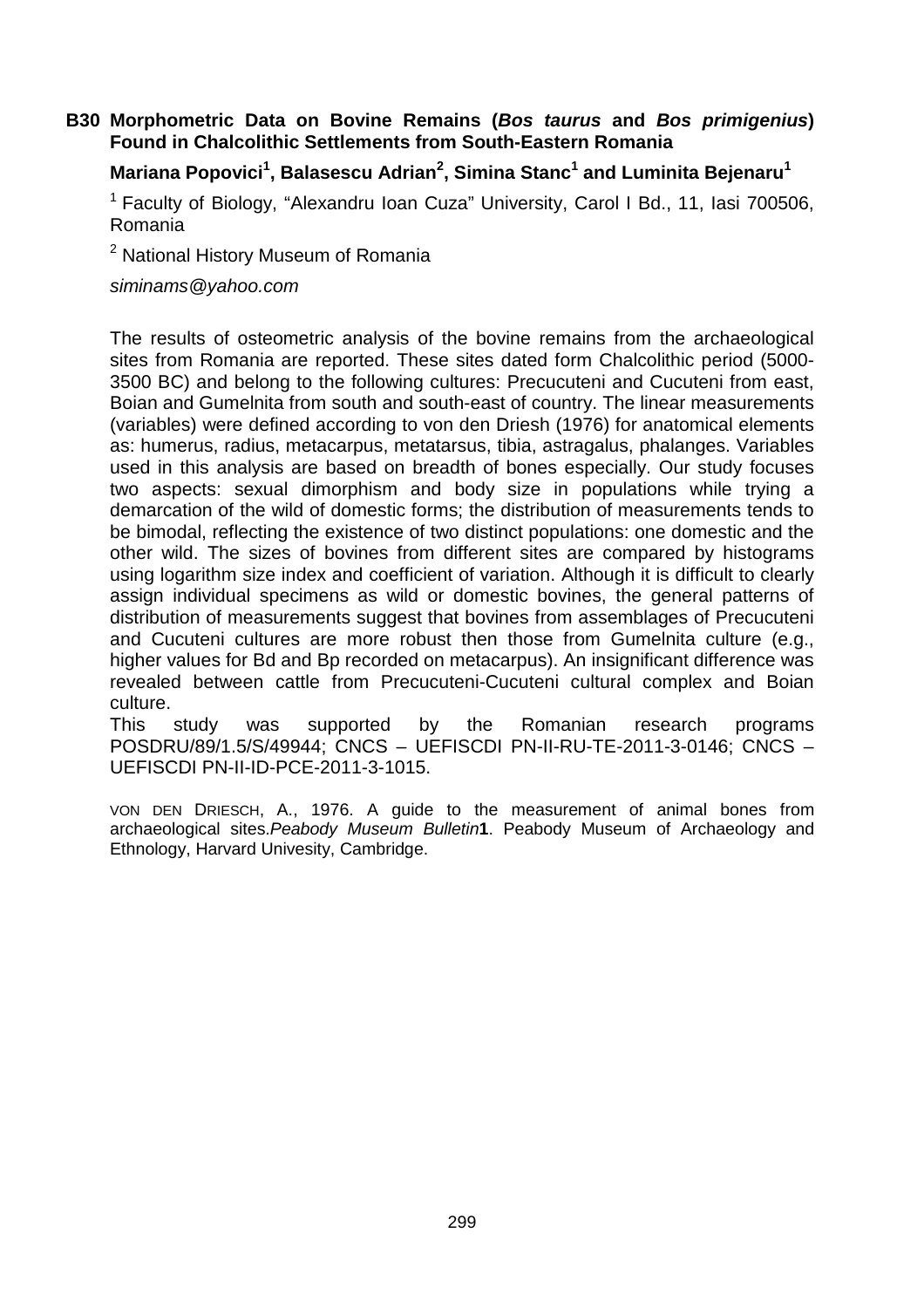**B31 Dietary Differences between two Postmedieval Nunnery Sites from the Southern Low Countries: An Investigation Using (**δ**<sup>13</sup>C and** δ**<sup>15</sup>N) Stable Isotope Ratio Analysis** 

**Kim Quintelier1,2,3, Benjamin T. Fuller4,5, Anton Ervynck<sup>1</sup> , Gundula Müldner<sup>6</sup> , Michael P. Richards<sup>5</sup> and Wim Van Neer2,4**

<sup>1</sup> Flanders Heritage Agency, Koning Albert II laan 19, bus 5, B-1210 Brussels, **Belgium** 

 $2$  Royal Belgian Institute of Natural Sciences, Vautierstraat 29, B-1000 Brussels, Belgium

<sup>3</sup> Ghent University, Department of Archaeology, Sint-Pietersnieuwstraat 35, B-9000 Ghent, Belgium

<sup>4</sup> Laboratory of Animal Biodiversity and Systematics. Centre for Archaeological Sciences, Katholieke Universiteit Leuven, Ch. Debériotstraat 32, B-3000 Leuven, Belgium

<sup>5</sup> Department of Human Evolution, Max Planck Institute for Evolutionary Anthropology, Deutscher Platz 6, D-04103 Leipzig, Germany

<sup>6</sup> Department of Archaeology, University of Reading, Whiteknights PO Box 227, Reading RG6 6AB, UK

kim.quintelier@rwo.vlaanderen.be, kimquintelier@hotmail.com

The aim of this project is to examine past diet diversity by comparing stable isotope ratio data ( $\delta^{13}$ C and  $\delta^{15}$ N), measured from human bone collagen. The skeletons that were studied (N=69) are derived from the cemeteries of two synchronous, postmedieval (16<sup>th</sup> to 18<sup>th</sup> century) female monastic sites that were excavated in the southern part of the Low Countries in present-day Belgium. The sites represent religious communities belonging to different orders, inhabiting different environments (i.e. urban vs. rural).

The first site investigated is the Poor Clare nunnery, located in the centre of the former and present town of Brussels. The second is the Cistercian nunnery of Herkenrode, located in the countryside, in the province of Limburg, Belgium. Both sites were built and developed by contemplative orders. As known from historical sources, the Poor Clares at Brussels followed a rule of absolute poverty. They could not become, or remain, wealthy, or possess property, and were living from alms given by the local people. The almost opposite situation is true for the Cistercian nuns from Herkenrode, who, based on historical and archaeological sources, benefited from a rich lifestyle, possessing ample land and livestock.

Based on the results of the bio-archaeological study of the human remains, clear differentiations in demographic (age-at-death) structure, appearance and frequency of palaeopathological lesions were already noticed between the two sites. Possible inter-population dietary diversity will be further evaluated by comparing the  $(\delta^{13}C$  and  $\delta^{15}$ N) stable isotope ratio data from both sites.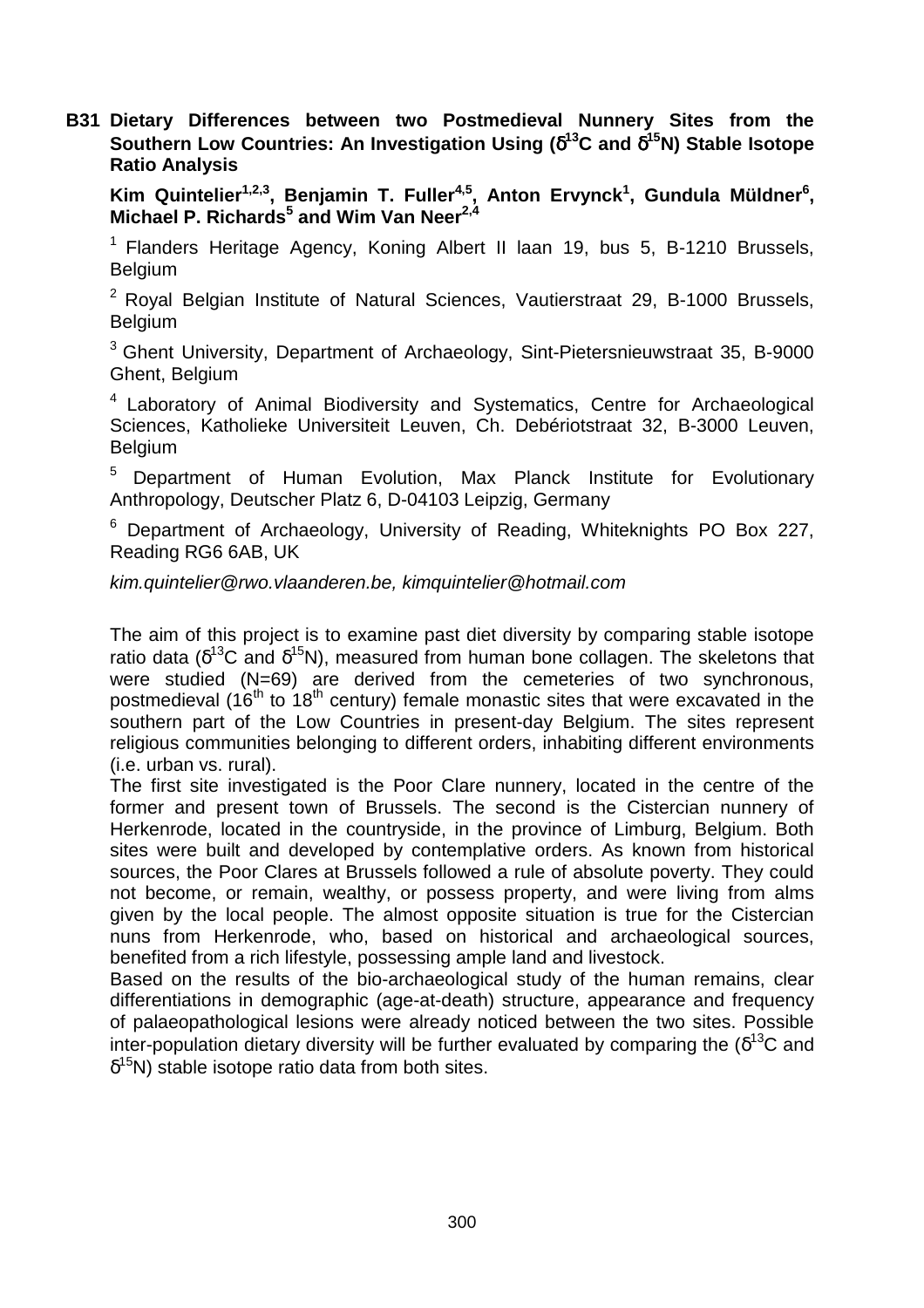## **B32 Dietary Patterns in the Mixed Lay and MonasticPopulation from the Postmedieval Carmelite Friary Burial Grounds at Aalst (Flanders, Belgium), and their Relationship with DISH**

**Kim Quintelier1,2, Benjamin T. Fuller3,4, Gundula Müldner<sup>5</sup> , Wim Van Neer<sup>6</sup> , Michael P. Richards<sup>4</sup> and Anton Ervynck<sup>1</sup>**

<sup>1</sup> Flemish Heritage Institute, Koning Albert II laan 19 box 5, B-1210 Brussels, Belgium

 $2$  Ghent University, Department of Archaeology, Sint-Pietersnieuwstraat 35, B-9000 Ghent, Belgium

<sup>3</sup> Laboratory of Animal Biodiversity and Systematics, Centre for Archaeological Sciences, Katholieke Universiteit Leuven, Ch. Debériotstraat 32, B-3000 Leuven, Belgium

<sup>4</sup>Department of Human Evolution, Max Planck Institute for Evolutionary Anthropology, Deutscher Platz 6, 04103 Leipzig, Germany

<sup>5</sup>Department of Archaeology, University of Reading, Whiteknights PO Box 227, Reading RG6 6AB, UK

<sup>6</sup>Royal Belgian Institute of Natural Sciences, Vautierstraat 29, B-1000 Brussels, **Belgium** 

kim.quintelier@rwo.vlaanderen.be; kimquintelier@hotmail.com

Although studies on diet reconstruction using carbon and nitrogen stable isotope signatures ( $\delta^{13}$ C and  $\delta^{15}$ N) are numerous, little research is done on Belgian archaeological populations. The focus of this study is twofold. The first goal is to examine diet composition for a postmedieval mixed lay and monastic population, evaluating possible intra-population diversity by comparing carbon and nitrogen  $(^{13}C)$ and <sup>15</sup>N)stable isotope data from different social, sex and age groups. The second goal of this research is the  $^{13}$ C and  $^{15}$ Nstable isotope analysis of skeletons that display Diffuse Idiopathic Skeletal Hyperostosis(DISH), a condition of the vertebral column of uncertain aetiology, of which the most prevalent theory states that it is caused by a diet rich in animal protein. Stable isotope analysis is used to test whether such a high trophic level diet can indeed be linked to the prevalence of DISH.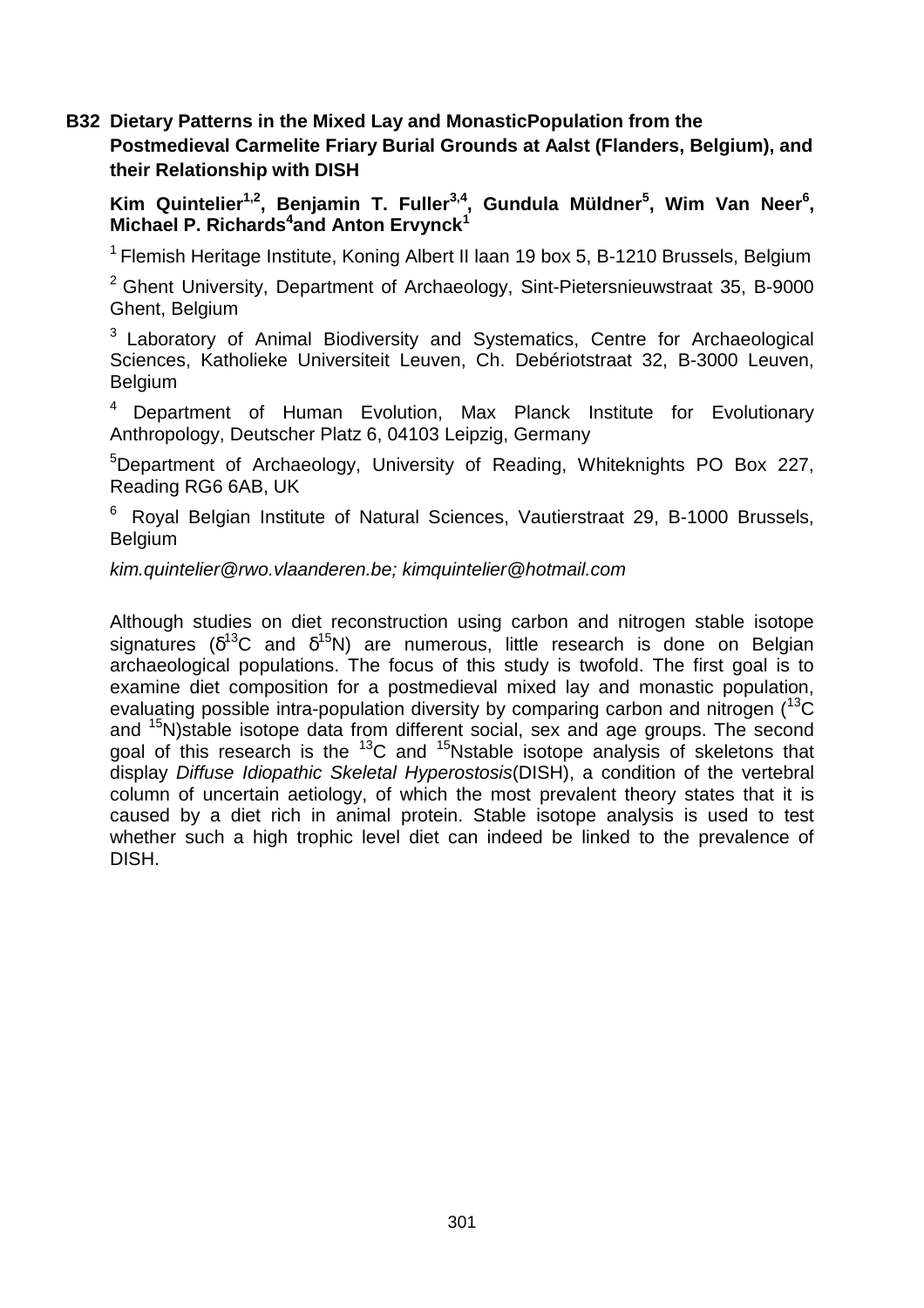## **B33 Paleodiet and Provenance of Marbles: Case Studies by Using Stable Isotope at the CIRCE Laboratory**

#### **Paola Ricci, Carmina Sirignano, Mauro Rubino and Carmine Lubritto**

Dipartimento di Scienze Ambientali II Università di Napoli, Laboratorio CIRCE (Center for Isotopic Research on Cultural and Environmental heritage)

carmine.lubritto@unina2.it

Stable isotopes of the four most abundant elements of living matter (oxygen, carbon, hydrogen and nitrogen) are tracers of many processes for a wide range of applications in the field of anthropology, ecology, food industry, archeology. In this paper different examples illustrating studies recently conducted at the Center for Isotopic Research for Cultural and Environmental heritage (CIRCE) of the Second University of Naples, will be showed. In detail, for different archeological contexts (Spanish and Italian Middle Age sites, Iron Age Italian site, Roman Imperial site), studies concerning analysis of the diets of populations of the past and the identification and characterization of the origin and provenance of marble artifacts will be presented. Carbon and nitrogen isotope analyses have been applied to collagen extracted from human remains of a necropolis, in order to verify the hypothesis of presence of meat or fish in the diet of populations and we have compared these findings with studies on the coevals sites.Moreover we present the results obtained from measurements of the isotopic ratios of carbon and oxygen of a group of 20 epigraphic artifacts, found in the early Christian church of Abellinum (AV) in order to determine the area of origin of lithoid and try to draw meaningful information for the reconstruction of the history of the church.All these studies have in common the use of these powerful natural tracers, which, with appropriate techniques, can be followed to access an infinite store of information.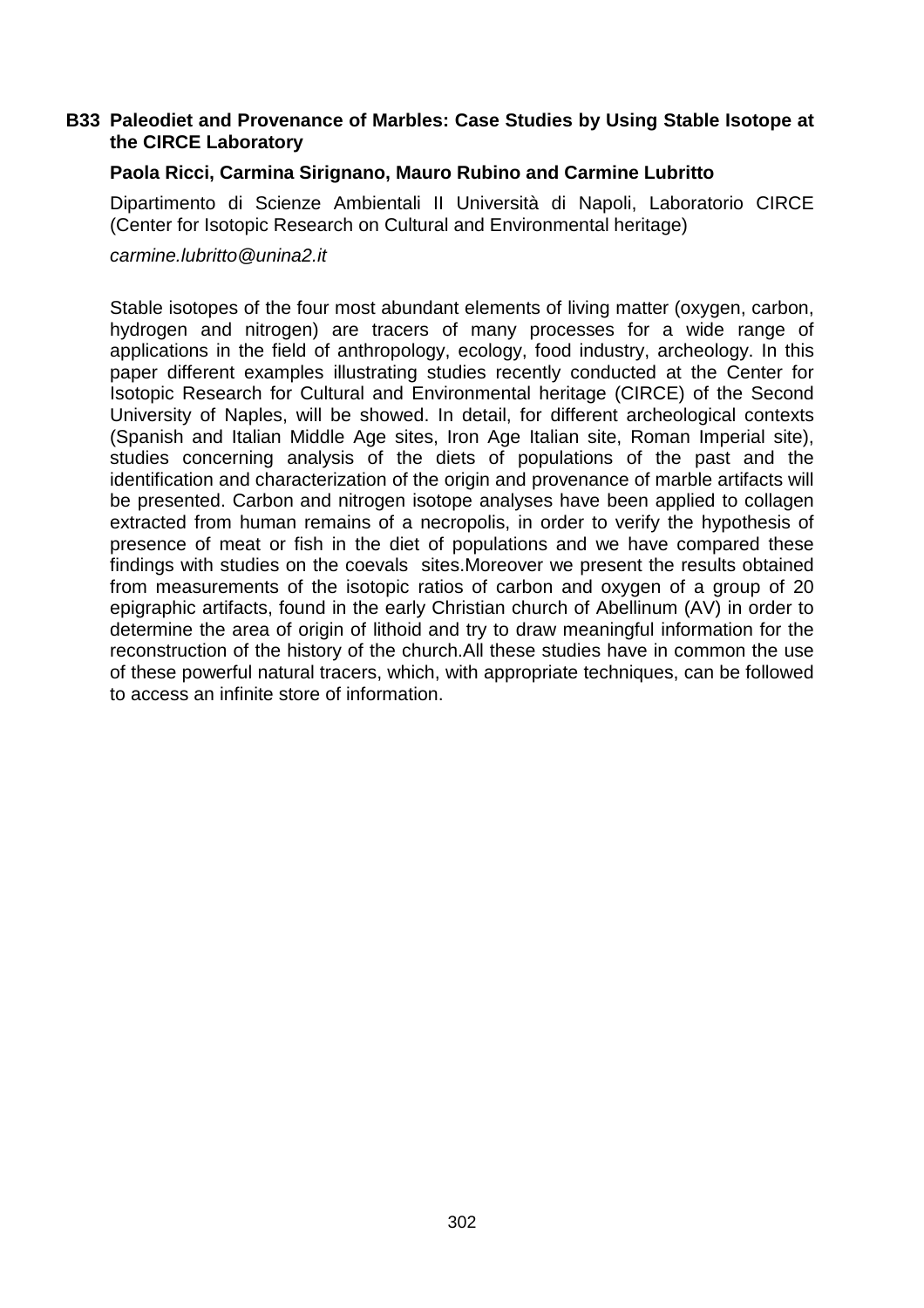## **B34 Paleodiet in two Archaeological Sites in the Atacama Oasis Inferred by Isotopic Analysis**

Francisca Santana<sup>1</sup>, Mauricio Uribe<sup>1</sup>, Mauricio Moraga<sup>2</sup>, Anahí Maturana<sup>1</sup>, **Pamela Cañas<sup>1</sup> , Francisca Concha<sup>1</sup> and Sergio Flores<sup>1</sup>**

<sup>1</sup> Programa de Genética Humana, ICBM, Facultad de Medicina

<sup>2</sup> Departamento de Antropología, Facultad de Ciencias Sociales. Universidad de Chile

#### sfloresc@uchile.cl

The Middle Horizon period in the Atacama oasis has been characterized mainly by the influence of the Tiwanaku state. Even though there is no evidence related to presence of Tiwanku migrants in the archaeological sites of the Atacama oasis (Central-South Andes), there is evidence suggesting improvement of health and nutritional conditions of the local population during this period. At the same time, studies on the burials of some of the cemeteries from this period show important differences, in the offerings of a few individuals suggesting possible social status differentiation within groups of the Atacama culture.

The aim of the present work is to characterize the diet of individuals from the archeological sites Solcor 3 and Coyo 3, and to evaluate the association of dietary patterns with social status according to offerings in their burials. Evidence from carbon and nitrogen isotopes would indicate ingestion of terrestrial diet, mainly based on the ingestion of rodents, camelids and vegetables such as maize, algarrobo (Prosopis sp), chañar (Geoffrea decorticans) and some beans. Qualitative diet differences between high and low status individuals, with the former consuming more protein resources and the seconds ingesting a higher amount of maize is tested. Physiological adaptation to arid conditions or by the consumption of animals that have got gut bacteria, that tend to increase the values of nitrogen on their tissues, are potential factors explaining the isotopic values founded and are here discussed. Grants support: Fondecyt 1080458, Fondecyt 1110461, Anillo ACT-096.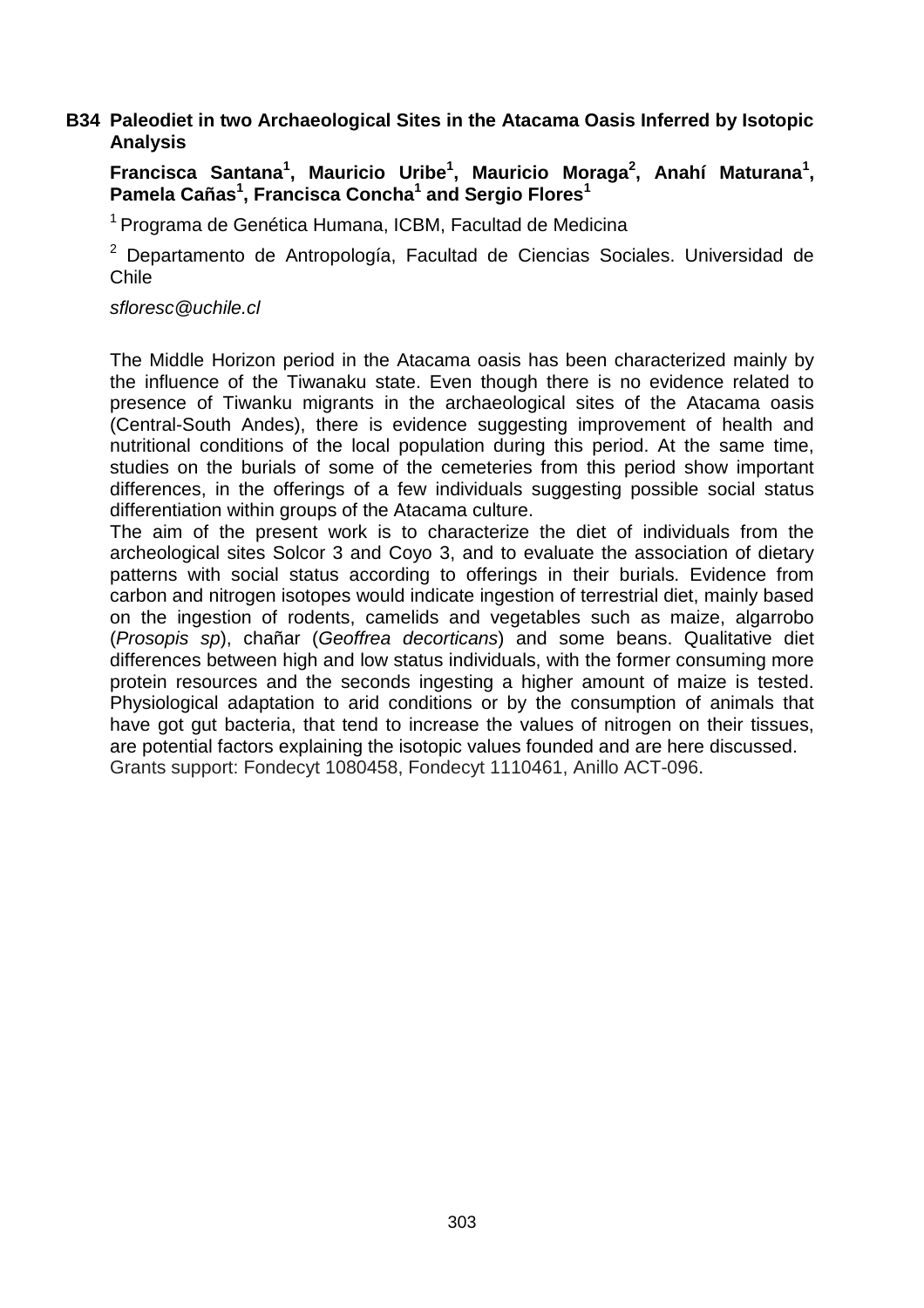## **B35 Tracing Mobility in Early Medieval Populations Using Strontium and Oxygen Isotopes – A Case Study from South-West Germany**

## **Christine Schuh, Cheryl Makarewicz and Claus von Carnap-Bornheim**

Graduate School "Human Development in Landscapes" Kiel University, Germany

cschuh@gshdl.uni-kiel.de

In the second half of the  $5<sup>th</sup>$  century AD, a new burial practice emerged in Central and Western Europe that entailed the creation of fresh burial grounds with inhumation graves oriented in an east-west orientation, and the placement of rich grave goods with interred individuals.There remains an ongoing debate regarding the origin and meaning underlying this burial rite. More traditional interpretations consider the richly furnished graves as remains of 'Germanic' immigrants (Bierbrauer, 2004). Newer perspectives criticize a sheer 'migrational' explanation and argue this new kind of burial practice is indicative of cultural reorientation of the local population in response to the social and political dynamics of the time (Fehr, 2008).In order to find out if the 'founders' of the cemeteries were immigrants, we use strontium  $(^{87}Sr/^{86}Sr)$  and oxygen (δ <sup>18</sup>O) isotope analyses of tooth enamel and dentine recovered from individuals of different early medieval cemeteries in the region Palatinate in southwest Germany. Human isotopic values are compared to those obtained from domestic animals- also recovered from graves-, which serve to define the local strontium signature at each respective site.

First results of the <sup>87</sup>Sr/<sup>86</sup>Sr isotope ratio measurments using MC-ICP-MS indicate that the values of the individuals dating to the earliest period of the cemetery Eppstein fall outside the local range. In the following period already about half of the sampled individuals fall into the local range while in the next period most seems to be of local origin. These results suggest that population movement and reorganization was somehow tied to the emergence of a new burial rite in the early Middle Ages.

BIERBRAUER, V., 2004. Zur ethnischen Interpretation in der frühgeschichtlichen Archäologie. In: POHL, W. (Ed.)Die Suche nach den Ursprüngen. Von der Bedeutung des frühen Mittelalters.Forsch. Gesch. Mittelalter **8**, 45-84.

FEHR, H., 2008. Germanische Einwanderung oder kulturelle Neuorientierung? Zu den Anfängen des Reihengräberhorizontes. In: BRATHER, S. (Ed.)Zwischen Spätantike und Frühmittelalter. Archäologie des 4. bis 7. Jahrhunderts im Westen.RGA Ergänzungsband**57**, 67-102.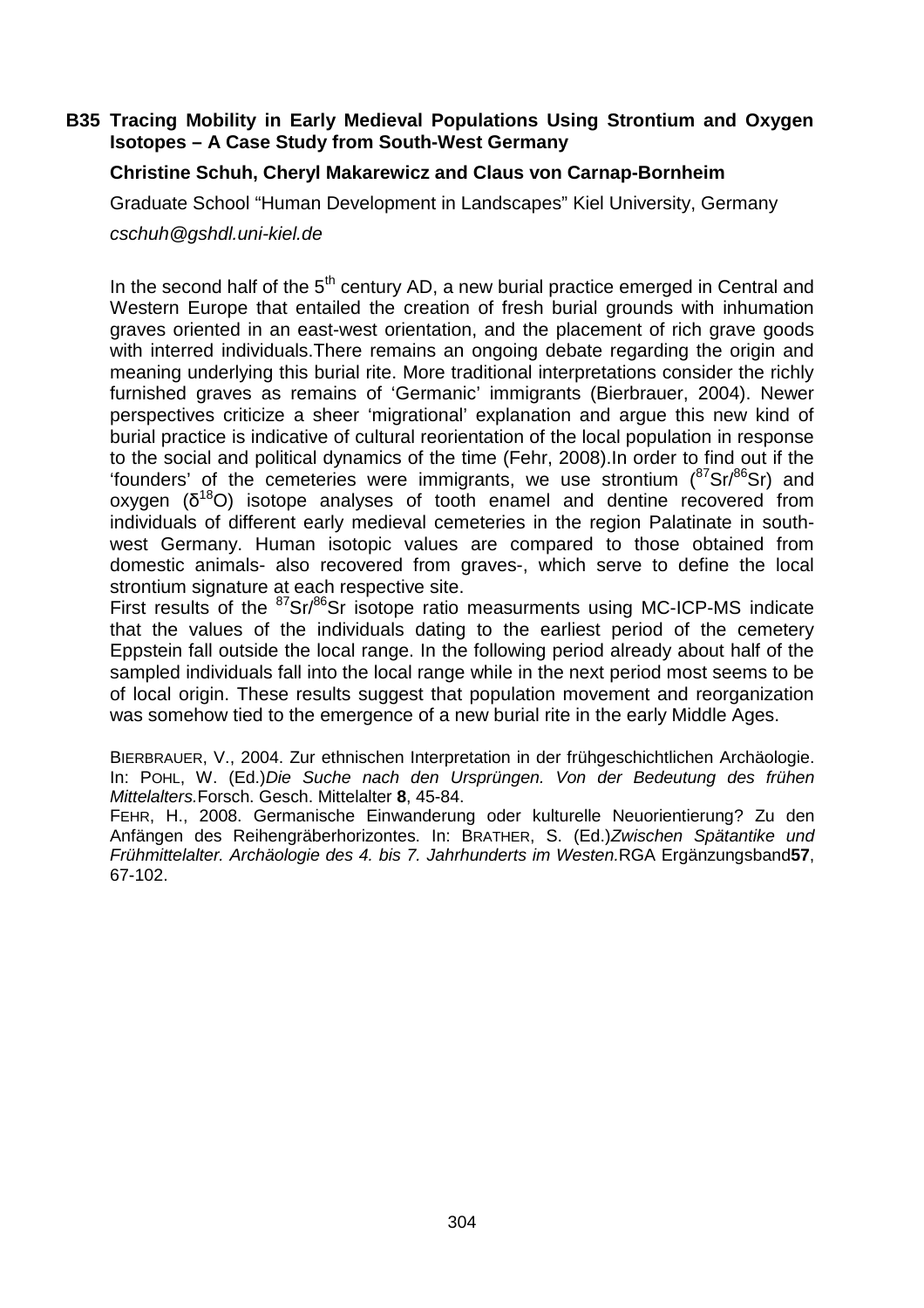## **B36 Isotopic Life History of Neolithic People from Busan Gadeokdo Janghang Site, Korea**

## **Ji Young Shin<sup>1</sup> , Da Young Kang<sup>1</sup> , So Young Kang<sup>1</sup> , Sang Hyun Kim<sup>2</sup> and Eui Do Jung<sup>2</sup>**

 $1$  Conservation Science Division, National Research Institute of Cultural Heritage, 132 Munji-ro, Yuseong-gu, Daejeon, 305-380, Korea

 $2$  The Korea Archaeology & Art History Research Institute, Hadan-dong, Saha-gu, Busan, 604-851, Korea

#### archsci@korea.kr

This paper presents the dietary lifestyle of Neolithic people in Korea. Recently, a large number of human bones (46 individuals) were found in excavated cemeteries at Busan Newport, Gadeokdo Janghang site, which is an outstanding discovery in Korean Neolithic archaeology. There are also supposed grave goods such as pottery, red pigment, shell bracelet and jade accompanying the burial. We extracted isotopic information from human bone collagen using stable carbon and nitrogen isotope analysis, which was carried out on recently established stable isotope analysis laboratory (National Research Institute of Cultural Heritage, Korea). Isotopic results show the highly marine-based diet, as we expect the dietary input in this coastal area is mainly based on marine resources. Our isotopic findings will provide the invaluable information on subsistence economy, which may be based on fishing, animal hunting and plant gathering in this period. In addition, two different burial types are investigated at the site, and one type shows that individuals are found in bended position. Stable nitrogen isotope result implies that there is trophic level difference between different burial types. Although this is the preliminary study on this site, our study will open up potential to understand the 8000 year long isotopic dietary history of Korean Neolithic people.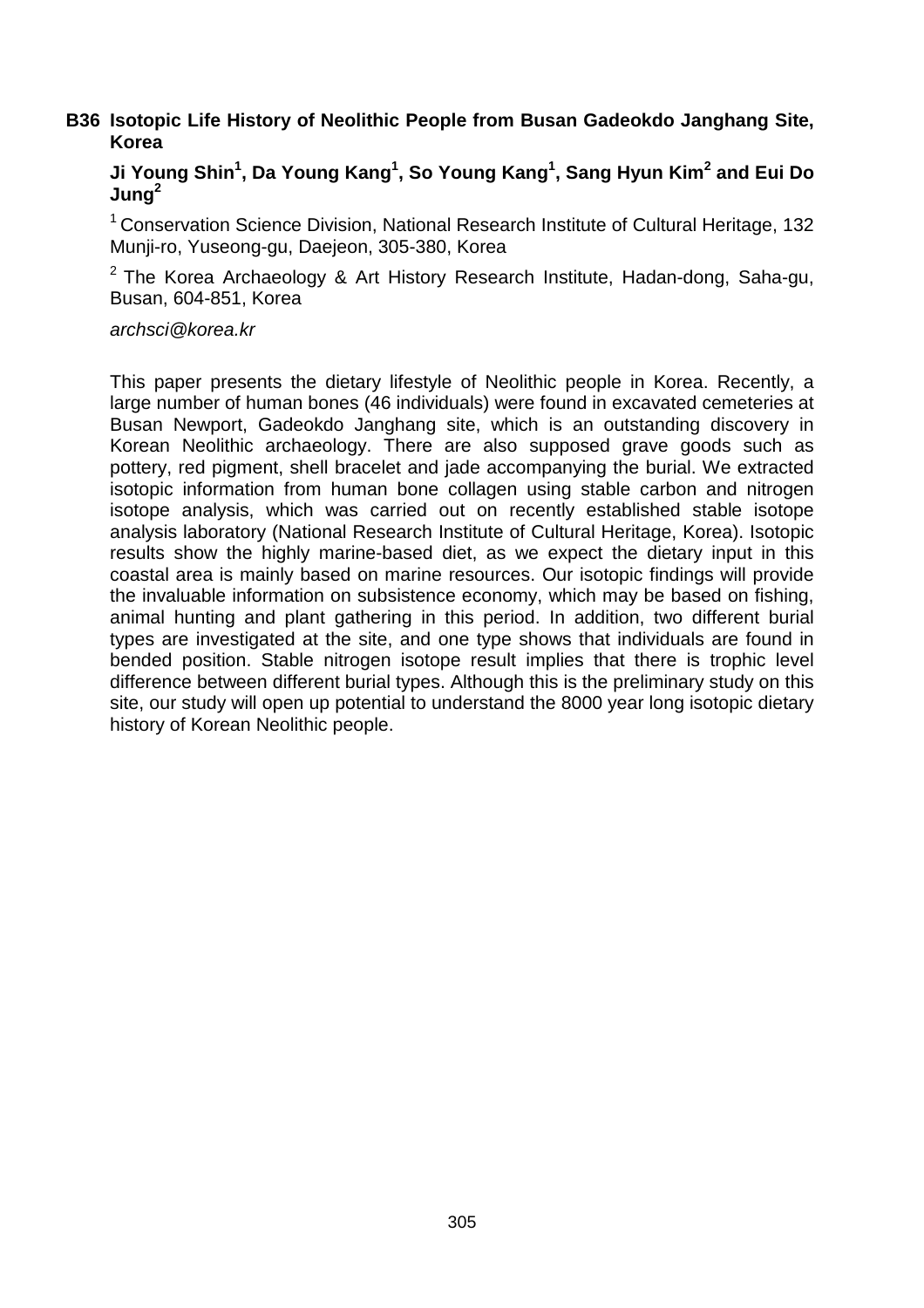## **B37 Morphometric Data for Suines (Sus scrofa domesticus and Sus scrofa ferus) in Chalcolithic Period from Romania**

## **Simina Stanc<sup>1</sup> ,Mariana Popovici<sup>1</sup> , Balasescu Adrian<sup>2</sup> and Luminita Bejenaru<sup>1</sup>**

 $1$  Faculty of Biology, "Alexandru Ioan Cuza" University, Carol I Bd., 11, Iasi 700506, Romania

<sup>2</sup> National History Museum of Romania

siminams@yahoo.com

This study is based on suines pig remains recovered in excavations of Chalcolithic (5000-3500 BC) assemblage from Romania belonging the following cultures: Petresti, Precucuteni, Cucuteni, Tiszapolgar, Cotofeni, Salcuta, Boian, Gumelnita. The discrimination between domestic and wild forms is often difficult due to the coexistence of these two forms in Neolithic period and it is possible that in archaeological samples occur hybrid forms which make complicated the identification. Our results reveal biometric data for suines remains and intend to characterize and distinguish interpopulational differences. We used relevant measurements recorded on different anatomical elements which were undergone statistical analysis. Linear measurements were defined according to von den Driesch (1976). A statistical analysis of recorded measurements has been attempted using bivariate and principal components analysis. The complet metapodials providing data on withers height are few therefore the withers height was established by means astragalus and calcaneus; the great wither height was detected in domestic pigs from Tiszapolgar Culture, for the other cultures were not find significant differences on this issue. The high degree of variability in characters emphasizes the presence of pig regional structures whose size varies but that fits the"palustris" type which characterized the Neolithic period.

This study was supported by the Romanian research programs POSDRU/89/1.5/S/49944, CNCS - UEFISCDI PN-II-RU-TE-2011-3-0146.

VON DEN DRIESCH, A., 1976. A guide to the measurement of animal bones from archaeological sites.Peabody Museum Bulletin**1**. Peabody Museum of Archaeology and Ethnology, Harvard Univesity, Cambridge.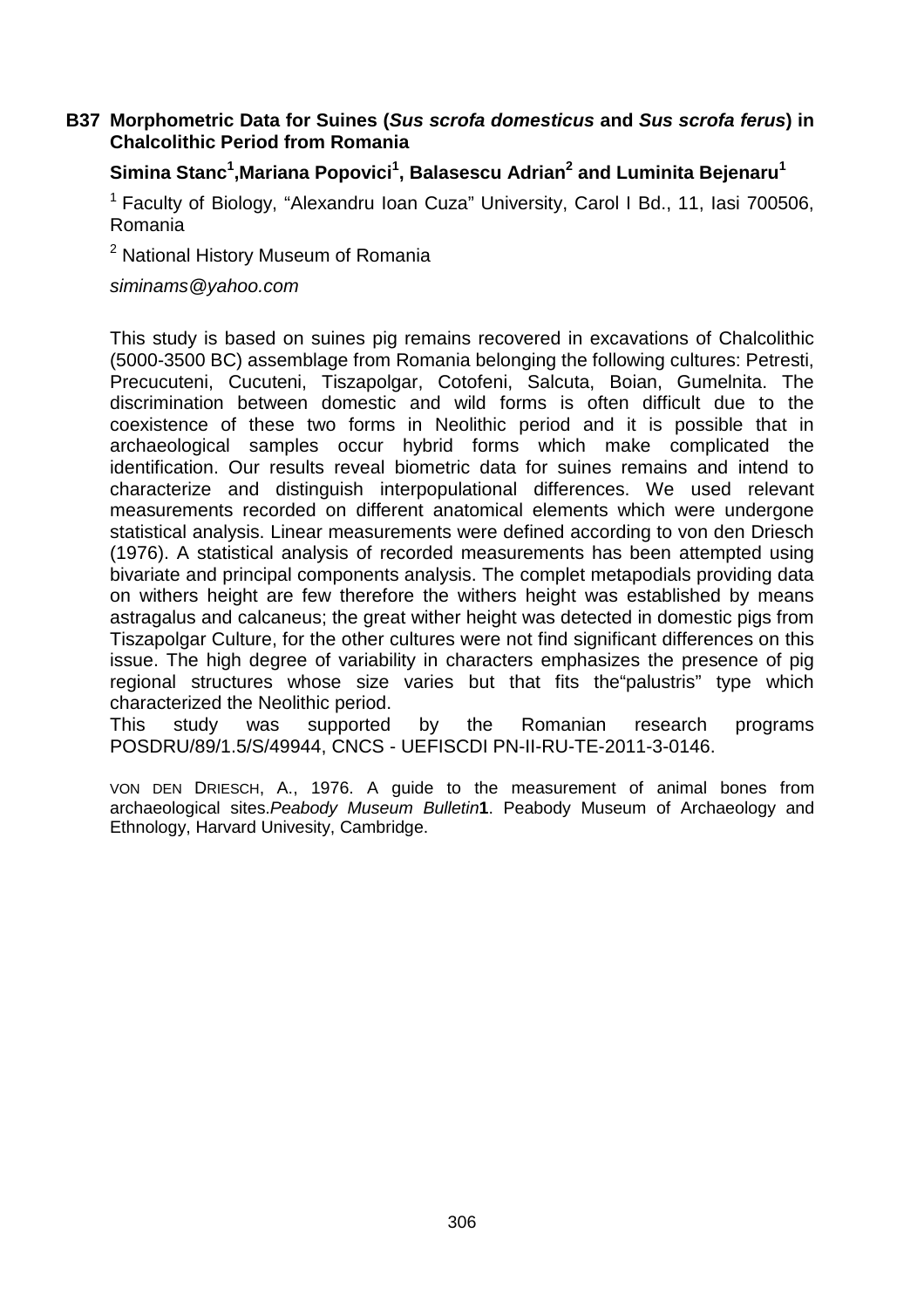## **B38 The Use of Intra-Tooth Enamel log(Sr/Ca) & log(Ba/Ca) Sequences to Assess Animal Foddering Strategies**

## **Carlos Tornero<sup>1</sup> , James Burton<sup>2</sup> , Douglas T. Price<sup>2</sup> and Maria Saña<sup>1</sup>**

<sup>1</sup> Laboratori d'Arqueozoologia. Departament de Prehistòria. Edifici – C. Campus Universitari. Universitat Autònoma de Barcelona. 08169.Bellaterra, Barcelona, Spain

<sup>2</sup> Laboratory for Archaeological Chemistry. Department of Anthropology, University of Wisconsin-Madison, USA

#### carlostornero@hotmail.com

Sequential log(Sr/Ca) and log(Ba/Ca) measurements of enamel samples from caprines have been examined in order to provide information on paleodiet and past foddering strategies. Faunal remains recovered from Pre-Pottery Neolithic-B site of Tell Halula (Middle Euphrates Valley, Arab Republic of Syria) were analyzed to help understand changes in feeding strategies during the earliest development of domestication and herding strategies. Modern plant samples from the tell Halula site and surroundings were analyzed as well in order to evaluate specific dietary categories.Results show that elemental concentrations cycle through the growth axis of the tooth. Some observed patterns could likely be explained in terms of seasonal variation in the availability of plants while other patterns additionally suggest herd management strategies (human control of animal food, foddering herds during periods of less available resources), with distinct individual histories.The data contain significant information for understanding the kind of management strategies developed for the first herds of domesticated animals. Moreover, this work shows the potential of the qualitative information provided by alkaline-earth elements in intratooth variation studies from hypsodont mammal species.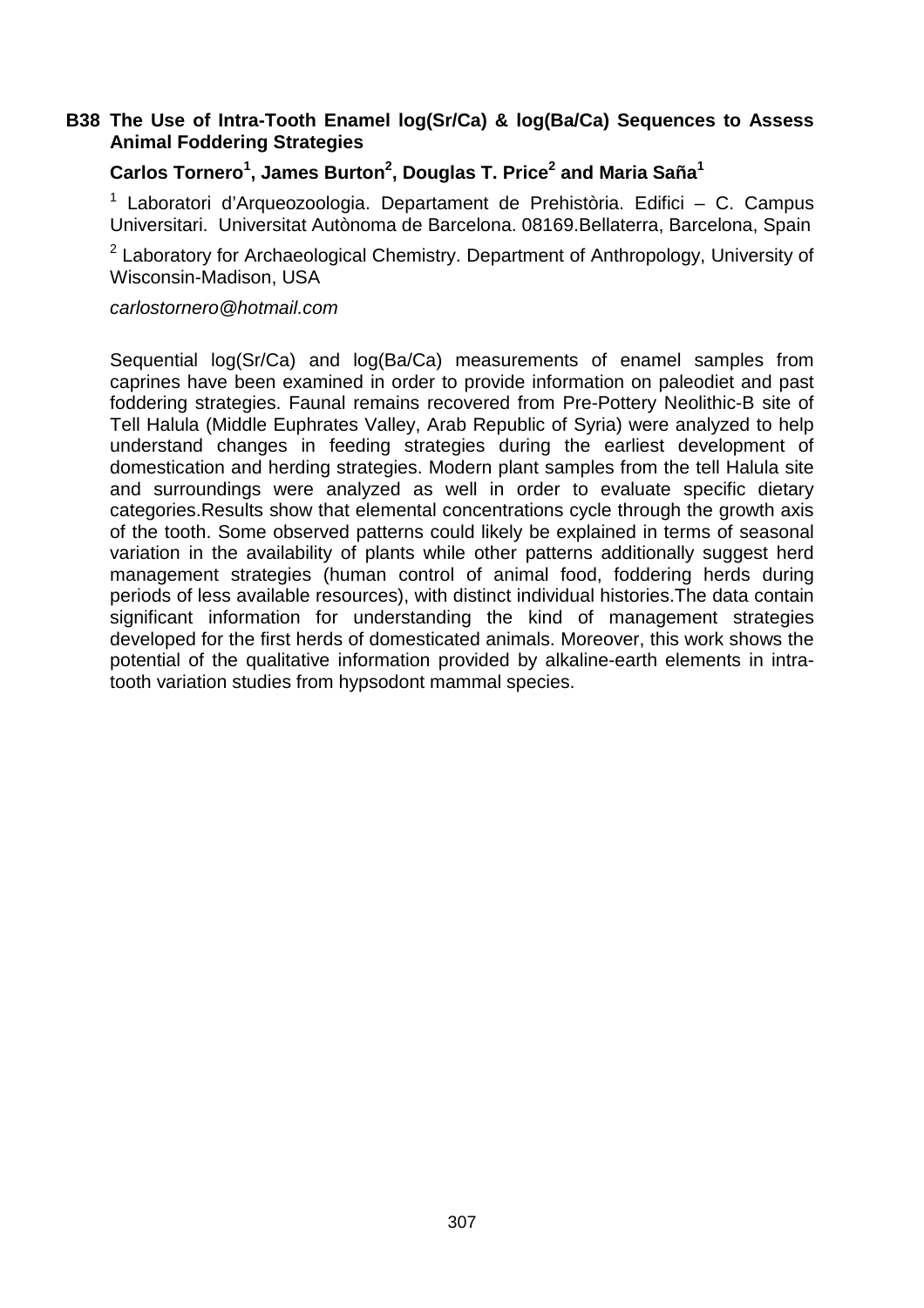## **B39 Non-Destructive Trace Element Analysis of Human Bones to Examine Diet and Mobility**

## **Robert H. Tykot**

Department of Anthropology, University of South Florida, Tampa, USA

rtykot@usf.edu

While the theoretical basis for elemental analysis of human bone to study diet and mobility is well-established, the number of studies done is few and far between, especially with the increasingly wide application of carbon, nitrogen, oxygen, and strontium isotope analysis over the last 25 years. Nevertheless, elemental analysis of barium, strontium, and other trace elements can support isotope-based interpretations, and be of greater use in cases where bone collagen is not preserved. One potential obstacle for any elemental analysis research project is degradation and contamination of the mineral portion of bone. In virtually all previous studies the samples have been well-cleaned, ashed, and put into solution for analysis by ICP spectrometry.

Presented here are new studies done using X-ray fluorescence (XRF) spectrometry to non-destructively measure Sr, Ba, and other trace elements, along with major elements including calcium and phosphorus. This research was initiated by several osteoarchaeological cases where isotope analysis was not permitted due to its being destructive to human remains, an increasingly common issue in the Americas and other parts of the world. The first project was on 30 individuals from 4 prehistoric native American sites in peninsular Florida. The small amounts of variability among individuals at each site suggest little contamination, while the clear differences between the sites are most likely due to varying proportions of seafood in the diet.

This was followed by analyses of several hundred archaeological skeletal remains from several sites in Belize, one in Colombia, two in Peru, several in Bolivia, and a large number in both Chile and Argentina, all previously analyzed isotopically, and with interpretations made about the dietary importance of maize and/or seafood along with patterns based on sex and status. In comparison to Florida, these regions have much greater geological-based variation in Sr and Ba concentrations, which is partly assessed by analyses of faunal remains. Multiple analyses were done on each sample, both on the original surface and on a cross-cut section when possible, to check for potential contamination and variability. XRF results for samples with noticeable iron and/or zinc peaks are carefully studied since there could also be a related contamination effect on Sr and Ba values. Tooth enamel was also tested for some individuals. Both the reliability of this method of elemental analysis of skeletal remains, and its utility in studying ancient diets will be discussed.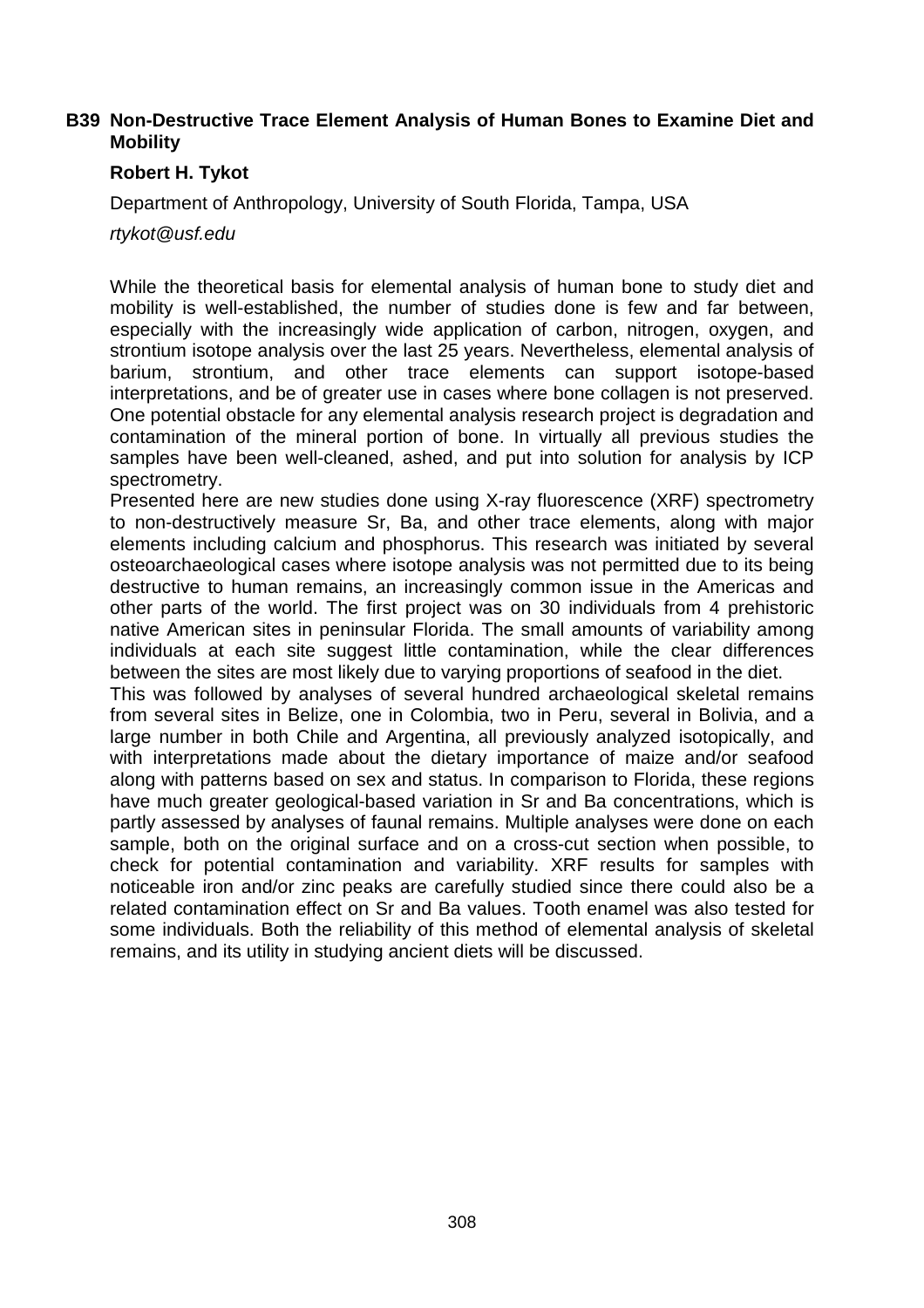## **B40 A View into the Lives of the Early Christians of Stavanger, Norway: A Palaeodietary Reconstruction Using Multiple Stable Isotopes (C, N, H and S) of Bone Collagen**

#### **Laura van der Sluis, Hege Hollund and Henk Kars**

Institute for Geo- and Bioarchaeology (IGBA)

l.g.vandersluis@student.vu.nl

Stable isotopes chemically record information in bone about numerous aspects of past human lives, such as diet, residence and possible migration. Stable isotopes of carbon and nitrogen are widely applied for dietary reconstructions. Hydrogen appears to be a reliable independent trophic level indicator (Reynard & Hedges, 2008), while sulphur can indicate possible migrants in the population (Vika, 2009) and aid in diet studies (Nehlich et al., 2010). Stable isotope datasets are expanding as the method is increasingly applied, which carries importance for comparison between other regions or archaeological periods. However, few stable isotope studies have been carried out for palaeodietary reconstruction using Norwegian material (Johansen et al., 1986), and none from the south west coast. In 1968, excavations revealed Christian burials predating the construction of the Stavanger cathedral, dating to the Iron Age, Viking Age and Middle Ages. The Iron Age individuals, being the earliest Christians found in Norway, raise questions about their origin and the expansion of Christianity. Additionally, excavations in 1995 in front of the cathedral yielded postreformation burials. As the human remains from 1968 became commingled after excavation, the contextual information was lost. Still, this assemblage comprises the opportunity to draw more information from these bones using archaeometric analyses, which can provide insight in past life at individual and population level in the Stavanger region through time. Stable isotopes of carbon, nitrogen, hydrogen and sulphur were analysed on bone collagen of 18 humans and 37 animals, including a wide range of species, such as cattle, sheep, chicken, seal and various fish species. Preliminary results from carbon and nitrogen stable isotope analysis indicate the presence of marine protein in human diet. Additionally, a clear trend of enrichment in both  $\delta^{13}C$  and  $\delta^{15}N$  is visible from the Iron Age to the Middle Ages, although the consumption pattern changes again during the post-reformation period. The production and trade of stockfish during the Middle Ages possibly contributed to this trend. The pigs display a large variation in nitrogen isotope ratios combined with narrow carbon isotope ratios. The enrichment in  $\delta^{15}N$  may be induced by the proximity to the sea, e.g. salt spray or coastal salt marshes, possibly affecting human isotope ratios. The hydrogen and sulphur stable isotope analysis is ongoing. These isotopes are expected to aid in quantifying sources of human diet (Parnell et al., 2010).Overall, this provides unique first insights into both animal isotope value ranges of the region, and changes in dietary habits through time.

JOHANSEN, O.S., GULLIKSEN, S. AND NYDAL, R., 1986.  $\delta^{13}$ C and diet: Analysis of Norwegian human skeletons. Radiocarbon **28**, 754-761.

NEHLICH, O., BORIĆ, D., STEFANOVIĆ, S. AND RICHARDS, M.P., 2010. Sulphur isotope evidence for freshwater fish consumption: a case study from the Danube Gorges, SE Europe. Journal of Archaeological Science **37**, 1131-1139.

PARNELL, A.C., INGER, R., BEARHOP, S. AND JACKSON, A.L., 2010. Source partitioning using stable isotopes: Coping with too much variation. PLoS ONE 5(3): e9672. doi:10.1371/journal.pone.0009672; REYNARD, L.M. AND HEDGES, R.E.M., 2008. Stable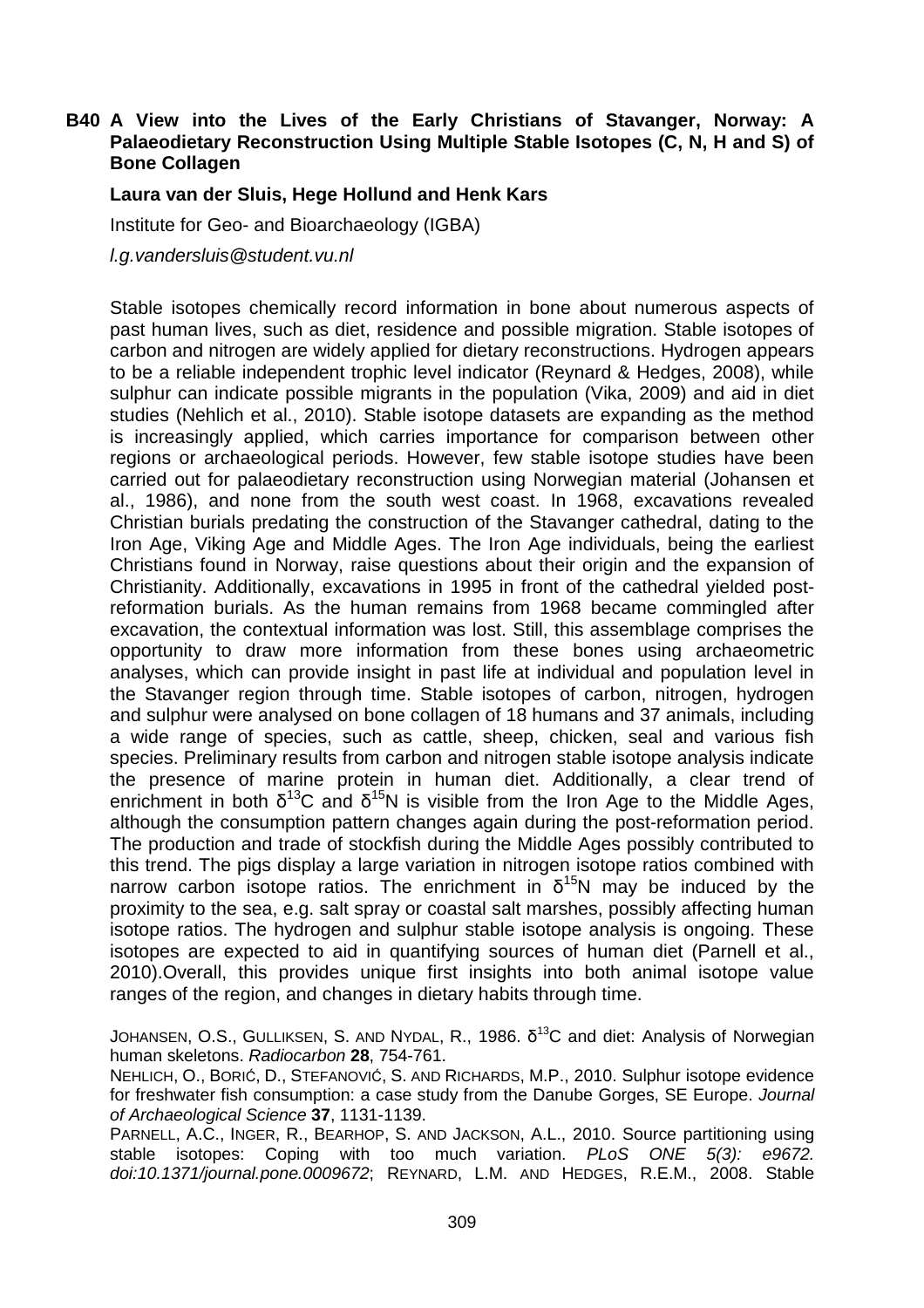hydrogen isotopes of bone collagen in palaeodietary and palaeoenvironmental reconstruction. Journal of Archaeological Science **35**, 1934-1942.

VIKA, E., 2009. Strangers in the grave? Investigating local provenance in a Greek Bronze Age mass burial using δ<sup>34</sup>S analysis. Journal of Archaeological Science 36, 2024-2028.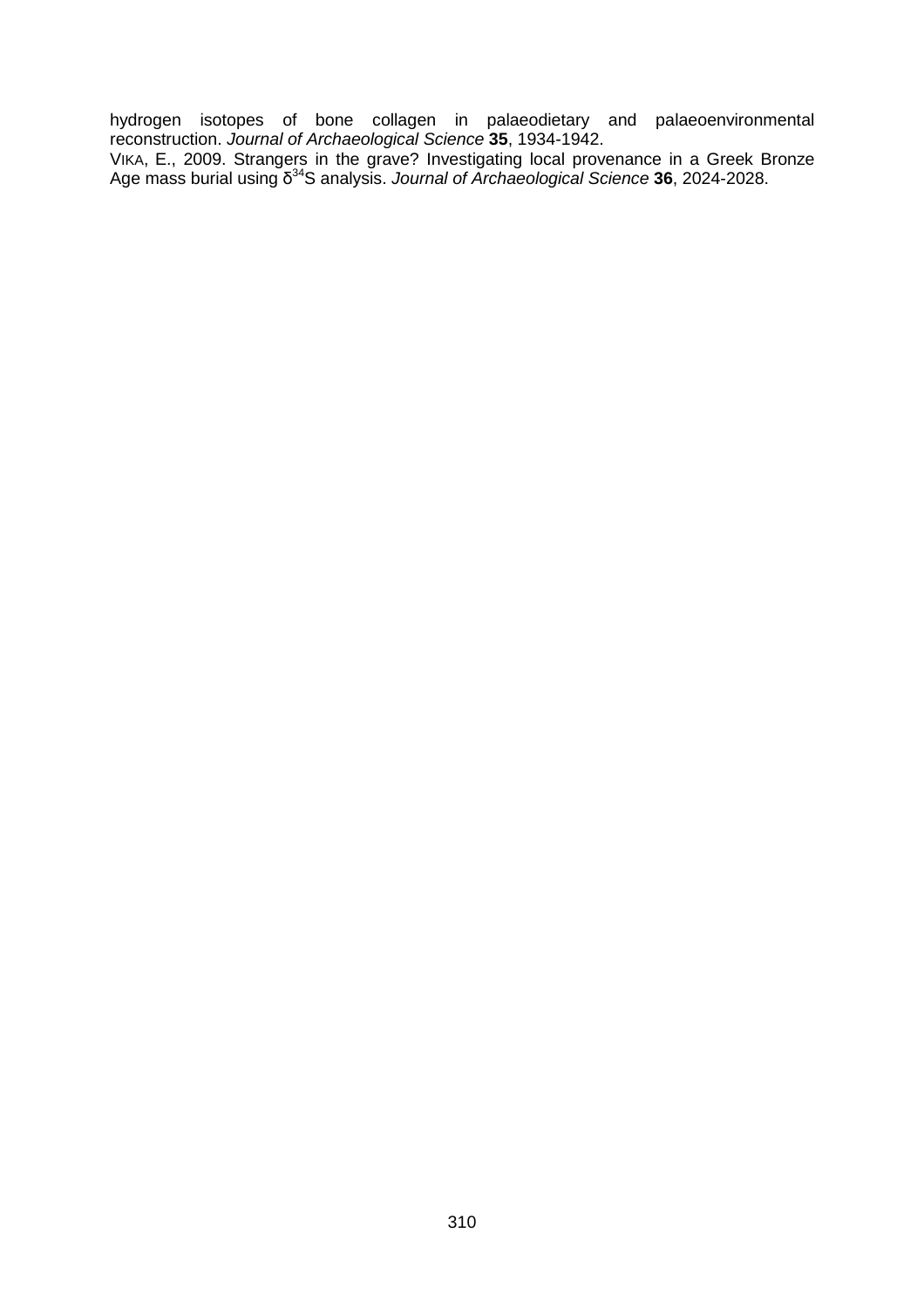## **B41 "For Dust thou Art and …" with Dust You Can Cure**

#### **Michał Wasilewski**

Institute of Archaeology, Jagiellonian University, ul. Gołębia 11, 31-007 Kraków, Poland

mikewas.pl@gmail.com

In traditional pharmacopoeias approximately 10-15% of pharmaceuticals are of mineral origin (Ackerknecht, 1971; Jeszke, 1996). The majority of them are the clay minerals (Wasilewski, 2009). These very widespread minerals were and still are widely used in traditional pharmacopeas. In some societies particular groups of people specialize (or specialized) in this kind of healing (Czubala, 1984). In anthropological studies the eating clay minerals phenomenon is usually called geophagy and was often described (e.g. Reid, 1992; Abrahams & Parsons, 1996). However the mineralogical and biological studies on this matter still are very scarce. The subject is still interesting enough to be explored, described and explained.

This study is based on the instrumental analysis (X-ray diffraction) of several mineral drugs from different parts of Egypt, Peru, Romania and Poland. The aim of the research was to compare the mineral composition of the traditional and academic medicaments and to confront it with the proposed use of them. Together with the detailed bibliographical query (e.g. Halstead, 1968; Wilson, 2003; among others) it gave the answer to several question about the reasons for using of particular clays, the efficacy of such medicaments, the mechanisms of internal and external reactions with human organism, the use-risk and the reasons for traditional restrictions, etc.

It is significant that clays and clay minerals were and are still used for the same purposes in different times and regions. This diachronic and synchronic cultural convergence together with our scientific knowledge on their biological action can prove the so called "folk wisdom" in medicine and indicate its rational rather than superstition basis.

ABRAHAMS, P.W. AND PARSONS, J.A., 1996. Geophagy in the tropics: a literature review. Geographical Journal**162**, 63-72.

ACKERKNECHT, E.H., 1971. Medicine and ethnology. Selected essays. Verlag Hans Huber, Bern-Stuttgart-Wien.

CZUBALA, D., 1984. O ludowym leczeniu gliną w Polsce (na podstawie badań przeprowadzonych wśród garncarzy). Lud**68**, 181-195.

HALSTEAD, J.A., 1968. Geophagia in man: its nature and nutritional effects. American Journal of Clinical Nutrition**21**, 1384-1393.

JESZKE, J., 1996. Lecznictwo ludowe w Wielkopolsce w XIX I XX wieku. Czynniki i kierunki przemian. Arboretum, Wrocław.

REID, R.M., 1992. Cultural and medical perspectives on geophagia. Medical Anthropology**13**, 337-351.

WASILEWSKI, M., 2009. Minerał jako lek, mi*ę*dzy staro*ż*ytno*ś*ci*ą* a współczesno*ś*ci*ą*. Rytm. Warszawa.

WILSON, M.J., 2003. Clay mineralogical and related characteristics of geophagic materials. Journal of Chemical Ecology**29**, 1525-1547.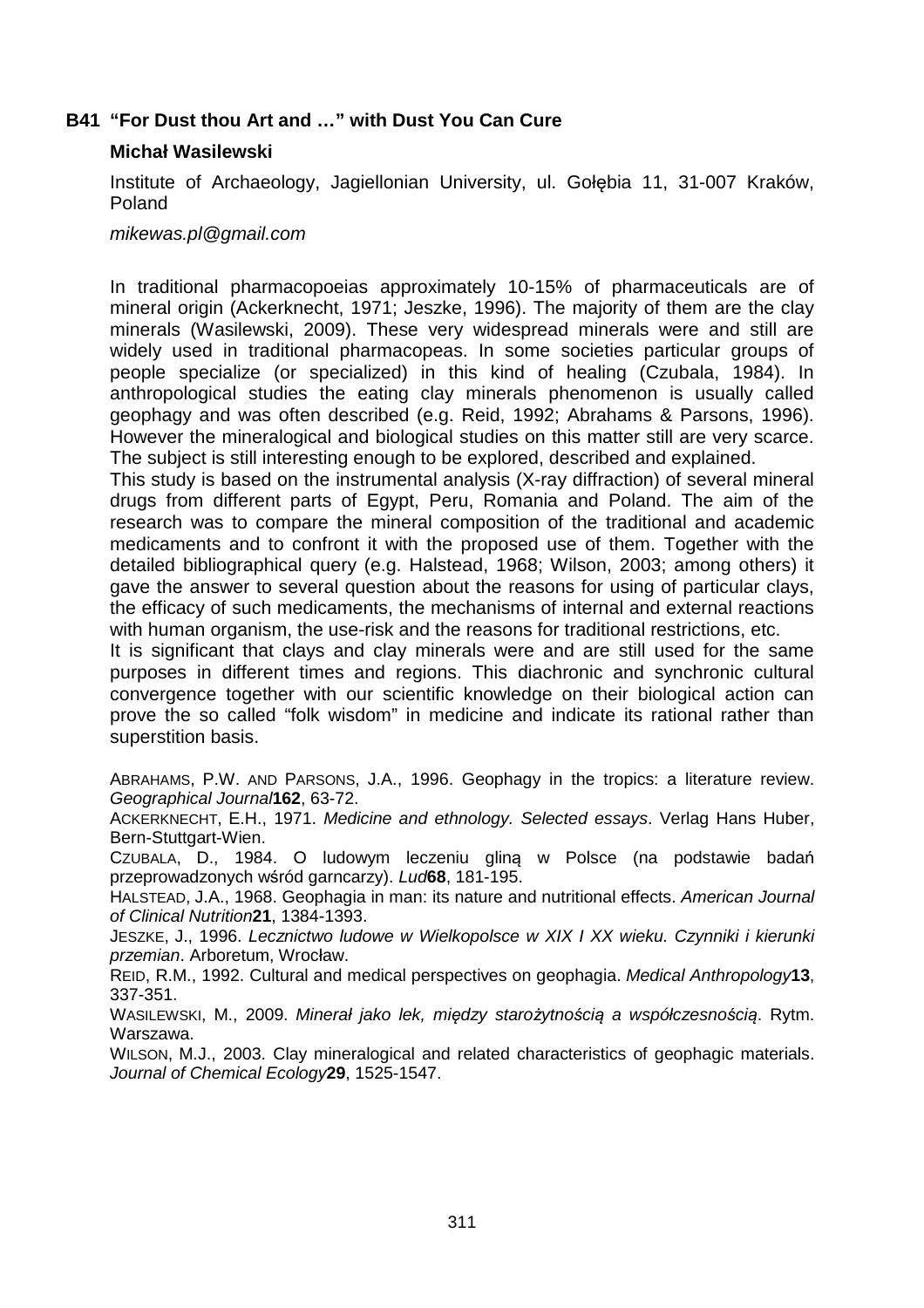## **B42 Diagentic Assesment of the Trace Element Composition of Clasical Period Bones – A Case Study From Apollonia Pontica (Bulgaria)**

## **Boika Zlateva-Rangelova**, **V. Lyubomirova and D. Lesigyarski**

Faculty of Chemistry, University of Sofia, J. Bauchier 1, blvd, Sofia 1164, Bulgaria

ahbz@chem.uni-sofia.bg

Bone and other calcified tissues can be important archives ofenvironmental and paleodietary exposures. Bone analyses based on archaeological sample material always hold the risk of generating invalid data, since the bones might have undergone severe decomposition processes during their inhumation period. A too advanced degree of diagenetic alteration reduces the success rate of usable archaeometrical results.In this study we analyzed trabecular bones, belong to individuals who had lived in Apollonia Pontika (Bulgaria) during mid  $5<sup>th</sup> - 4<sup>th</sup>$  century BC. Using ICP-AES and ICP-MS the concentration of Al, As, Ce, Eu, Fe, Hg, K, La,Mg, Mn, Mo, Pb, Se, Sb,Sr, V, Y and Zr had been determined both in bones and soils samples collected from excavated site.Bone surface contamination was evaluated using sequential acid leaching that included distilled  $H_2O$ , 0.1 M acetic acid, and microwave digestion in concentrated  $HNO<sub>3</sub>$  as this procedure was used parallel for upper layer of bone's surface removed previously by drilling in order to estimate soil effect into bones in depth. The results show a selected group of metals to be enriched by up to factor 5 in the bone surface, indicating that these elements may have a higher contamination component. However, the results of sequential acid leaching experiments indicated that mechanical removing of upper bone layer and single acid leaching step was effective in removing most surface-enriched contaminants associated with soil.

This investigations was support by the National Fond of Scientific Investigations contract Nr. DDVU 02/59/2011.